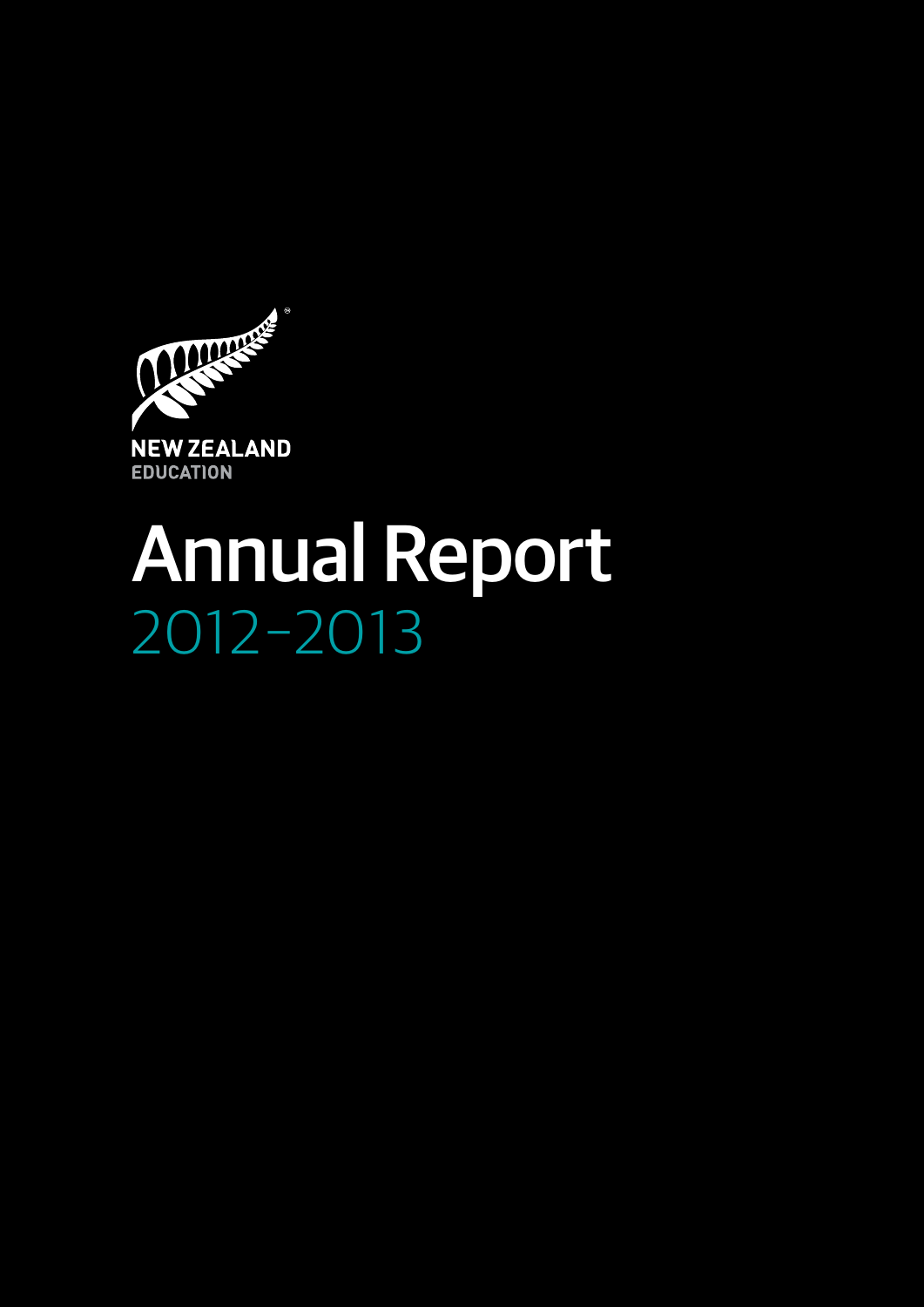# **Contents**

# **The Leadership Statement for International Education (2011)**

New Zealand's quality education services are highly sought after internationally, and expand our international social, cultural and economic engagement. Growing New Zealand's international education sector requires setting clear goals and objectives against which progress can be measured.

| Goals                                                                                                                                                       | <b>Objectives</b>                                                                                                                                                                                                                                                                                                                                                                                                                                                                           |
|-------------------------------------------------------------------------------------------------------------------------------------------------------------|---------------------------------------------------------------------------------------------------------------------------------------------------------------------------------------------------------------------------------------------------------------------------------------------------------------------------------------------------------------------------------------------------------------------------------------------------------------------------------------------|
| New Zealand's education services                                                                                                                            | New Zealand will, over the next 15 years, double the annual economic value of                                                                                                                                                                                                                                                                                                                                                                                                               |
| delivered in New Zealand are highly                                                                                                                         | these services to \$5 billion, through increasing international enrolments in our                                                                                                                                                                                                                                                                                                                                                                                                           |
| sought after by international students.                                                                                                                     | tertiary institutions, private providers, and schools.                                                                                                                                                                                                                                                                                                                                                                                                                                      |
| New Zealand's education services in<br>other countries are highly sought after<br>by students, education providers,<br>businesses and governments overseas. | New Zealand will, over the next 15 years:<br>$\rightarrow$ Develop and sustain mutually beneficial education relationships with key<br>partner countries as a leading part of New Zealand Inc. strategies in Asia,<br>the Pacific, the Middle East, Europe and the Americas.<br>Increase annual revenues from providing education services offshore to at least<br>\$0.5 billion.<br>Increase the number of international students enrolled in providers offshore,<br>from 3,000 to 10,000. |
| New Zealand makes the best possible                                                                                                                         | New Zealand will, over the next 15 years:                                                                                                                                                                                                                                                                                                                                                                                                                                                   |
| use of its international education                                                                                                                          | $\rightarrow$ Double the number of international postgraduate students (particularly in                                                                                                                                                                                                                                                                                                                                                                                                     |
| expertise to build skills in our work force,                                                                                                                | programmes in addition to those at PhD level), from 10,000 to 20,000.                                                                                                                                                                                                                                                                                                                                                                                                                       |
| to grow research capability and to foster                                                                                                                   | Increase the transition rate from study to residence for international students                                                                                                                                                                                                                                                                                                                                                                                                             |
| wider economic connections between                                                                                                                          | with bachelors level qualifications and above.                                                                                                                                                                                                                                                                                                                                                                                                                                              |
| New Zealand and overseas firms.                                                                                                                             | > Increase New Zealanders' skills and knowledge to operate effectively across cultures.                                                                                                                                                                                                                                                                                                                                                                                                     |

| The international education landscape 2012/13  10 |  |
|---------------------------------------------------|--|
|                                                   |  |
|                                                   |  |
|                                                   |  |
|                                                   |  |
|                                                   |  |
|                                                   |  |
|                                                   |  |
|                                                   |  |
|                                                   |  |
|                                                   |  |
|                                                   |  |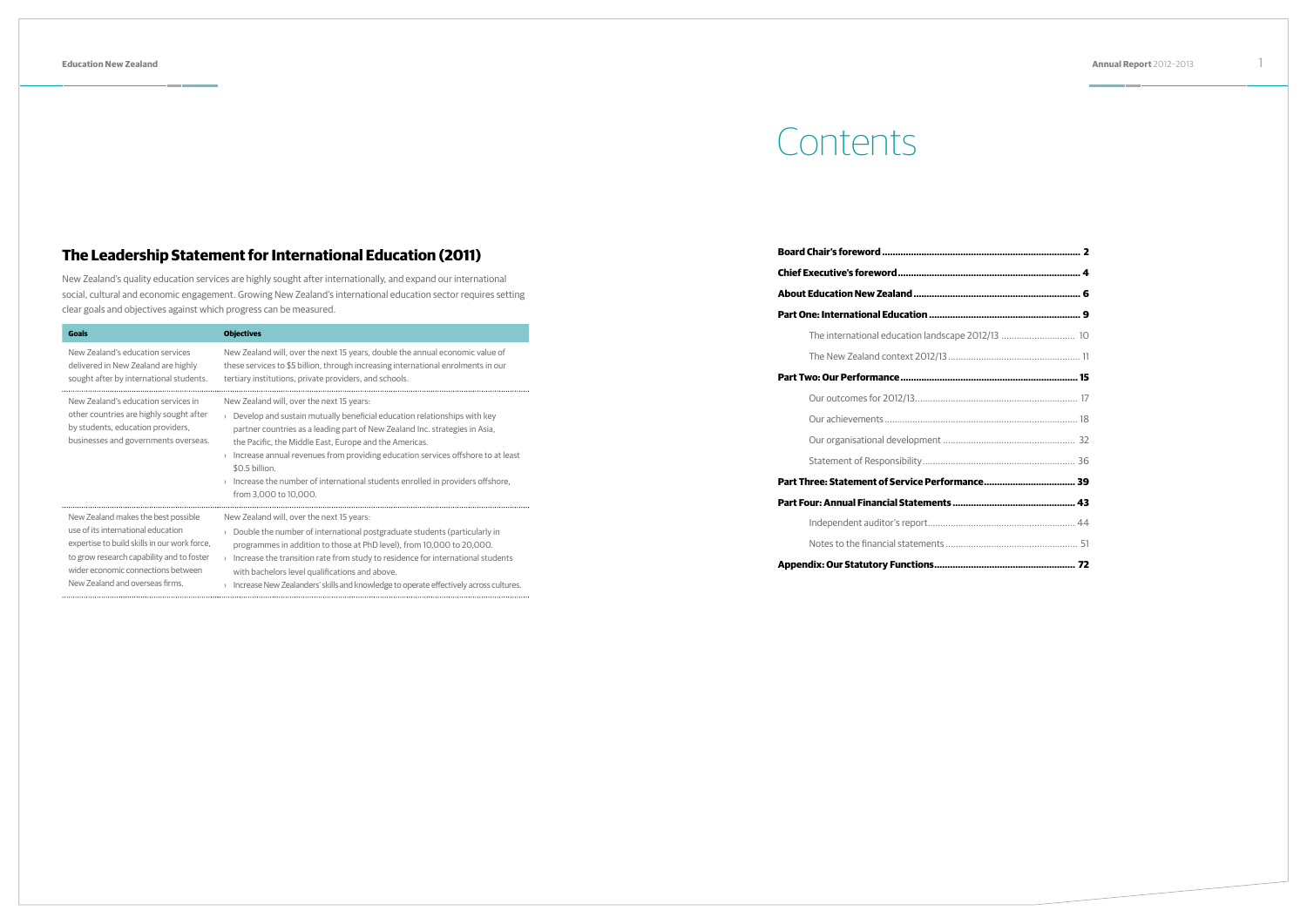# Board Chair's foreword

**I am pleased with Education New Zealand's performance over the past year. We have moved from an organisation that was focused on internal strategy and structure to one that is developing new ways to market New Zealand education and which is seeking to grow our markets. I believe we can see these efforts beginning to bear fruit.**

Our major market China has been a priority. We have increased our marketing spend and expanded our physical footprint there, and we see continuing growth in the market. Reversing the trend in declining numbers of students studying in Christchurch has been another priority. There too, we believe that significant progress has been achieved.

A new co-funding grant scheme to build capability and develop markets has been designed and implemented. Our outreach to the industry has developed well and most sectors have achieved some growth. Against the backdrop of increasing international competition and a high exchange rate this is satisfying. We have made major progress in aligning domestic policy with our growth goals. This is particularly apparent in the

immigration policy space. And, we are well on the way to developing a new brand for the industry.

The new brand will be launched in November. And w will be developing specific strategies to improve our performance in under-performing markets, and those sectors that have been in decline.

Finally, I note that in our initial development phase it was challenging to fully expend the funding provided by Government. Over the past year we have done this, and we have been able to argue successfully for increased funding. This, too, is a satisfying result.

But there is much still to achieve. Not all markets are performing well. The Republic of Korea, in particular, is giving us cause for concern but so have some of the markets in the Association of Southeast Asian Nations (ASEAN). Likewise not all sectors are growing. School enrolment, English language and the wider private training establishment markets have declined in size. And some of our offshore consultancies have had a challenging year. As I note above, international competition has become more intense and maintaining New Zealand's competitiveness has been a continuing challenge.

In the year ahead we will continue our focus on the China, India and ASEAN markets as our priority markets. But we will also be increasing our investment in North Asia, the Middle East, Europe, and the Americas (particularly Latin America). We will be expanding our grant scheme.

In all our work we will be working closely with other relevant agencies of Government: Immigration New Zealand; the New Zealand Qualifications Authority; the Tertiary Education Commission; the Ministry of Education; the Ministry of Business, Innovation and Employment; and others. And offshore we will continue to contribute to the New Zealand Inc effort alongside the Ministry of Foreign Affairs and Trade, New Zealand Trade and Enterprise, and Tourism New Zealand with whom we coordinate closely.

We will be focusing, in particular, on how we can grow our earnings from activities in other jurisdictions and how we can better assist education institutions and businesses expand this work.

And we will be rolling out the new outbound scholarships that were announced in this year's Budget.

Can I thank my hard working and dedicated Board for their efforts, the advice received from our Stakeholder Advisory Committee, Chief Executive Grant McPherson and his team for their dedication and determination to make a difference, and Minister Joyce for his support.

It is gratifying to see that we have made a difference to the sector over the past 12 months. But there is much work to do, and our impact needs to be even greater in the year ahead.

Education New Zealand has been given ambitious goals. We intend to deliver on these, but actual delivery is done by others, the international education industry. Can I thank the industry for its willingness to collaborate with Education New Zealand and for the guidance that is provided to the Board and executive team. New Zealand has an excellent education system. At Education New Zealand we are going to work even harder to share this with the world.



**Charles Finny** | Board Chair

Against the backdrop of increasing international competition and a high exchange rate this is satisfying. **We have made major progress in aligning domestic policy with our growth goals.**



|   | 1 |  |  |
|---|---|--|--|
|   |   |  |  |
|   |   |  |  |
|   |   |  |  |
| S |   |  |  |
|   |   |  |  |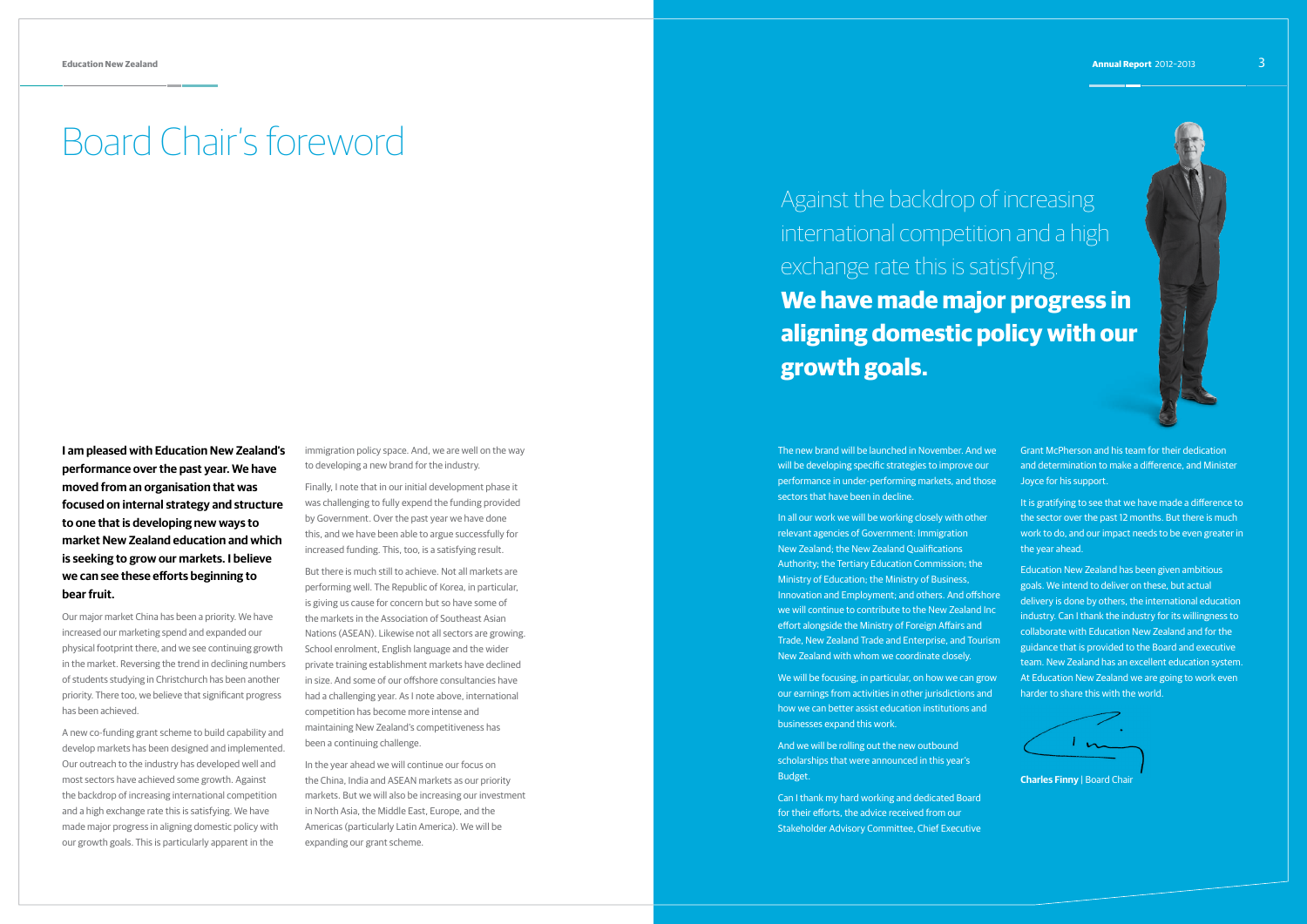The 2012/13 year has been one of opportunities and challenges for New Zealand's international education industry, **and there are many positive things to reflect on.**

# Chief Executive's foreword

## *We are working closely with our government partners.*

A significant achievement this year has been Education New Zealand's increased presence and profile with those other government agencies that are critical to the success of New Zealand's industry. The establishment of an interagency steering group means Education New Zealand is now in a good position to directly influence policy and facilitate the removal of barriers to growth.

We have the support of our Minister, Hon Steven Joyce, who is always ready to champion the New Zealand Education Story at a government-togovernment level, and to participate in offshore marketing and promotional activities.

their international education goals.

To help us gain a deeper understanding of the issues and concerns facing the industry, and gain insights on the things that are working well, we have sought feedback from a range of stakeholders. We heard from industry through meetings with sector representative groups, and from students through in-market research and the *Student Voice* forum.

# *We are seeing more joint initiatives* – between

Education New Zealand and industry but also, most importantly, between industry members. These partnerships demonstrate an increased understanding of how important it is for the industry to work together to raise New Zealand's profile and to bring all sectors – as a unified body – to the attention of prospective students and potential partners offshore.

We're also building stronger relationships with regional economic development agencies and city councils and helping them understand international education's importance to regional economies. *We have provided industry with information and support* to help them build their capability and achieve *In conclusion,* I believe New Zealand is well-positioned to grow the numbers of students coming to our shores for education and their value to the New Zealand economy. I am equally as optimistic about the opportunities for our industry to grow the market offshore for our world-class education programmes, products and services.

The effectiveness of education diplomacy is not to be underestimated. Education New Zealand's partnering with governments to deliver programmes such as the successful *Penguins without Borders* scholarship programme with the Chilean government continues to be a priority.

We are continuing to support the industry in harnessing the enormous potential offered by the growing middle class in Asia. The industry can take

| ŝ. | We have built a strong team that is doing great work.      |
|----|------------------------------------------------------------|
| on | A particular strength of the team lies in the fact that it |
|    | brings those with marketing expertise together with        |
|    | those who have strong sector and market experience,        |
|    | making for a powerful mix.                                 |
|    |                                                            |

# *Acknowledgements*

I would like to say what a privilege it is to lead such a talented and committed team and to work within an industry that is inspiring, dynamic and hardworking.

I would also like to thank our Board for their commitment and support, and our Stakeholder Advisory Committee for their careful advice and positive contributions.

I find it enormously satisfying to be part of an industry that not only contributes significantly to New Zealand's economic wealth but also brings invaluable social and cultural benefits to our society.

**Grant McPherson | Chief Executive** 

**Education New Zealand has stayed strongly engaged with the industry during the year – encouraging and supporting them to become bolder and more innovative. We have seen the value in adopting a strategic and results-driven approach, and have executed plans that will bring growth.**

Throughout the year Education New Zealand has focused on marketing and promoting New Zealand as a study destination, and in supporting the growth in delivery of New Zealand's high-quality education programmes, products and services in offshore markets.

Encouragingly, prospective students and partners overseas who know about New Zealand education hold very positive views of what New Zealand offers. With this in mind, awareness-raising has underpinned all of Education New Zealand's activities in its target markets this past year.

heart that many of New Zealand's historical markets have stayed with us during testing times, and new markets have emerged.

# *We are telling a compelling and relevant story to our target audiences.*

Education New Zealand has undertaken a significant amount of marketing and promotional activity over the year to raise awareness of New Zealand education in our target markets.

Digital marketing channels have proved to be a highlyeffective method of reaching target audiences in many of our markets. Social media is the best way to reach a large youth audience in many countries, such as Brazil.

### *We are engaging with key influencers.*

A particularly innovative piece of story-telling was produced this year for the China market – a television documentary series about studying and living in New Zealand, called *Dragons in a Distant Land* .

Education New Zealand has made significant progress in developing and utilising the key channels to market. We are more actively engaged with alumni - having incorporated alumni-hosting events into many of our offshore marketing programmes and establishing a New Zealand-educated alumni LinkedIn group.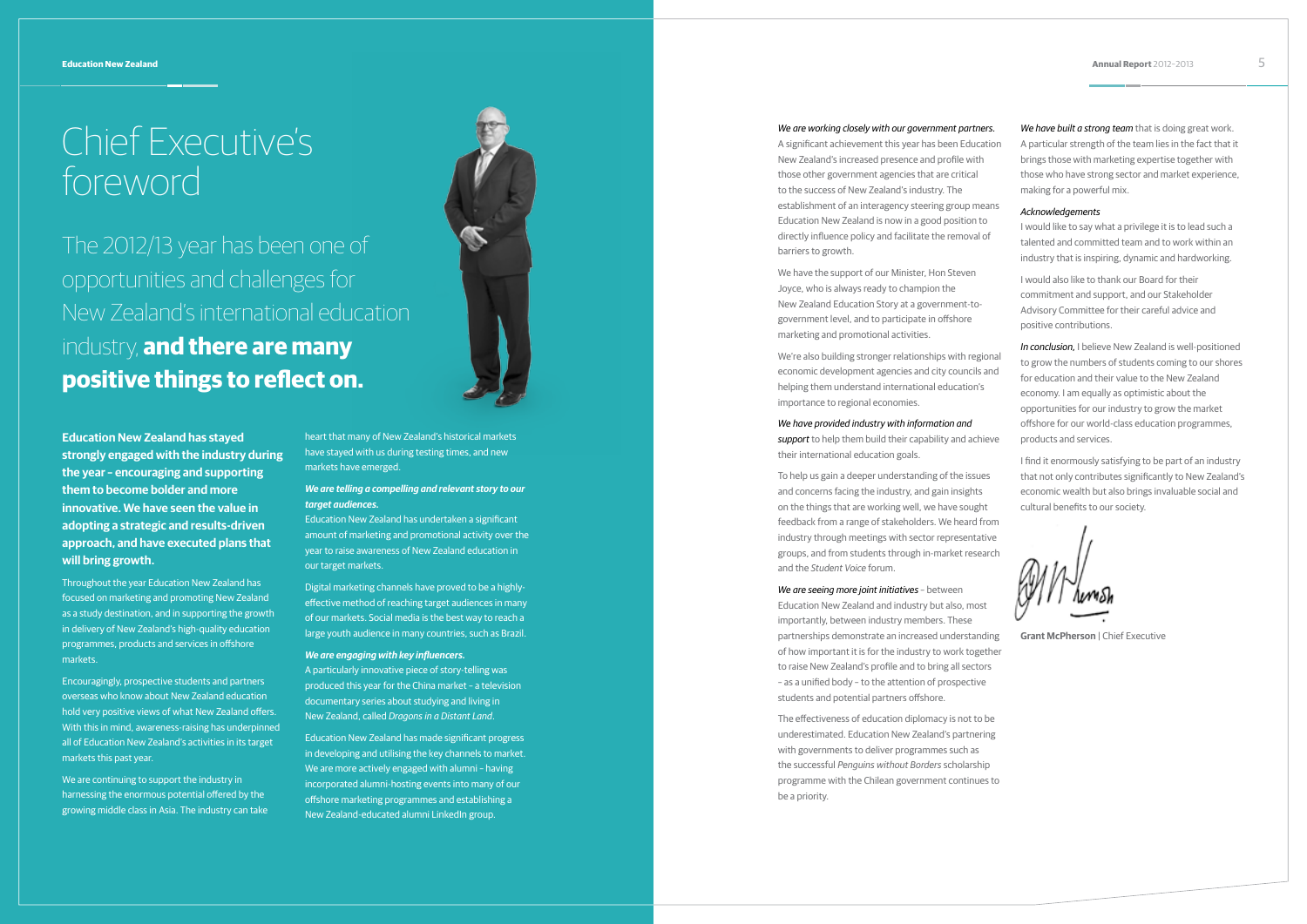# **Our purpose**

Education New Zealand's purpose is to take New Zealand's education experiences to the world for enduring economic, social and cultural benefits.

# **Our role**

We work with the diverse international education industry that encompasses six sectors: universities, institutes of technology (ITP), private training establishments (PTE), English language providers (ELS), schools, and offshore education service providers<sup>1</sup>.

Education New Zealand (ENZ) was established in September 2011 as a Crown Agency. The Ministry of Education and the Ministry of Business, Innovation and Employment are our monitoring agencies. We are based in Wellington, Christchurch, Belgium, Brazil, Chile, China, Germany, India, Indonesia, Malaysia, the Republic of Korea, Saudi Arabia, Taiwan, Thailand, the United States and Viet Nam. Our statutory functions are shown in Appendix One.

We work with the industry and across other governments to promote the quality of New Zealand's education system and New Zealand's expertise in providing education and training products offshore. This includes running promotional events and activities, alumni events, and agent training. From 2013/142 , we will also manage international education scholarships for New Zealanders to enhance their skills for use in the work force, promote the quality of the education system, and promote understanding of other cultures.

As the capability and capacity of the industry varies between and within sectors, we work with the industry to strengthen its capability to achieve growth. We also assist the industry to identify new opportunities for growth. Our research and market intelligence identifies potential growth opportunities and measures the effectiveness of our strategies and activities.

To promote New Zealand offshore, we work closely with other New Zealand Inc agencies such as the Ministry of Foreign Affairs and Trade, Immigration New Zealand (part of the Ministry of Business, Innovation and Employment), Tourism New Zealand, and New Zealand Trade and Enterprise. We also work with other education agencies, such as the Ministry of Education which leads international education policy work and the New Zealand Qualifications Authority which works to promote and achieve the international portability of New Zealand qualifications.

We provide information to potential students and their families about living and studying in New Zealand, and work with other agencies and the industry to ensure international students are adequately supported while living and studying here.

# About Education New Zealand

# **Our Board**

The Board of Education New Zealand is made up of between five and seven members appointed by the Minister for Tertiary Education, Skills and Employment (this portfolio includes international education). The Board is responsible for the governance of the organisation, including setting the strategic direction and monitoring performance.

The Board usually meets monthly to carry out governance functions and deal with major issues.

*Diagram 1: Governance of ENZ at 30 June 2013*

 $\rightarrow$ 



# **Special Advisors to the**

| <b>Board</b>                     |
|----------------------------------|
| John Allen - Chief Executive     |
| Ministry of Foreign Affairs and  |
| Trade                            |
| Nigel Bickle - Deputy Chief      |
| <b>Fxecutive</b>                 |
| Ministry of Business, Innovation |
| and Employment                   |
| Vacant - Deputy Secretary        |
| Ministry of Education*           |
|                                  |

| Charl |  |
|-------|--|
| I     |  |
|       |  |
| Phi   |  |
| Ri    |  |
|       |  |
|       |  |
|       |  |
|       |  |
|       |  |
|       |  |

\* Anne Jackson was the delegate for Peter Hughes, Secretary for Education, until 26 June 2013.

On the Board's behalf, the Audit and Risk Committee monitors the financial and risk management of ENZ. The Committee is made up of Philip Broughton (Chair), Jenny Alford, Neil Barns and Jill Tattersall.

During the year, the Human Resources/Organisation Development Committee was established to assist the Board in fulfilling its responsibilities regarding human resources and organisation development policies and practice. The Committee is made up of Charles Finny (Chair), Richard Leggat and John Morris.

A Marketing and Brand Committee has also been set up.

A number of special advisors to the Board help guide and shape our work, and ensure connections with the strategic direction of other agencies.

A Stakeholder Advisory Committee provides the Board with expert advice, based on their knowledge and experience within the international education industry, to ensure the needs of the industry are taken into account.

<sup>1</sup> Offshore education service providers deliver export education products and services offshore, such as export education publishing, export education technology, and export education consultancies.

<sup>2</sup> This Annual Report includes calendar year information and financial year information. With the exception of Part Four, a calendar year is shown as a single year, such as 2012, while dates such as 2012/13 refer to a financial year. In Part Four, all information relates to a financial year.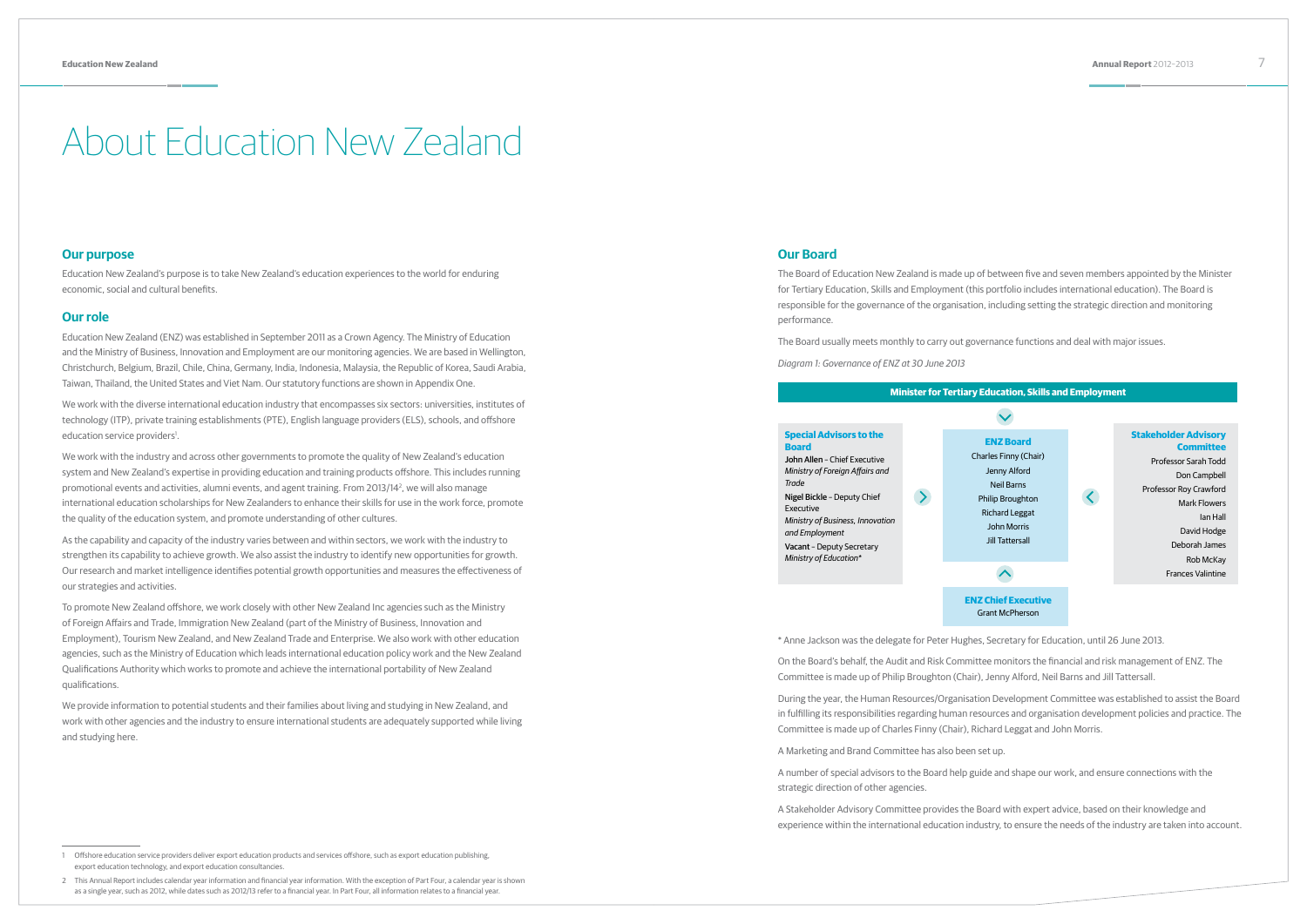I've had the privilege of working with ENZ both as Chief Executive of an ITP which is heavily involved in internationalisation and international education, and also as a member of the ENZ Stakeholder Advisory Committee. I've been impressed with the ENZ team's exceptional commitment to advancing New Zealand's international education.

The Minister has set us all a tremendous challenge of doubling the economic value of international education to New Zealand and ENZ is playing a key part in achieving this. It is an extremely complex challenge, requiring thoughtful and creative leadership. In my view, ENZ is to be commended in the progress made so far.

**Mark Flowers** | Chief Executive Waikato Institute of Technology and an ENZ Stakeholder Advisory Committee member

# Part One: International education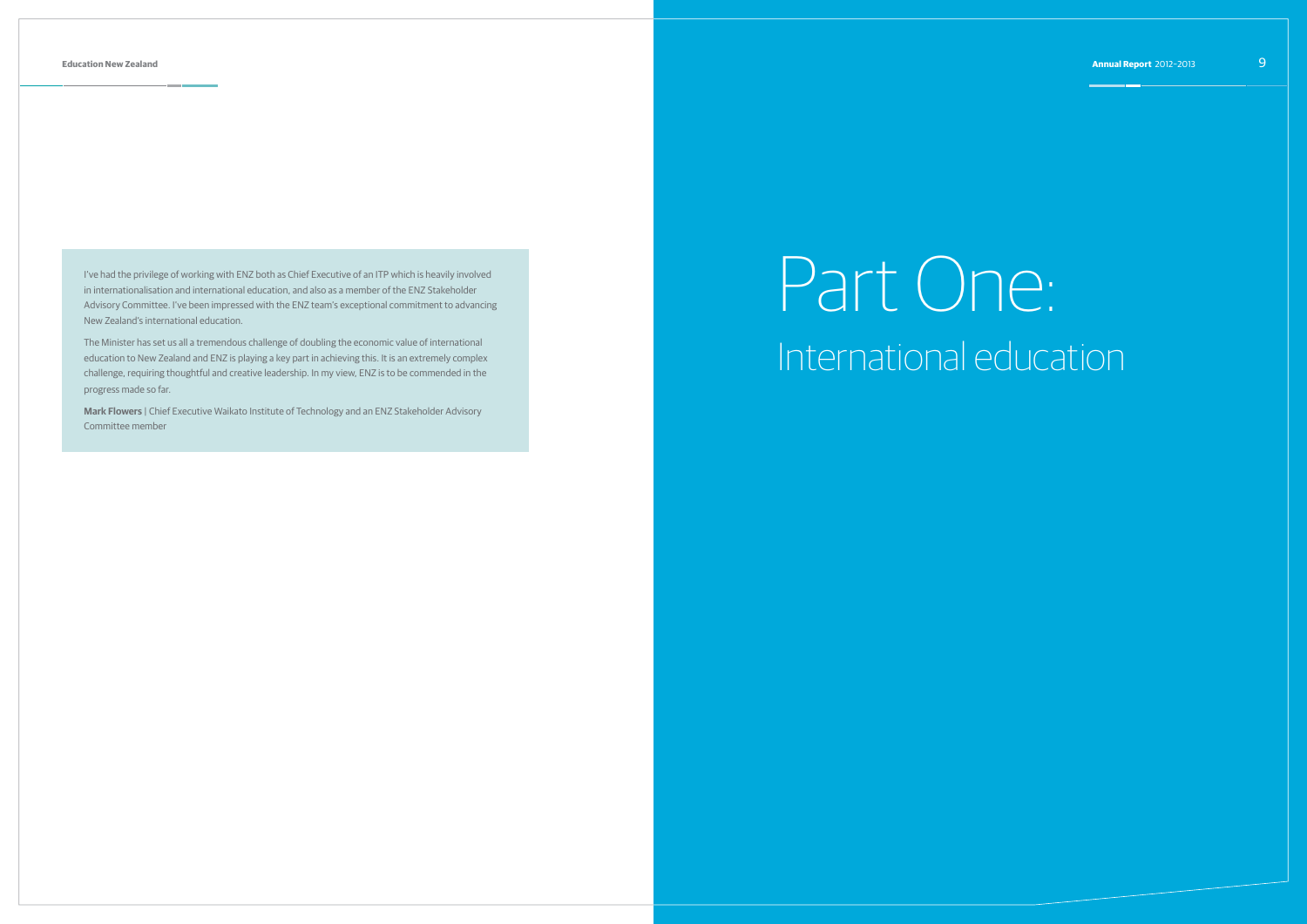International education is an important enabler in strengthening the economic, cultural and social links between countries. It creates international connections through the building of life-long friendships and networks. The OECD estimates that nearly 4.3 million students were enrolled in tertiary education outside their country of citizenship in 20113 . Asian students represented over half of those students – most were from China, India and the Republic of Korea.

Competition for international students has increased as more providers in English and non-English speaking countries seek to increase their market share. Some non-English speaking countries are now delivering courses in English to attract a greater share of the global international education market as most international students study in English speaking countries.

New Zealand's competitors include Australia, Canada, Ireland, the United Kingdom, and the United States. In 2012, some of New Zealand's competitors recorded increases in international student numbers while others recorded decreases. Canada recorded an 11 percent increase in international student enrolments in 2012 and welcomed over 100,000 international students – a record number for Canada. In contrast, Australia recorded a 7 percent decrease in international student enrolments in 2012. In the first four months of 2013, international student enrolments in Australia continued to fall; their vocational education and training sector fell by 14 percent, and their schools and higher education sectors fell by 5 percent.

Potential students may see massive open online courses (MOOCs) as an alternative to travelling to a foreign destination to study as MOOCs bypass some of the barriers to studying with an overseas institution. While there has been massive growth of MOOCs over the last year, it is too early to tell how MOOCs will affect demand for international education globally. In 2013/14, the first MOOCs taught by New Zealand universities will be launched.

# The international education landscape 2012/13

Innovation and Employment. It is available on our website for the industry www.educationnz.govt.nz. During the development of the research methodology, Statistics New Zealand recommended that the industry be measured at its' gross value (i.e. not adjusted for foreign exchange earnings). This included the value of offshore education services which were valued at \$70 million in the *Economic Impact of Export Education* 

Prior to 2013, only full fee-paying international students were counted when measuring the value of the industry or the number of international students studying with New Zealand providers. This definition was based on how the Education Act 1989 defined international and domestic students. We assessed whether this was an appropriate definition as many international students, such as PhD students and exchange students, were not counted.

The OECD defines international students as 'students who have crossed borders expressly with the intention of study'. We identified that this did not include those students who are enrolled with New Zealand providers offshore, for example a student who is studying in China but is enrolled with a New Zealand provider.

Based on the OECD definition, we have defined international students as 'students who are non-residents of New Zealand who have entered into New Zealand expressly with the intention to study, or have enrolled in a New Zealand provider offshore'. As a result, ENZ now includes international PhD students, exchange students, New Zealand Aid students and foreign research postgraduate students in its measurement of the number and economic value of international students.

# **The value of the industry**

One of the objectives in the Leadership Statement for International Education is to double the value of the industry to \$5 billion by 2025. International education is also one of the key areas to help achieve the Business Growth Agenda's export markets goal of increasing the ratio of exports to gross domestic product to 40 percent by 2025.

We have been working with the industry to support it to achieve these objectives. We funded research by economists Infometrics to calculate the economic value of the industry. Due to changes to the 'international student' definition, Infometrics also calculated a comparable value of the industry for 2008.

The Economic Impact of International Education Report 2012/134 showed the international education industry's value was \$2.60 billion in 2012/13, slightly up from a comparable valuation in 2008 of \$2.51 billion.

# The New Zealand context 2012/13

*<sup>2008</sup>* report, but is valued at \$107 million in the 2012/13 report.

<sup>3</sup> Source: OECD Education at a Glance 2013: OECD Indicators, OECD. **A Concerned A Concerned A Concerned the Statisty of Education**, Statistics New Zealand, and the Ministry of Business,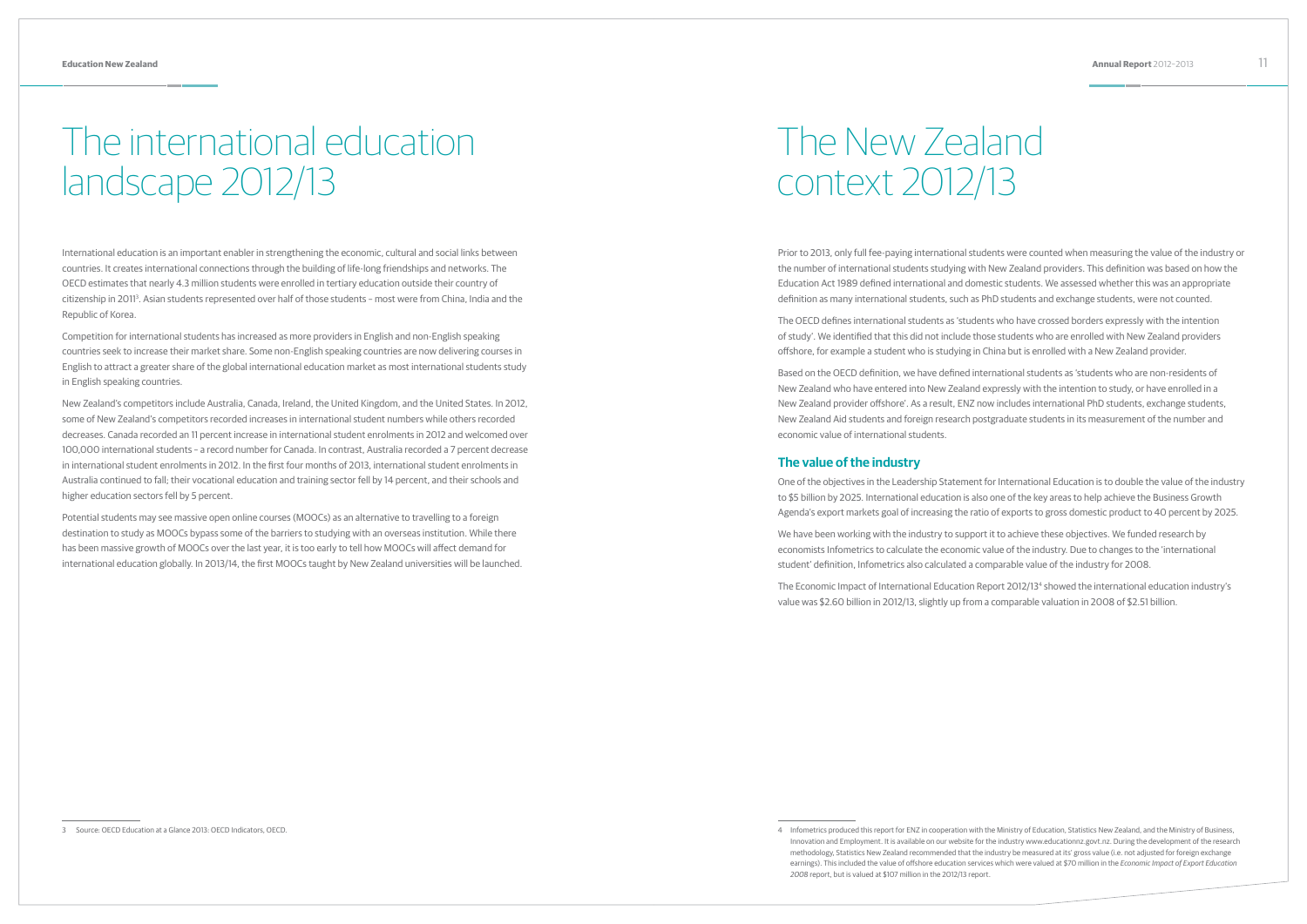Source: The Economic Impact of International Education 2012/13, Infometrics.

International education is New Zealand's fifth most valuable export. The industry's value sits between crude oil (worth \$2.2 billion) and logs, wood and wood articles (worth \$3.2 billion). It supports more than 28,000 jobs in New Zealand – 13,600 jobs directly and 14,600 indirectly.

# **Student attraction**

New Zealand has continued to be successful in attracting a small, but significant slice of the international education market. In the first four months of 2013, 60,904 international students were enrolled in New Zealand. This represented a 3 percent decrease compared to the same period in 2012. The decrease in enrolments in the PTE and schools sectors offset growth in the other sectors.

# *Graph 2: Number of international students by sector for January to April*

Graph 1: Value of the international education industry by sector<sup>5</sup> **5 By contrast, international student enrolments in the Canterbury region are showing the first signs of recovery after** the 2011 earthquakes. Slightly fewer international students studied in Canterbury in the first four months of 2013 than in the same period in 2012. Growth in the region's PTE sector and secondary school sub-sector were offset by decreases in the other sectors. The number of students at Canterbury universities has continued to decline, but at a slower rate than in previous years.



Source: Single Data Return for 1 January – 30 April 2013, Ministry of Education.

The relatively high New Zealand dollar, increased domestic education investment in key offshore markets, and greater competition from countries such as Canada, the United Kingdom and the United States have put pressure on New Zealand providers to maintain and grow market share.

While the Auckland region has continued to receive the largest number of international students, it also experienced the greatest decrease in international enrolments. This was due to the decrease in student numbers in the PTE sector.



Three countries (China, India and Japan) accounted for nearly half of the international students enrolled in New Zealand in the first four months of 2013. Although overall student numbers have decreased, the number of international students from China, our largest student attraction market, continued the year-on-year trend of growth with a 5 percent increase.

### *Graph 3: Origin of international students in January to April 2013*



Source: Single Data Return for 1 January - 30 April 2013, Ministry of Education.

Overall demand for science, technology, engineering and mathematic subjects increased, in line with global demand trends. The number of enrolments in these subjects has increased by 4 percent in universities and 10 percent in ITPs compared to the first four months of 2012.

### **Postgraduate students**

One of the objectives of the Leadership Statement for International Education is to double the number of international postgraduate students (particularly in addition to those at PhD level) studying in New Zealand to 20,000 by 2025. In the first four months of 2013, 9,442 international students were enrolled to study postgraduate qualifications, an 8 percent increase compared to the same period in 2012. This was driven by a 24 percent increase in Masters' degree enrolments and a 6 percent increase in PhD enrolments.

New Zealand universities are gradually introducing the 180 credit Masters as a postgraduate study option following changes to the definition for Masters' degrees by the New Zealand Qualifications Authority which allows 180 credit Master's programmes. The 180 credit Masters' degrees are expected to provide an attractive option for international students and may further increase the number of international postgraduate students studying in New Zealand.

<sup>5</sup> The 2008 economic value by sector includes "Other" with a value of \$57 million as the data showing the number of exchange students, New Zealand Aid students and foreign research postgraduate students by sector is not available.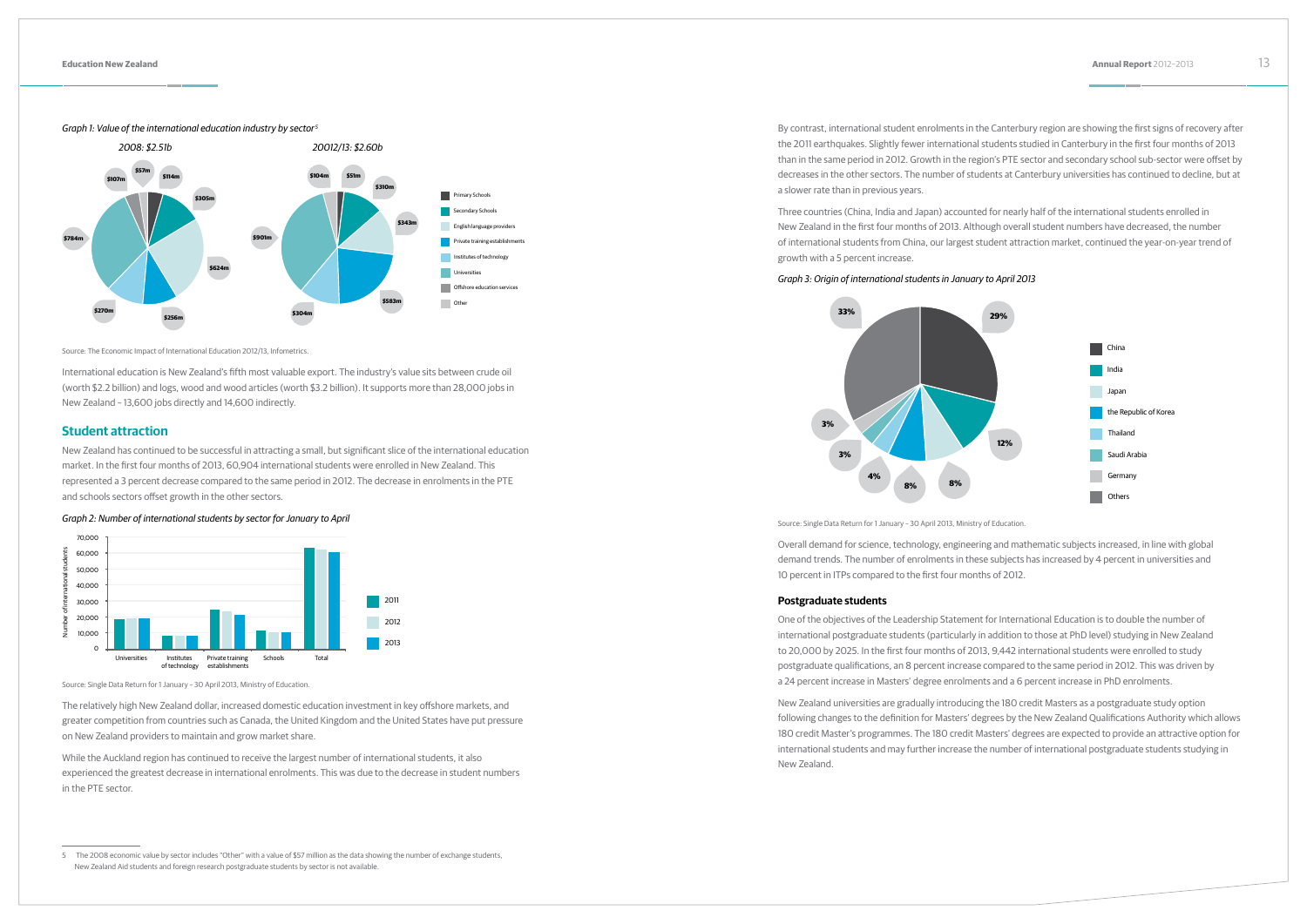# **Offshore education service provision**

# **Students enrolled with New Zealand providers offshore**

Increasing the number of students enrolled at providers offshore to 10,000 by 2025 is one of the objectives in the Leadership Statement for International Education. In 2012, 3,004 students were enrolled with New Zealand providers offshore, a 6 percent increase compared to 2011.

Through the International Education Growth Fund, we are co-funding some projects that are designed to further increase the number of students studying with New Zealand providers in a number of countries.

# **The value of offshore education services**

In the Leadership Statement for International Education, one of the objectives is to increase the revenue from education services offshore to \$500 million by 2025. New Zealand currently delivers education products and services throughout the world, including the Middle East, China and India.

It can be difficult to get accurate data to measure this sector. Infometrics has undertaken a comprehensive assessment of the sector as part of their work to measure the economic value of the industry. Research showed the value of offshore education services had decreased from \$107 million in 2008 to \$104 million.

# *Graph 4: The value of offshore education service provision 2012/13*



Source: The Economic Impact of International Education 2012/13, Infometrics.

As part of the research, offshore education service providers were asked to identify barriers to growth. Obtaining funding to start-up and then expand, and the resulting impact on cash flow, were seen by those surveyed as the most significant barriers to increasing revenue. Other barriers to growth included the mutual recognition of qualifications between countries, competition from other foreign offshore providers, and attracting and retaining professional staff offshore.

The research identified that two regions dominate where the revenue comes from: the Middle East and Asia (which account for 39 percent and 45 percent respectively). It also highlighted the various ways some providers use the provision of education products or services offshore as a marketing tool to bring international students to New Zealand.

To encourage the growth in this sector, we co-hosted an inaugural conference for companies working in the education technology sub-sector and co-funded activities to increase the value of goods and services provided offshore. Our research programme also identified potential business opportunities in many of our markets, and we promoted New Zealand's expertise in providing education and training products and services offshore.

# Part Two: Our performance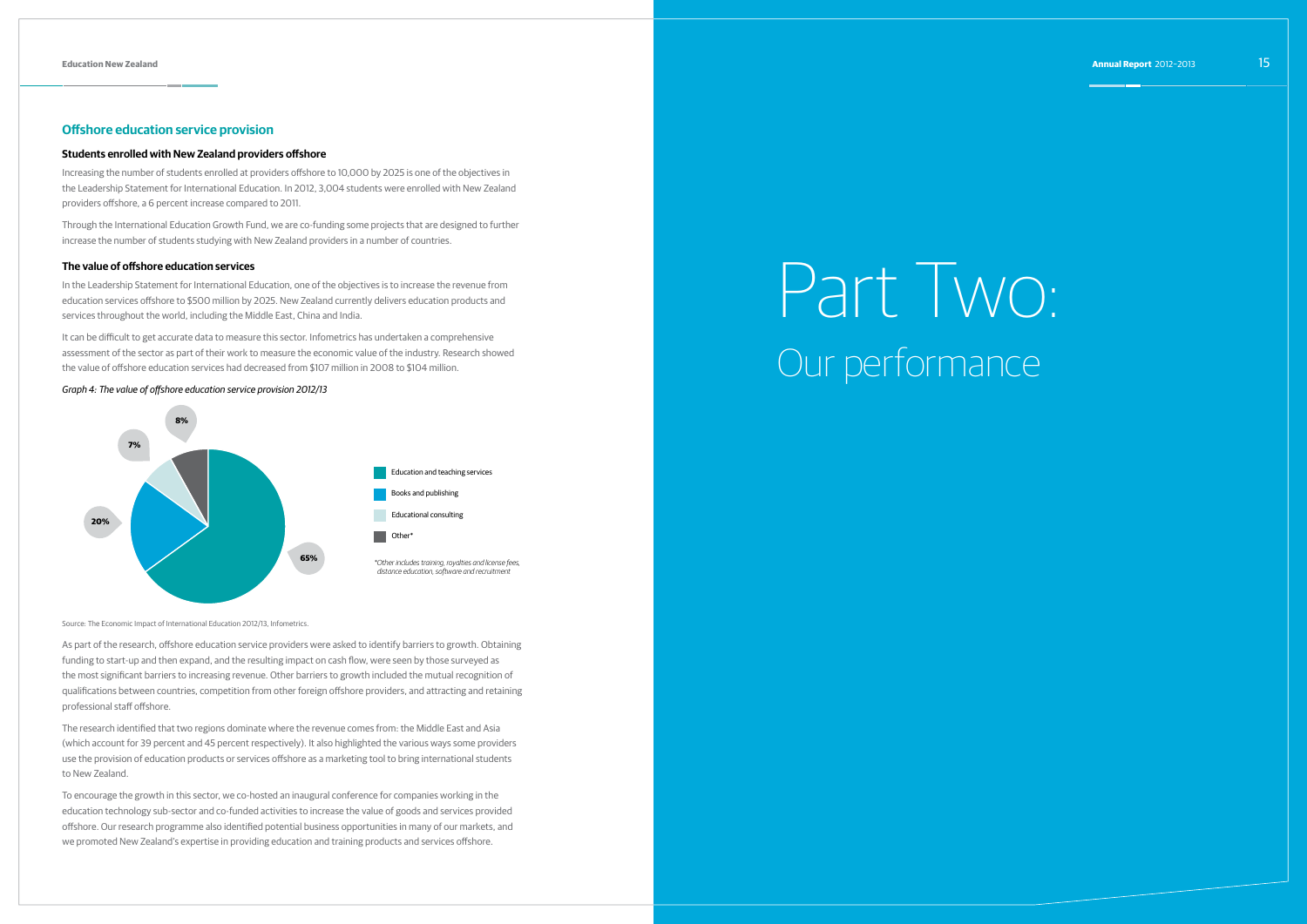During 2012/13, we focused on delivering our outputs and working to achieve our overall outcome. In our Statement of Intent 2012-15, we set out the activities we planned to deliver and how we intended to measure the impact of those activities.

Our work was organised into three sub-outputs to achieve our intermediate outcomes. These sub-outputs are the delivery mechanisms for our activities and our progress against these is set out in the 'Our achievements' section.



| <b>Government</b><br>priority                           |                                                                                                                                   |                                |
|---------------------------------------------------------|-----------------------------------------------------------------------------------------------------------------------------------|--------------------------------|
| <b>Government policy</b><br>drivers we<br>contribute to | New Zealand's w<br>expand inte                                                                                                    |                                |
|                                                         |                                                                                                                                   |                                |
|                                                         | <b>GOVERNMENT LEADE</b>                                                                                                           |                                |
|                                                         | <b>New Zealand's</b><br>education services<br>delivered in<br>New Zealand are highly<br>sought after by<br>international students | edu<br>cou<br>afte<br>pro<br>g |
| <b>Our outcome</b>                                      |                                                                                                                                   | <b>Quality Nev</b><br>enh      |
|                                                         | Sector outcon                                                                                                                     |                                |
|                                                         |                                                                                                                                   | Educc                          |
| Our<br>intermediate<br>outcomes                         | Increased awareness of<br><b>New Zealand converts to</b><br>increased student numbers and<br>greater business opportunities       |                                |
|                                                         |                                                                                                                                   |                                |
| Our<br>sub-outputs                                      | Promotion                                                                                                                         | O                              |
|                                                         |                                                                                                                                   |                                |

# Our outcomes for 2012/13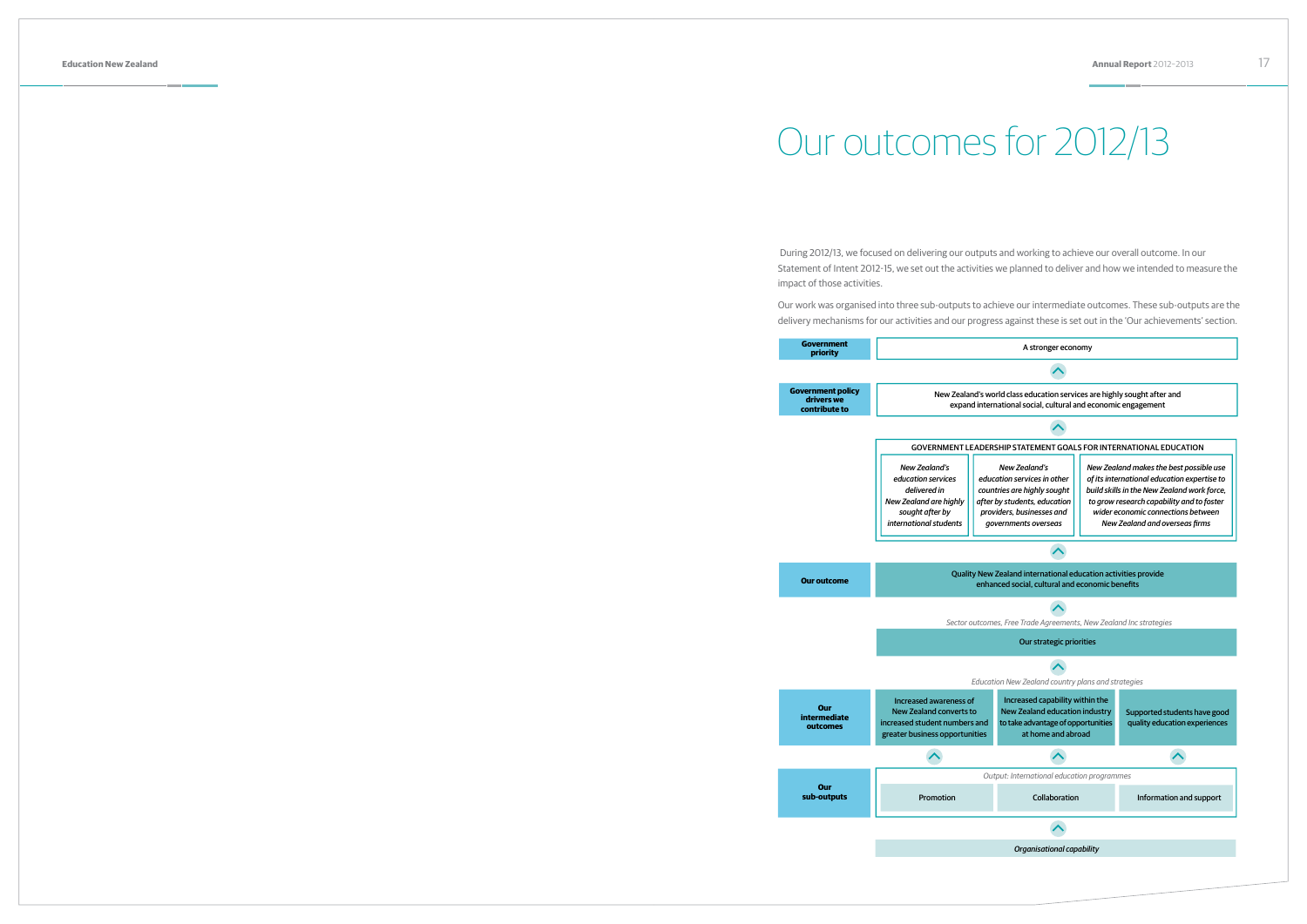6 Our work across governments to promote the international education industry is covered under the Sub-output: Collaboration.

In 2012, we undertook a substantial market prioritisation exercise. It identified Tier 1 markets, where there is significant government and/or industry interest, and Tier 2 markets, where there are historical or emerging opportunities to focus our efforts. We identified China, India and Indonesia as Tier 1 markets and Brazil, Chile, Malaysia, the Middle East, the Republic of Korea, Thailand and Viet Nam as Tier 2 markets. Colombia, Germany, Japan and the United States were identified as Tier 3 markets where there were existing opportunities for at least one sector or emerging opportunities that we had started to investigate. This market prioritisation was used to direct our activities during 2012/13.

We worked with the industry and across other governments<sup>6</sup> to promote the quality of the education system and New Zealand's expertise in providing education and training products offshore.

# *Diagram 2: ENZ's priority markets, 2012/13*



In 2013, we reviewed our market prioritisation based on our market intelligence and research. This resulted in an updated view of our priority markets. This has been used to inform our business planning for 2013/14.

# **Sub-output: Promotion**

We finalised and implemented marketing plans for our Tier 1 and 2 markets to guide our promotional activities. Each plan identified planned activities through to December 2013 and the results we are seeking to achieve.

# **Running or attending promotional events**

We attended or ran 29 promotional events in Tier 1 markets, 37 in Tier 2 markets and 10 in Tier 3 markets. The events included New Zealand Education fairs, commercial education fairs, education agent seminars, alumni events, and roadshows in schools.

Improvements were made to our promotional programme to increase its effectiveness. We started running digital campaigns in each market in the lead up to events to remind potential students and their families to attend. We also redesigned the signage used in the booths at commercial education fairs, using the New Zealand Way brand (the fern) which is used by government agencies to consistently promote New Zealand overseas. This aligns our promotional work with Tourism New Zealand, New Zealand Trade and Enterprise, and the Ministry of Foreign Affairs and Trade.

# Our achievements

7 The competitor countries measured in our awareness research are Australia, Canada, Ireland, Malaysia, Singapore, the United Kingdom and the



Image of the redesigned booths for commercial education fairs.

# **Raising awareness of New Zealand as an education destination**

Early research indicates that there is lower awareness of New Zealand as an education destination in our Tier 1 markets compared to many of New Zealand's competitor countries<sup>7</sup>. ENZ will need to increase awareness if we are to increase the number of students and parents considering New Zealand as an education destination.

We commissioned the development of the *Dragons in a Distant Land* documentary series for Chinese television to increase awareness. It features Chinese students, their parents and alumni who provide a window into Chinese students' experiences before, during and after studying in New Zealand. The series was developed as a game changer activity for the China market, our largest student attraction market. The series was launched during the Prime Minister's visit to China in April 2013 and will be screened on Chinese television from August 2013.

During the year, we ran an awareness campaign on China's search engine 'Baidu' to target potential students. For the duration of the campaign, China overtook India as the largest source of traffic to our student attraction website www.studyinnewzealand.com8. The number of unique Chinese visitors has also grown from an average of 1,500 per month before the campaign was launched to 22,000 per month.

We developed and implemented our strategy for the Indian market which is to continually build awareness in the lead up to the Cricket World Cup 2015, being hosted by New Zealand and Australia. This strategy will tap into India's passion for cricket. A number of marketing programmes were undertaken, including Facebook, direct marketing activity and events. This was intended to identify the activities that are the most successful in India. The most successful activities will be run in conjunction with our education fairs in 2013/14. We have also started partnering with Stephen Fleming who will work as a brand ambassador in India.

# **Promoting New Zealand at the Frankfurt Book Fair 2012**

New Zealand is world renowned for its innovation and expertise in education publishing. As New Zealand was the 2012 Guest of Honour at the Frankfurt Book Fair, we worked with other government agencies and the Publishers Association of New Zealand (PANZ) to tell New Zealand's story to media, international publishing companies and the Fair's approximately 300,000 visitors.

PANZ and ENZ provided funding for nine education publishers to attend the Fair and operate a trade stand in the New Zealand Pavilion to meet potential customers. We also funded the production of an interactive web-book 'Learning Landscape' to showcase the products of 14 education publishers and tell New Zealand's export education publishing story. Over 300 copies of the web-book were distributed during the Fair.

United States.

<sup>8</sup> This website will fully take over as our student attraction website from www.NewZealandEducated.com in 2013/14.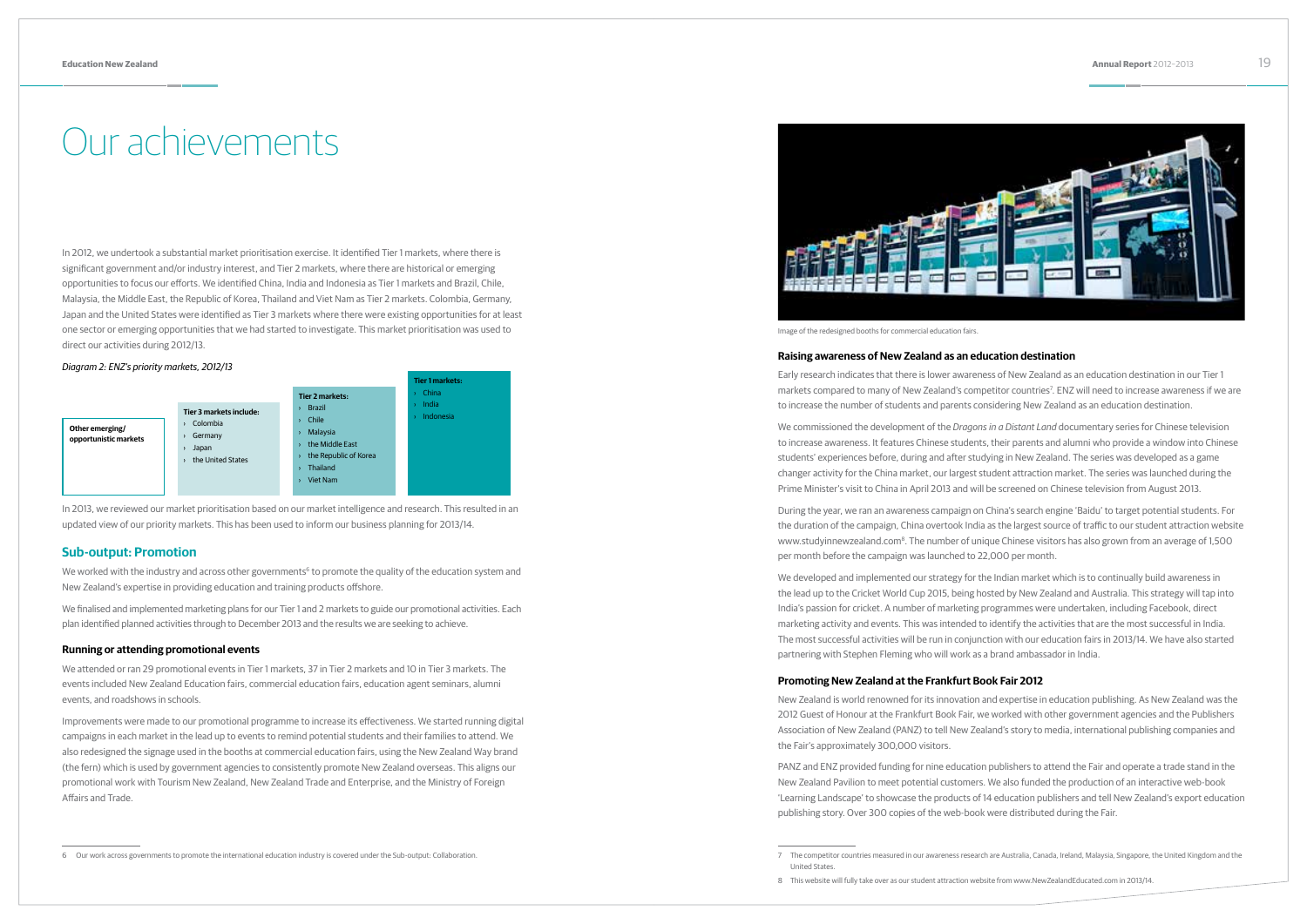Since the Fair, seven new rights deals have been confirmed, with more potential deals under negotiation or discussion. Offshore based staff also used printed copies of the web-book to support education publishers during visits to offshore markets. Following the success of the Fair, we agreed to provide further support and co-funding to PANZ to strengthen the education publishing sub-sector and develop export connections.

We also used the opportunity of the Fair to raise awareness of New Zealand as an education destination to potential German students; Germany is New Zealand's eighth largest student attraction market. In the lead up to the Fair, we ran two online competitions targeting secondary school students and culinary students, using social media and our student attraction website. We organised alumni to act as hosts in the New Zealand Pavilion and hand out information about studying in New Zealand to highlight the education experience international students can have.

Following the Fair, there was a 38 percent increase in German registrations in our Lead Management system. This system captures information about potential students who interact with our student attraction website, for example potential students who sign up to attend an education fair.

# **Promoting New Zealand's expertise in providing education and training products and services**

We promoted New Zealand's expertise in providing education and training products and services offshore. Our offshore based staff introduced New Zealand businesses to potential customers in-market, promoted the quality of the New Zealand education system across governments and hosted delegations of people interested in New Zealand's education system.

An Indian delegation – including representatives from the India New Zealand Education Council's skills development and vocational education work group and the Federation of Indian Chambers of Commerce and Industry – visited New Zealand to explore skills development opportunities. We showcased New Zealand's expertise and capability in skills development and vocational education, particularly New Zealand's close connection between industry and education, and flexible work and institution based training models.

The Industry Training Federation and some member industry training organisations (ITOs) have partnered with ENZ to explore opportunities for in-country qualification development and the provision of work based training initiatives. Many countries have recognised the world leading model of work based training developed in New Zealand and the unique manner in which the training and employment link has led to significant increases in the skill set of the New Zealand work force.

ITOs and vocational education providers have been able to leverage off ENZ's significant international connections. The mix of facilitated visits by international delegations to New Zealand

and the coordination of New Zealand delegations visiting other countries has been a huge advantage for building commercial opportunities that individual entities could not develop themselves. ENZ fully understands the 'education and economic' link and the opportunities that could exist if all relevant tertiary participants take a coordinated approach to international education development. Our relationship with ENZ is a true 'partnership' model and is set to prosper into the future as more initiatives and opportunities are developed.

**Mark Oldershaw** | Chief Executive of the Industry Training Federation

9 Conversa is a social media agency working with educational providers in New Zealand. It targets students from overseas, focusing on the

# **Hosting media visits to promote New Zealand as an education destination**

To showcase the educational and cultural opportunities available to students studying in New Zealand, we hosted visits by international media. This is another way of raising awareness of New Zealand as a world class education destination in our priority markets.

As Brazil, one of our Tier 2 markets, is among the top user countries of Facebook, Twitter and YouTube, we used these media channels to raise New Zealand's profile in this market.

ENZ and Conversa9 co-hosted a visit by well-known Brazilian personality and blogger Cid Nao Salvo to highlight the study options available and the adventure tourism activities that students can undertake while here. He visited some English language providers, a flying school and a media design school to meet staff and students, and took part in adventure activities in the North Island. Cid Nao Salvo blogged about his experiences during and after his visit; over 1.8 million unique visitors viewed his pages and over 17,000 viewed the videos that he posted.



Picture of Cid Nao Salvo

With New Zealand Māori Tourism, we co-hosted a visit by bloggers from the 'Jovem Nerd' website (meaning Young Nerds), an important entertainment media channel in Brazil. The Jovem Nerds created five videos of their experiences; two of the videos were screened in 2012/13 with the rest published in July 2013. Their visit focused on the English language sector. The providers featured in their videos reported significantly increased Brazilian traffic to their websites. The number of hits to our student attraction website also increased from an average of 80 unique Brazilian visitors per day to an average of 500 per day when the videos were released. Based on this success, we will identify key opinion leaders in other markets to replicate this type of promotion.

We also hosted a visit by journalists from four Indonesian media organisations. Awareness of New Zealand as an education destination is probably low in Indonesia as only 562 Indonesian students studied here in 2012. The visit focused on introducing the journalists to 'trail blazing' Indonesian students who are studying in New Zealand.

Brazilian market.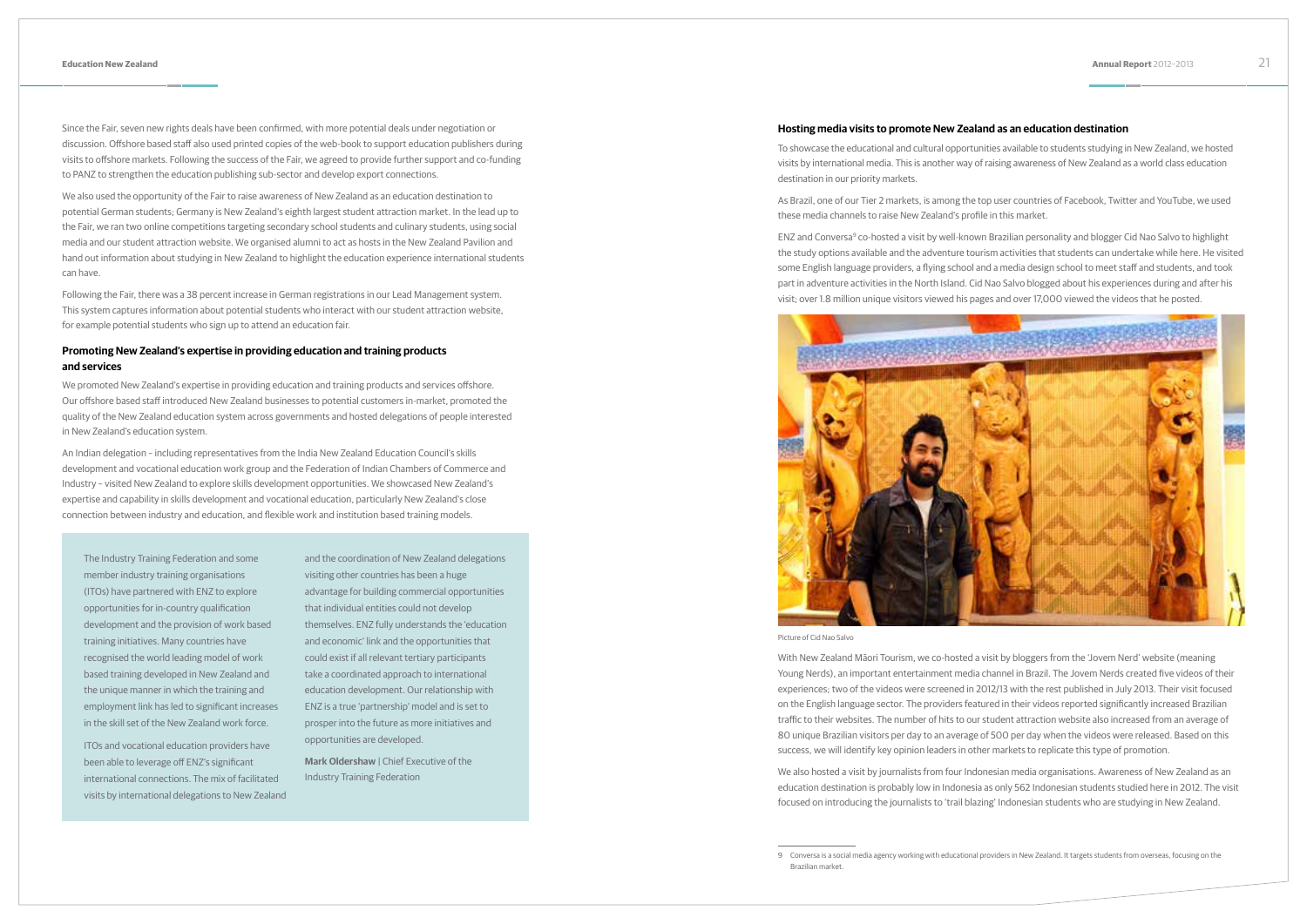## **Promoting New Zealand as an education destination to education agents**

In a number of markets, potential students and their families often use education agents to assist them in investigating whether to study overseas and where to study.

We hosted familiarisation visits by selected offshore education agents. The visits showcased New Zealand as an education destination and educated agents about the employment options available post-study. The visits included meetings with education representatives and employers, and visits to various education campuses. The agents were nominated by the industry and ENZ's staff, and came from China, India, Indonesia, Japan, the Republic of Korea and Thailand.

To complement the ENZ-organised visits, we also funded 12 agent familiarisation visits that were organised by various regional groups in New Zealand. These visits directly promoted the educational and cultural experiences of individual regions to education agents.

# **Supporting the rebuilding of Canterbury's international education industry**

Only the Auckland region receives more international students than Canterbury. In 2013, the impact of the Christchurch earthquakes on the international education industry has started to reduce with increasing numbers of students enrolled in the region's PTE sector and secondary school sub-sector.

The 2012/13 Christchurch Industry Support Programme was developed and implemented to guide the activities that support the rebuilding of the international education industry. We supported the development and launch of the 'Christchurch Educated' brand. The brand is being used by the industry to promote Christchurch.

Avonmore offers vocational courses in hairdressi hospitality, management, travel and tourism, and computer network engineering. We started marketing and recruiting international students in 2003. Leading up to 2011, we developed relationships with agents in Christchurch, Chin and India, and gradually built enrolments until February 2011 earthquake destroyed our facilit and capability. We relocated to temporary premi throughout the city, and did our best to retain an teach our students.

Christchurch providers' visits to China, Japan, the Republic of Korea, Taiwan and Thailand were supported as they are historical markets for the region. During a visit to the Republic of Korea, four ENZ-sponsored education scholarships were launched to encourage international students to study in Christchurch. We also implemented an international digital marketing strategy to promote Christchurch as an education destination, targeting potential students in Japan, the Republic of Korea and the United States.

We are very grateful and appreciate the following initiatives which have made a difference:

- <sup>3</sup> 50/50 travel connection funding to markets this enabled us to travel and assure our agents that we were still in business
- › Scholarships this has helped attract new students in new markets to Christchurch
- › Website review while we had recently launched a new website, the review was insightful and invaluable
- › In-bound agent visits meeting a range of agents from China, Indonesia, the Republic of Korea and India has increased our agent network at virtually no cost and was a life saver.

We supported the development of the Canterbury Tertiary Pathway Accord between Christchurch Polytechnic Institute of Technology, Lincoln University and the University of Canterbury. The Accord aims to implement a range of initiatives to encourage international students who are currently attending Canterbury secondary schools to undertake their tertiary education in Canterbury.

We also supported agent familiarisation visits to showcase the opportunities available in Christchurch.

In 2011/12, we worked with Immigration New Zealand and the New Zealand Qualifications Authority to develop a work rights policy for English language students studying in Christchurch's quality education providers. The policy was designed to help Canterbury providers recover from the 2011 earthquakes as the industry identified that eligibility for work rights would help attract students. In August 2012, Immigration New Zealand launched this pilot policy for a term of 18 months. This pilot has been successful for the category one providers whose students have work rights.

Since the earthquake, ENZ supported early initiatives: providing hope and some reassuran that they cared and were ready to help.

| ing,        | ENZ's proactive strategies have kept many PTEs<br>spiritually and financially in the market.                                                                                                            |
|-------------|---------------------------------------------------------------------------------------------------------------------------------------------------------------------------------------------------------|
| d<br>S<br>a | These initiatives were part of our decision to<br>reinvest in a new campus in the city which was<br>recently opened by the Prime Minister. Our 2013<br>enrolments are slightly ahead of pre-quake level |
| the<br>ies  | which is remarkable.                                                                                                                                                                                    |
| ises        | ENZ has made a difference. Success should not                                                                                                                                                           |
| ıd          | be measured by just increased enrolments;<br>keeping the private sector's capital and interest<br>in the market is pivotal in building international                                                    |
| ice         | student enrolments.<br>Mike Hadley   Director of Avonmore Tertiary                                                                                                                                      |
| ing         | Institute                                                                                                                                                                                               |
| $c =$       |                                                                                                                                                                                                         |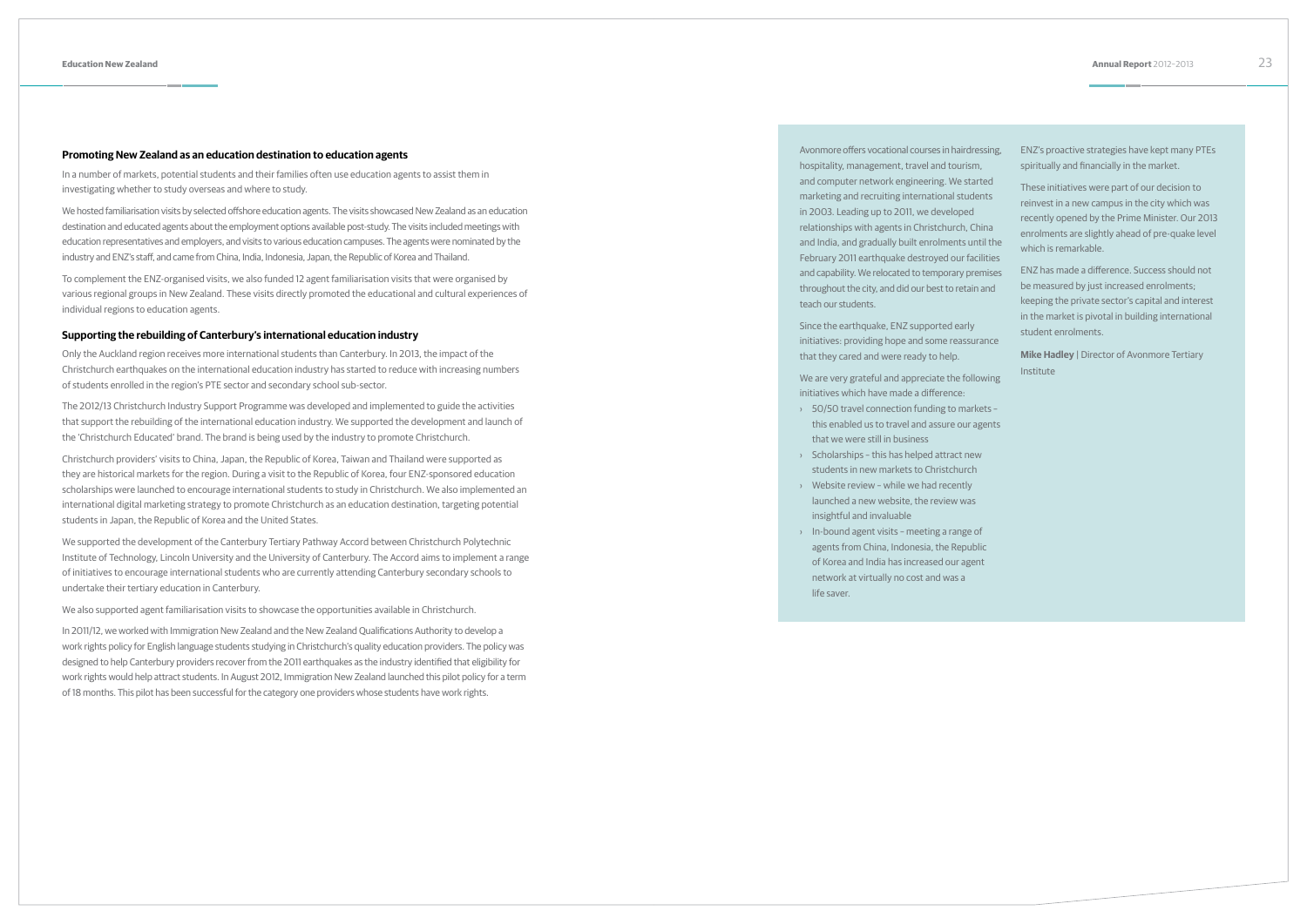### **Impact measures**

| <b>Impact measure</b>                                                                                                     | <b>Baseline</b>                                                                                                                       | <b>Target</b>                                                                                     | <b>Result</b>                                                                                                                                                                                                                 |
|---------------------------------------------------------------------------------------------------------------------------|---------------------------------------------------------------------------------------------------------------------------------------|---------------------------------------------------------------------------------------------------|-------------------------------------------------------------------------------------------------------------------------------------------------------------------------------------------------------------------------------|
| Increase the New Zealand<br><b>Educated brand awareness</b><br>amongst main English<br>speaking destination<br>countries. | Proxy measure<br>2009: Ranked as 5th with<br>1.9% share of non-resident<br>students enrolled in tertiary<br>education <sup>10</sup> . | 2012/13: Ranked as 5th.                                                                           | 2011: Ranked as 5th with<br>1.7% share of non-resident<br>students enrolled in tertiary<br>education <sup>12</sup> .                                                                                                          |
|                                                                                                                           | Trend<br>2010: Ranked as 5th with<br>1.7% share of non-resident<br>students enrolled in tertiary<br>education <sup>11</sup> .         |                                                                                                   |                                                                                                                                                                                                                               |
|                                                                                                                           |                                                                                                                                       | New baseline                                                                                      |                                                                                                                                                                                                                               |
|                                                                                                                           |                                                                                                                                       | 2012/13: Commission the<br>development of a new<br>agreed model for assessing<br>brand awareness. | 2012/13: We commissioned<br>brand awareness research<br>which started being<br>conducted in our Tier 1<br>markets, Japan and most<br>of our Tier 2 markets <sup>13</sup> . The<br>baseline will be established<br>in 2013/14. |
| Awareness of New Zealand<br>as an education<br>destination <sup>14</sup> .                                                | 2011/12: 36,000 people<br>accessed the New Zealand<br>Educated website <sup>15</sup> .                                                | 2012/13: 39,000                                                                                   |                                                                                                                                                                                                                               |
|                                                                                                                           | Revised baseline<br>2011/12: 560,446 people<br>accessed the New Zealand<br>Educated website.                                          |                                                                                                   | 2012/13: 972,517 people<br>accessed the New Zealand<br>Educated website.                                                                                                                                                      |

# **Sub-output: Collaboration**

As the capability and capacity of the industry varies between and within sectors, we worked with the industry to strengthen its capability so it could benefit from growth opportunities. We worked across other governments to represent New Zealand government and education aspirations, and to develop joint work programmes to achieve mutual goals. As education and immigration policies and settings can affect New Zealand's attractiveness to potential international students, we worked with other New Zealand government agencies on joint work programmes.

## **Strengthening industry capability**

We sponsored a series of sector-specific best practice seminars for the PTE, ELS, ITP and university sectors using the results of the 2011/12 International Student Barometer (ISB) surveys. The seminars were run by i-graduate, the British organisation that manages and runs the ISB globally, and were held in Auckland, Wellington and Christchurch. The seminars covered the strengths and weaknesses of international students' experiences compared to New Zealand's competitor countries and provided best practice examples.

Other seminars provided the industry with an overview of branding in the China market and the opportunities and challenges for education providers interested in the Indian market. We also held informal workshops to build the industry's knowledge of Indonesia as a potential market and identify opportunities in that market.

# **Supporting collaboration in the education technology sub-sector**

The education technology (EdTech) sub-sector is a growing sub-sector globally. It has the potential to make an important contribution to the Leadership Statement for International Education's objective of increasing the value of offshore education services to \$500 million by 2025. In September 2012, Learning Media, Grow Wellington and ENZ held a workshop to explore whether the EdTech sub-sector was interested in working together to maximise potential export opportunities. The attendees included developers, online publishers, technology thought leaders and academics. The agreed next steps were to:

› pull together examples of the various products and services that illustrate the sub-sector to spread the word

- about its potential
- › investigate whether to hold an EdTech conference/expo in 2013
- › talk about the collaborative EdTech idea with others from the sub-sector.

In response to the interest shown at the workshop, Grow Wellington and ENZ co-hosted the inaugural EdTech for Export Conference in April 2013. The conference was targeted at companies currently working in the sub-sector.

The conference attracted over 200 registrations, double the target number. The participants included technology providers, publishers and content developers, game and application developers, hardware and software developers, and education and training providers. Feedback from participants indicated that:

- › 90 percent would attend the conference again
- › 82 percent achieved their personal or business objectives
- 

› 82 percent made meaningful connections that could lead to future business opportunities.

# **Launching the International Education Growth Fund**

We launched the International Education Growth Fund (IEGF). Through the IEGF, we provide matched funding for up to 50 percent of the total cost of short-term projects for the industry. The funded projects are intended to increase the number of international students coming to New Zealand or at New Zealand institutions offshore, increase the value of goods and services provided offshore, or increase the value of existing activities.

In April 2013, we called for applications from the industry. In total, 80 applications were received. We approved 29 applications worth a total of \$1.005 million. We discussed with the applicants how else we could support their growth plans, particularly where co-funding was not approved.

In 2013/14, we will monitor the projects that have been approved funding. The IEGF will also be expanded using the additional funding provided under Budget 2013 to strengthen the industry. The next call for applications is planned for September 2013.

# **Working across governments in South America**

During the year, our work to build bilateral relationships across other governments has been particularly successful in South America. South America includes two of our Tier 2 markets, Brazil and Chile, and other markets that have the potential to grow significantly in terms of student attraction and the delivery of education products and services.

New Zealand was selected as one of four pilot countries to receive Brazilian secondary school students under the 'Win the World' programme funded by the Brazilian State of Pernambuco. Under this programme, 333 students studied here for the first two school terms of 2013.

<sup>10</sup> Source: Education at a Glance 2011: OECD Indicators, OECD.

<sup>11</sup> Source: Education at a Glance 2012: OECD Indicators, OECD.

<sup>12</sup> Source: Education at a Glance 2013: OECD Indicators, OECD.

<sup>13</sup> We are not conducting brand awareness research in Chile and Saudi Arabia, two of our Tier 2 markets in 2012/13.

<sup>14</sup> Source: Operational data, Education New Zealand.

<sup>15</sup> The baseline, and the subsequent 2012/13 target, reported in the *Statement of Intent 2012-15* was the number of people who had opted into our Lead Management system, not the number of people who accessed the New Zealand Educated website in 2011/12. A revised baseline has been included to provide a year-on-year comparison.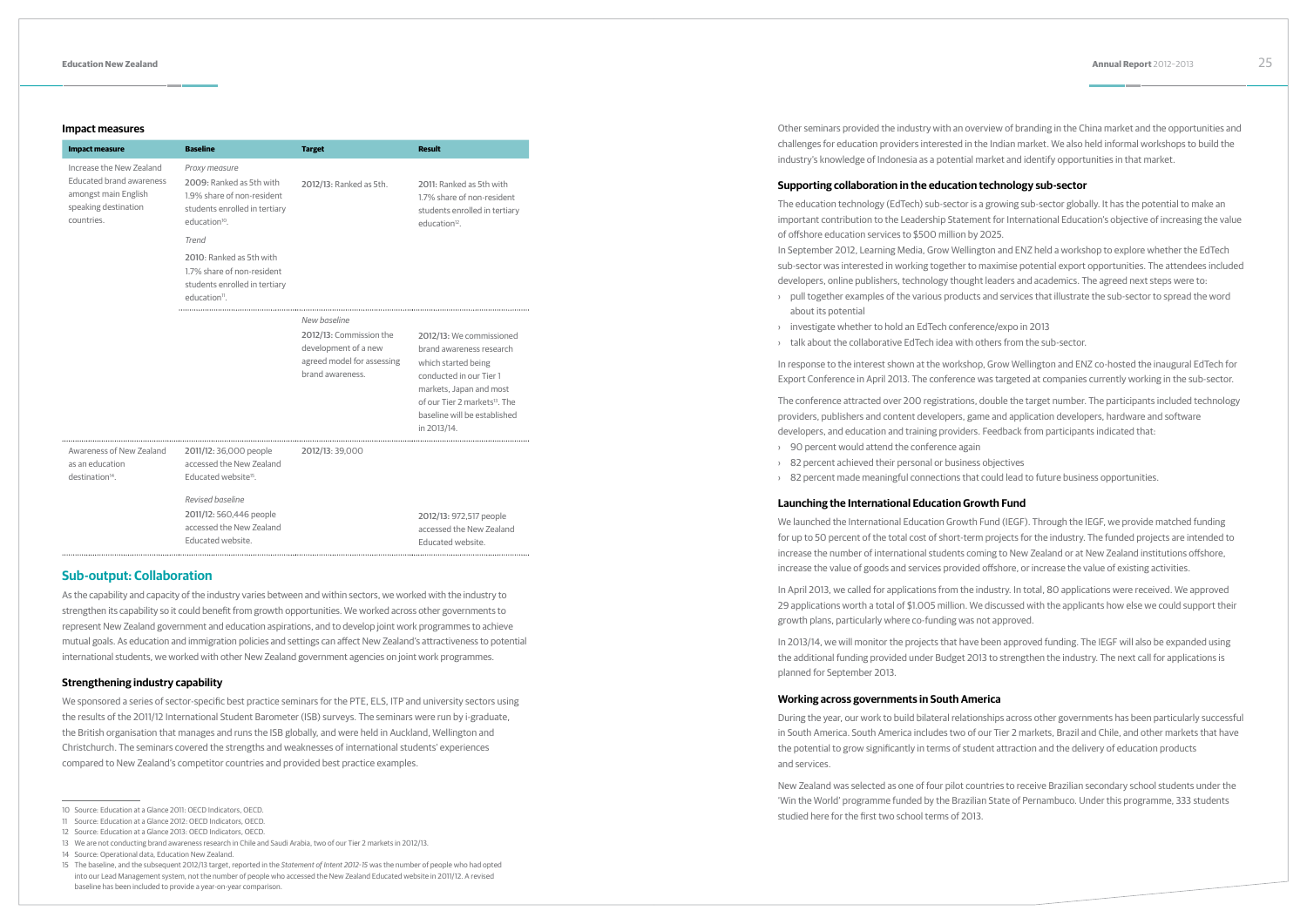16 The programme's name comes from the traditional black and white Chilean secondary school uniform.

We secured the inclusion of New Zealand universities in the Brazilian Government's 'Science without Borders' scholarship programme from 2013 onwards. We worked with New Zealand's universities to negotiate the text of their agreement with the Brazilian funding agency, the National Council of Technological and Scientific Development. The agreement was signed during the Prime Minister's visit to Latin America. This programme provides scholarships for Brazilian tertiary students to study overseas, focusing on science, technology and innovation. Applications under the programme were due to Brazil's funding agency on 29 July 2013.

New Zealand was selected as the pilot country for Chile's 'Penguins without Borders' programme16. Under this programme, 40 students studied here for the first two school terms of 2013, with a further 101 students for the last two terms. More students are expected to study in New Zealand under this programme in 2014.

In recognition that the 'Penguins' programme has built links between New Zealand and Chilean secondary school students, New Zealand's Minister of Education launched the 'Flying Kiwis' programme during her visit to Chile in June 2013. The programme will see seven 15 and 16 year-old Spanish language students from New Zealand, accompanied by a Spanish language teacher, travel to Chile later in 2013. The students will come from the schools that hosted the first group of 'Penguins'. The 'Flying Kiwis' will stay with the families of the 'Penguins'.



The first group of 'Penguins' in New Zealand.

## **Supporting New Zealand Week in Malaysia**

The Ministry of Foreign Affairs and Trade holds a New Zealand Week in Malaysia each year to raise New Zealand's profile. As a New Zealand Inc agency, we supported the week and used it to increase awareness of New Zealand as an education destination.

Along with New Zealand Trade and Enterprise, we supported the Minister for Tertiary Education, Skills and Employment's visit to Malaysia to promote international education and trade relationships and opportunities. While in Malaysia, the Minister signed the Bilateral Arrangement on Higher Education to strengthen, promote and develop higher education co-operation between the two countries. The Minister also launched the New Zealand Educated alumni LinkedIn site at an alumni event.

We sponsored the Malaysia Virtual Re-Start Fashion Competition which was designed to raise the profile of the New Zealand tertiary institutions that provide fashion courses. The competition involved New Zealand and Malaysian design students collaborating to design clothing collections with a fashion show held as part of the Gala Dinner.

We also held a number of school roadshows and education fairs in Malaysia during the week.

## **Working with other New Zealand agencies**

ENZ worked closely with other agencies to leverage our, and the other agencies, efforts to achieve common goals. We worked with the New Zealand Qualifications Authority as they reviewed the definition for a Masters' degree. The changed definition was implemented during the year and we expect this to be an attractive option for international students.

An interagency steering group was established to ensure that advice to Ministers was effectively 'joined up' by aligning work programmes, and that operational policy opportunities and issues were identified and considered across government agencies. During the year, agencies started working on the deliverables contained in the initial work programme and agreed a communications protocol for international education. In August 2013, international education, immigration and tourism cross-agency data will be released as a result of the agencies' work to align information collection and distribution.

In response to the success of the work rights pilot policy for English language students studying in Christchurch's category one providers, the interagency steering group recommended to Ministers that the policy be extended nationwide in 2013/14. The steering group also developed a partnership model for education providers which will be piloted in early 2014.

# **Developing the New Zealand Education Story**

Along with Tourism New Zealand and New Zealand Trade and Enterprise, we have been sponsoring the development of the New Zealand Story. It is being designed to be an overarching story to support export earnings growth across all export industries. The New Zealand Story is expected to be launched in 2013/14.

To complement the New Zealand Story, we have been developing the New Zealand Education Story to represent the international education industry's work. This work commenced in January 2013. During the year, we defined the project, engaged with stakeholders, defined what should be included in the accompanying marketing toolkit, defined the Story's attributes, tested the proposed Story and developed the creative materials to be used in the Story.

The New Zealand Education Story is intended to be powerful and appealing so education providers, education and immigration agents, and offshore education service providers use it to attract more international students and to increase the provision of education products and services offshore.

To ensure that it achieves these outcomes, we have identified the unique benefits of a New Zealand education with extensive input from students, alumni, education providers, education service providers, and education and immigration agents. We have also used insights gained from our brand awareness research and our research programme.

In August 2013, we will test and validate the proposed New Zealand Education Story with key stakeholders from each sector of the industry and with international students who are currently studying in New Zealand to ensure that it resonates with them.

The New Zealand Education Story will be presented to the industry at the New Zealand International Education Conference 2013 in November 2013. A marketing toolkit to assist in telling the New Zealand Education Story will also be launched at the Conference. It will include a brand video, campaign creative concepts, ENZ's re-launched student attraction website, an image library and brand guidelines. The toolkit will provide the foundation for the industry to tell their individual brand stories.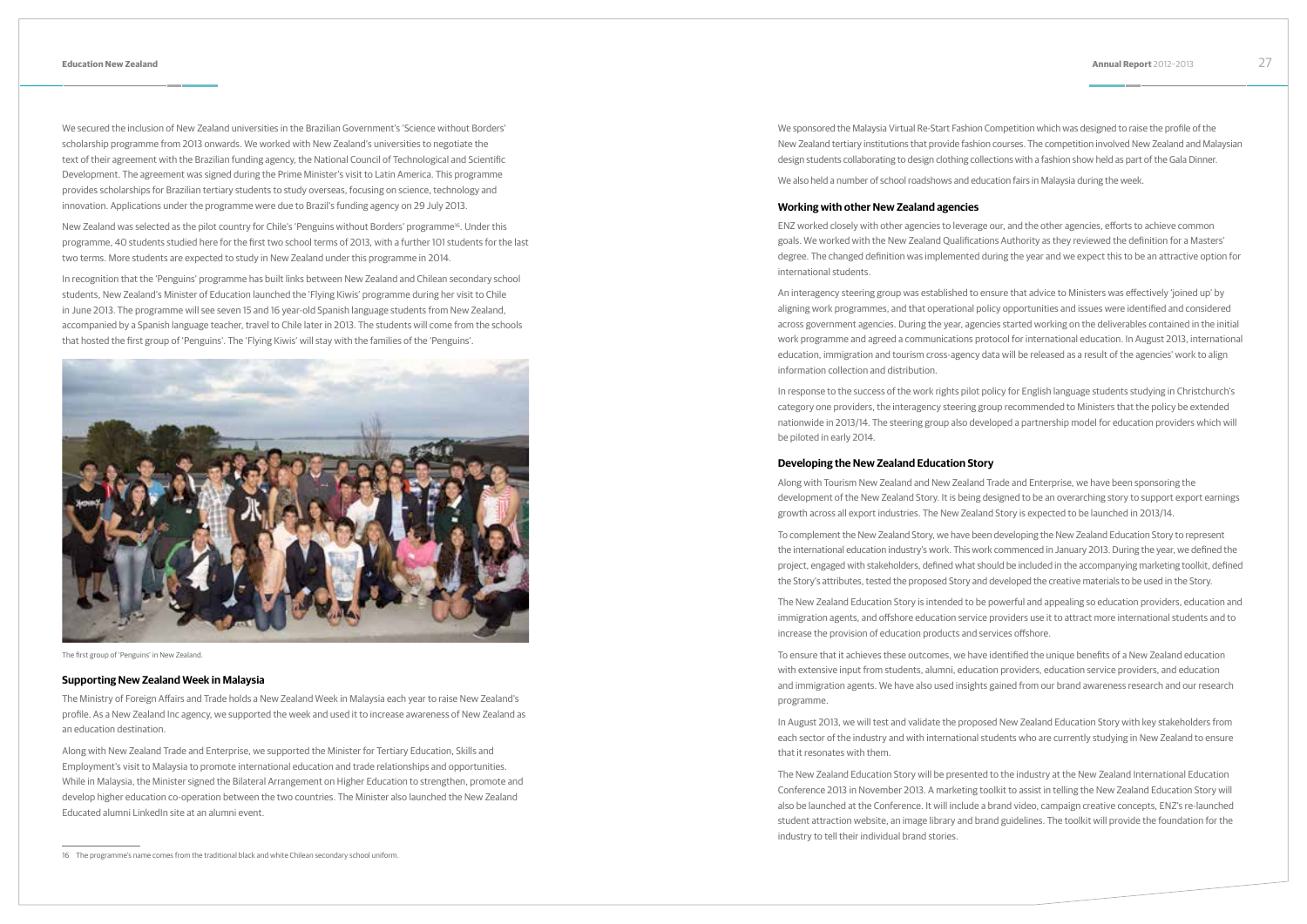# **Impact measures**

| <b>Impact measure</b>                                                                    | <b>Baseline</b>                                                                                                                                                                                                                                               | <b>Target</b>                                                                         | <b>Result</b>                                                                                                                           |
|------------------------------------------------------------------------------------------|---------------------------------------------------------------------------------------------------------------------------------------------------------------------------------------------------------------------------------------------------------------|---------------------------------------------------------------------------------------|-----------------------------------------------------------------------------------------------------------------------------------------|
| Value of the New Zealand<br>education industry.                                          | 2008: The industry was<br>valued at \$2.3b<br>(foreign exchange<br>earnings $)^{17}$ .<br>Trend<br>2011/12: The industry was<br>valued at \$2.7b (foreign<br>exchange earnings) <sup>18</sup> .<br>Of this, offshore education<br>services were worth \$109m. | 2014/15: Increase by \$1b<br>to \$3.7b (foreign exchange<br>earnings) <sup>19</sup> . |                                                                                                                                         |
|                                                                                          | Comparable baseline<br>2008: The industry was<br>valued at \$2.51b<br>(gross value <sup>20</sup> ) <sup>21</sup> .<br>Of this, offshore education<br>services were worth \$107m.                                                                              |                                                                                       | 2012/13: The industry<br>was valued at \$2.60b<br>(gross value) $^{22}$ .<br>Of this, offshore education<br>services were worth \$104m. |
| Level of collaboration<br>within the international<br>education industry <sup>23</sup> . | 2011/12: 2 collaborative<br>projects within the<br>international education<br>industry that include ENZ.                                                                                                                                                      | 2012/13:3                                                                             | 2012/13: 7 collaborative<br>projects have been<br>established.                                                                          |

23 Source: Operational data, Education New Zealand.

# **Sub-output: Information and support**

During the year, we provided information and support to potential students and their families, education agents, and the international education industry through our websites, by publishing newsletters and holding or attending events. Providing information and support to the industry enables them to identify and benefit from opportunities for growth.

Information is linked to student support; it enables potential students and their families to make an informed decision about where to study overseas and creates realistic expectations of their experiences while studying in New Zealand. As potential students and their families, in some markets, often rely on advice from other students and education agents, we need to ensure students enjoy their experiences and agents understand what New Zealand has to offer.

# **Learning about international students experiences**

We held the inaugural *Student Voice* forum to learn about international students' experiences and find out how we can improve the overall education experience in New Zealand. Representatives from Immigration New Zealand, the New Zealand Qualifications Authority and the Ministry of Education also attended the forum to learn about the students' experiences. The 22 students came from around the world and were studying at a range of institutions across New Zealand.

During the forum, the students talked about their arrival and study experiences, their experiences with education agents, the ENZ websites and their understanding of New Zealand's visa requirements. We tested our planned marketing concepts and our understanding of the international student lifecycle and key decision-making points using the lifecycle maps that we developed in 2011/12.

We are using the results of the forum, including their feedback on the lifecycle maps, in all aspects of our marketing. All the attending students rated the forum as excellent. A second *Student Voice* forum will be held in October 2013.



Attendees of the Student Voice forum 2012.

<sup>17</sup> Source: The Economic Impact of Export Education 2008, Infometrics.

<sup>18</sup> Source: The Economic Impact of Export Education in 2011, Infometrics.

<sup>19</sup> The target was set using a 2011 update by Infometrics of *The Economic Impact of Export Education 2008* report. The update estimated that the industry was valued at \$2.7 billion in 2011. While it provided a useful indication of the value of the industry, the update was not a comprehensive study. The 2011 update is not comparable to the 2012/13 result.

<sup>20</sup> During the development of the 2012/13 research to measure the value of the industry, Statistics New Zealand recommended that the gross value should not be adjusted for foreign exchange earnings, therefore the economic value is measured terms of gross value. The gross value is simply the spending by students in New Zealand, irrespective of how it is financed. To calculate foreign exchange earnings, expenditure in New Zealand that is financed by students' earnings in New Zealand is subtracted.

<sup>21</sup> Source: The Economic Impact of the International Education Industry 2012/13, Infometrics.

<sup>22</sup> Source: The Economic Impact of the International Education Industry 2012/13, Infometrics.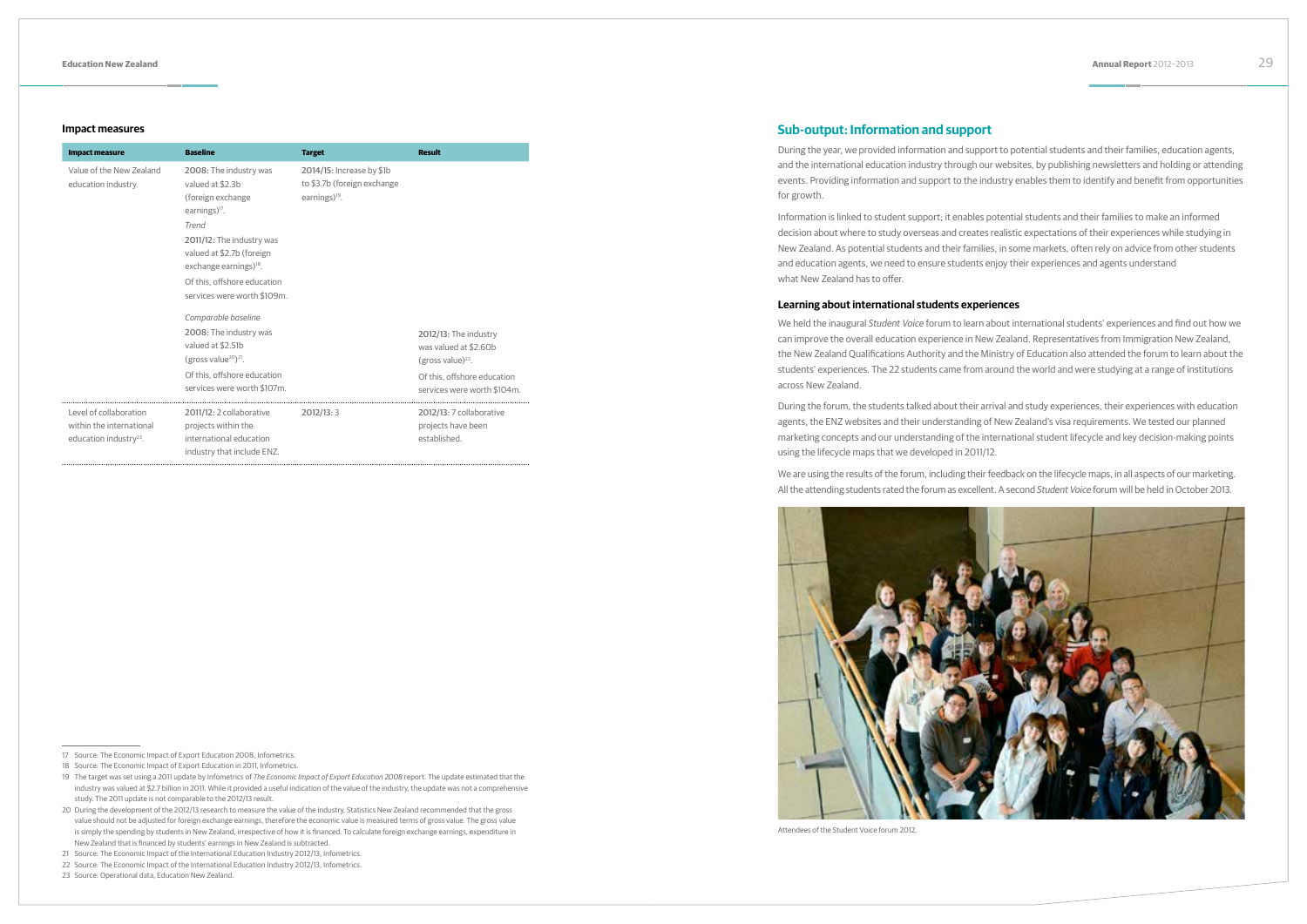# **Supporting New Zealand International Doctoral Research Scholarship recipients**

In April 2013, we held a workshop with the current New Zealand International Doctoral Research Scholarship (NZIDRS) recipients to learn about their expectations and experiences in applying for the scholarships, enrolling at a university, and arriving and studying in New Zealand. The attendees ranged from recent arrivals to students in their third year of study.

Overall students were very positive about their experience to date, and have enjoyed being in New Zealand and undertaking their studies. Their suggested improvements included having the ability to lodge the NZIDRS applications online and providing more information about immigration processes on our website. We have started exploring these suggested improvements for implementation in 2014.

## **Improving the information and support provided to education agents**

In partnership with Immigration New Zealand, we administer the New Zealand Specialist Agent (NZSA) programme which accredits education agents who can demonstrate a sound understanding of New Zealand's education landscape after they have undergone a thorough training and assessment programme.

We completed a review of the NZSA programme to ensure it is fit for purpose and meets the needs of education providers, potential students and education agents. The suggested improvements included:

- › providing more regular communications to education agents
- › giving more agents the opportunity to learn about New Zealand's education system and the benefits of studying in New Zealand through an e-learning programme
- › giving more agents the tools to clearly explain and promote the benefits of studying in New Zealand once they have completed an e-learning programme
- › creating an exclusive group of New Zealand Specialist Agents who meet strict quality and recruitment criteria.

In response to the review, we launched a monthly newsletter for education agents and developed an e-learning programme for agents. The e-learning programme will allow all agents to study at their own pace anywhere, rather than ENZ running training seminars targeted only at NZSA agents. The programme will also be 'future proofed' so we can easily update it to ensure the programme stays up to date and relevant. The programme was launched in July 2013 to existing NZSA agents and in August 2013 to non-NZSA agents.

# **Undertaking research for the industry**

We completed a significant research programme during the year. The research provided up-to-date information about our Tier 1 and 2 markets, and potential opportunities for growth by sector. The final reports are available to New Zealand providers and businesses on request.

The research programme identified:

- › student attraction and education business opportunities in Indonesia
- › student attraction and education business opportunities, by sector, for key Chinese cities
- › education business opportunities in the Middle East
- › student attraction and education business opportunities in Japan, Malaysia, the Republic of Korea, Thailand, and Viet Nam.

A large scale research report on the Indian market was also completed as part of the research programme. It included the results of a student survey, trends in decision making, competitor country analysis and areas of focus to improve New Zealand's competitiveness in India.

The research into Indonesia, a relatively new market for New Zealand, was used in our capability building seminars to build the industry's knowledge of Indonesia and potential opportunities in the Indonesian market.

We funded research into the economic impact of the industry to provide an update of the industry's value and to develop an agreed methodology for future updates of the industry's economic value. The results of the update are shown in Part One of this Annual Report.

## **Updating how we communicate with the industry**

We updated and re-launched our website for the international education industry www.educationnz.govt.nz. The website was re-designed to improve its usability. Many of the changes were based on the searches users made and the pages they visited. The changes included:

› creating a 'Markets and Research' area that contains country analysis for Tier 1 and 2 markets › moving the 'Agents' area to reflect that it is the second most-visited page

- 
- 
- › including additional information on agents.

We started holding webinars as a way of communicating with the industry or specific sectors, and responding to their questions in a group setting. We held webinars for the schools sector, for agents and their partners, and for institutions that are interested in our planned activities for the China market. Our first webinar was held with the schools sector, where we talked about our priorities and country focus and how they affect the sector including our research, planning and marketing activities. The webinars have proven to be a popular way of communicating with the industry and more are planned for 2013/14.

### **Impact measures**

. . . . . .

| <b>Impact measure</b>                                                                                                                                   | <b>Baseline</b>                                                                                                                                                                                                          | <b>Target</b>                | <b>Result</b>                                                                                                                                                                                                                                                                                                                                                                                                                                                                                           |
|---------------------------------------------------------------------------------------------------------------------------------------------------------|--------------------------------------------------------------------------------------------------------------------------------------------------------------------------------------------------------------------------|------------------------------|---------------------------------------------------------------------------------------------------------------------------------------------------------------------------------------------------------------------------------------------------------------------------------------------------------------------------------------------------------------------------------------------------------------------------------------------------------------------------------------------------------|
| Percentage of international<br>education industry<br>organisations that consider<br>that Education New Zealand<br>has added value to their<br>business. | 2012: Baseline being<br>developed by first industry<br>survey.                                                                                                                                                           | 2012/13:70%                  | 2012/13: The 2012<br>Industry Survey and the<br>2013 Industry Survey did<br>not include questions<br>that would allow the<br>establishment of a baseline.                                                                                                                                                                                                                                                                                                                                               |
| International students<br>report good information<br>enhanced their New Zealand<br>education experience <sup>24</sup> .                                 | 2012/13: Baseline being<br>developed using Ministry of<br>Education i-graduate survey<br>information from 2007 and<br>2011/12 <sup>25</sup> . I-graduate enables<br>international benchmarking<br>of student experience. | 2012/13: Establish baseline. | 2011/12: The proportion<br>of international students<br>who were satisfied or very<br>satisfied with their overall<br>experience was:<br>> Secondary schools: 94%<br>$\rightarrow$ Private training<br>establishments: 87%<br>$\frac{1}{2}$ English language: 88%<br>> Institutes of technology:<br>89%<br>> Universities: 89%.<br>Note that the 2007<br><i>i-graduate survey results</i><br>are not comparable due to<br>changes in methodology. The<br>primary schools sub-sector is<br>not measured. |

<sup>24</sup> Source: 2011/12 International Student Barometer surveys, i-graduate.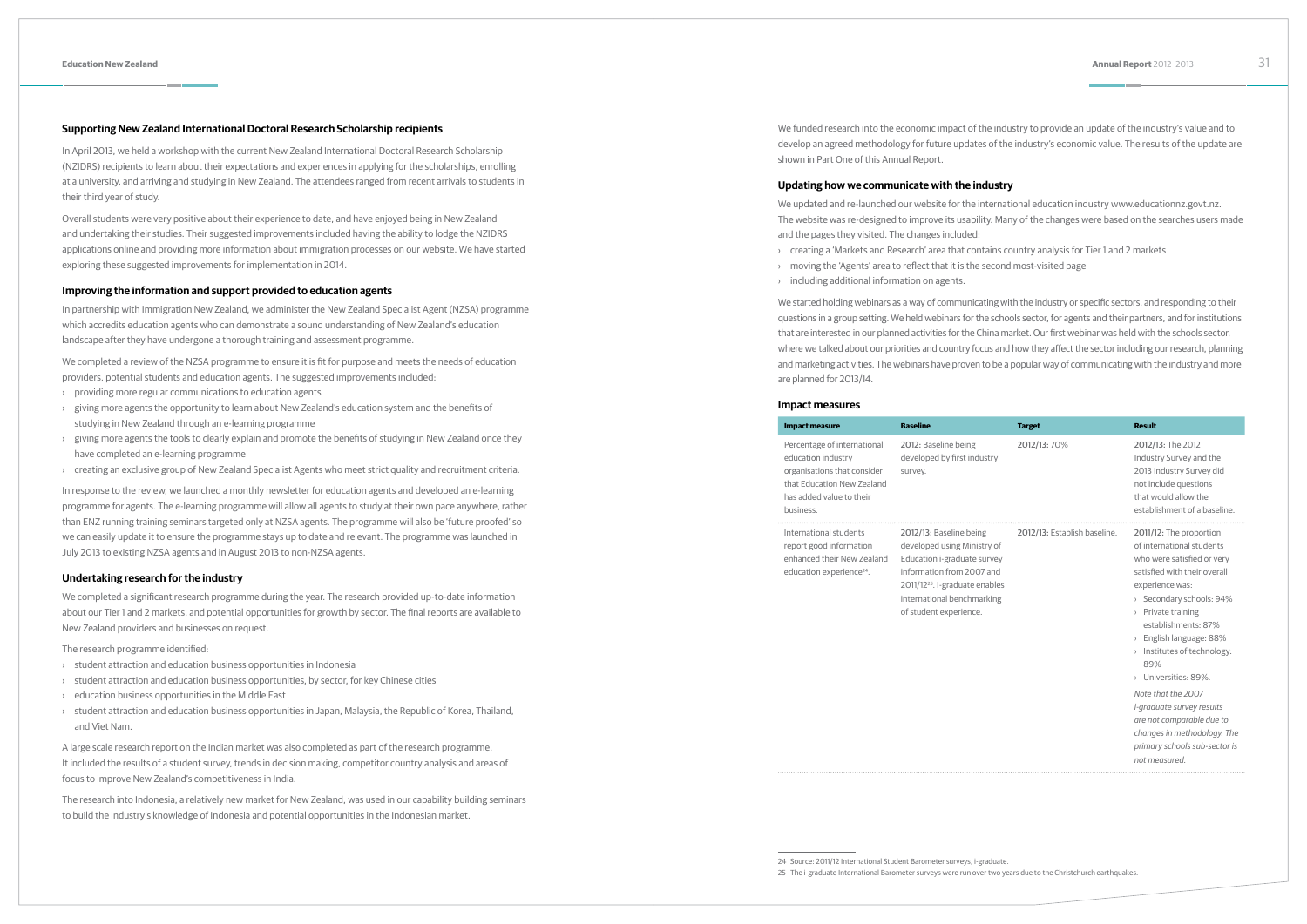# Our organisational development

We have been building and developing our people, systems and processes, and infrastructure to support our work programme. As a new organisation, we continued to evolve and finalise our organisational structure, policies and processes.

A new organisational structure was implemented to ensure that we would be able to deliver our work programme. We completed a review of the Corporate Services function to ensure that it meets ENZ's needs.

We developed and launched the Education New Zealand brand as our corporate brand; using the New Zealand Way brand. While updating our website for the industry, we updated the branding used on it so that it is consistent with our corporate brand.

To ensure that we deliver our outputs effectively and efficiently, the target of administration expenses to core operating expenses was set at 20 to 25 percent. For 2012/13, administration expenses to core operating expenses were 20 percent; at the lower end of the target range.

# **Our technology**

# **Launching our digital strategy**

Phases 1 and 2 of the strategy were implemented to, firstly stabilise our existing ICT infrastructure, then implement a new ICT infrastructure. Our work to stabilise our current infrastructure (Phase 1) was largely implemented via one.govt<sup>26</sup> and the all-of-government shared services platform.

Digital channels are one of our key channels to communicate with the international education industry, potential international students and their families. Through our digital channels, we can provide information and support to the industry about events and potential opportunities for growth. We can also use it to promote New Zealand as an education destination to potential students and their families, as well as education agents.

During the year, we launched our Digital Strategy which is comprised of four components:

- 1. Digital capability getting the foundations right
- 2. Acquisition and attraction using our digital assets to engage with potential international students
- 3. Retention and advocacy re-engagement
- 4. Education business development/industry support tools.

# **Our information and communications technology strategy**

We developed an Information and Communications Technology (ICT) Strategy to ensure that our ICT platform was fit for purpose, secure and reliable. The strategy delivers a phased approach to improving our ICT services. It was developed following consultation with other government agencies on how to best deliver our ICT services as we seek to use shared back office services where sensible.

The completion of Phase 2 will enable us to deliver our digital strategy. We have also started to develop Phase 3 – a strategy to leverage the new infrastructure by using applications to improve our collaboration, communication and efficiency. Phase 3 is planned for completion in 2013/14.

# **Our people**

# **Culture**

Our spirit values are a foundation stone for the organisation. The values that reflect our spirit are inspirational leaders, business savvy, innovative, knowledgeable, connectors, passionate, welcoming, trustworthy, and one team.

They inform our recruitment practices and selection criteria, are woven through our induction programme for new employees, and influence how we work together. The Leadership Team is expected to model our spirit, and their performance, along with all employees, is measured in terms of how they behave and the outputs they deliver. ENZ has zero tolerance for harassment or bullying.

We implemented an induction programme for new staff, weaving our spirit throughout the programme and using input from the government agencies we work with to ensure our staff understand the role those agencies have in relation to international education.

To bring our spirit to life, staff were asked how it could be reflected in the redesign of our Wellington office. Before the refit was proposed, staff asked that a glass wall, which had faced arriving visitors, be removed to create a more welcoming environment.

# **Family flexibility**

ENZ accepts its responsibility to act as a good employer and tries to build flexibility into employees' work practices. It is reasonably common for staff to change their hours or location of work to accommodate the needs of their family either temporarily or longer term, and family friendly practices are reflected in a clause in our standard employment agreement.

Recognising that many of our staff work extra hours and sometimes need to travel or be available for phone calls from people in other time zones, ENZ held two functions during the year to which family members were invited (one of these coincided with a Matariki celebration).

# **Health and safety**

We continued to work to meet the requirements under the Health and Safety in Employment Act by:

- › supplying air purifiers to two offshore offices
- appointing Fire wardens and First Aid trainers in the Wellington office › offering and paying for flu vaccines, and placing hand sanitising gels and tissues around the Wellington office to
- reduce the spread of colds and flu
- › providing access to EAP services for staff free of charge and confidentially
- › offering new work station assessments following the refit of the Wellington office and supplying additional equipment (such as footstools) where recommended.

Civil defence supplies in the Wellington office are regularly reviewed, and awareness of where these are stored and how to access them is a routine part of induction for new staff. As non-Wellington based staff are co-located with other organisations, civil defence supplies are provided by those organisations.

ENZ offices are accessible to people with disabilities. Staff are invited to disclose any disabilities once they have been accepted for employment so that we are able to ensure any adjustments to the work environment are made.

<sup>26</sup> One.govt is a comprehensive suite of wide area network and internet services available to government agencies. Its' syndicated agreement means that agencies don't have to enter into procurement cycles as the contract negotiations and management are centralised.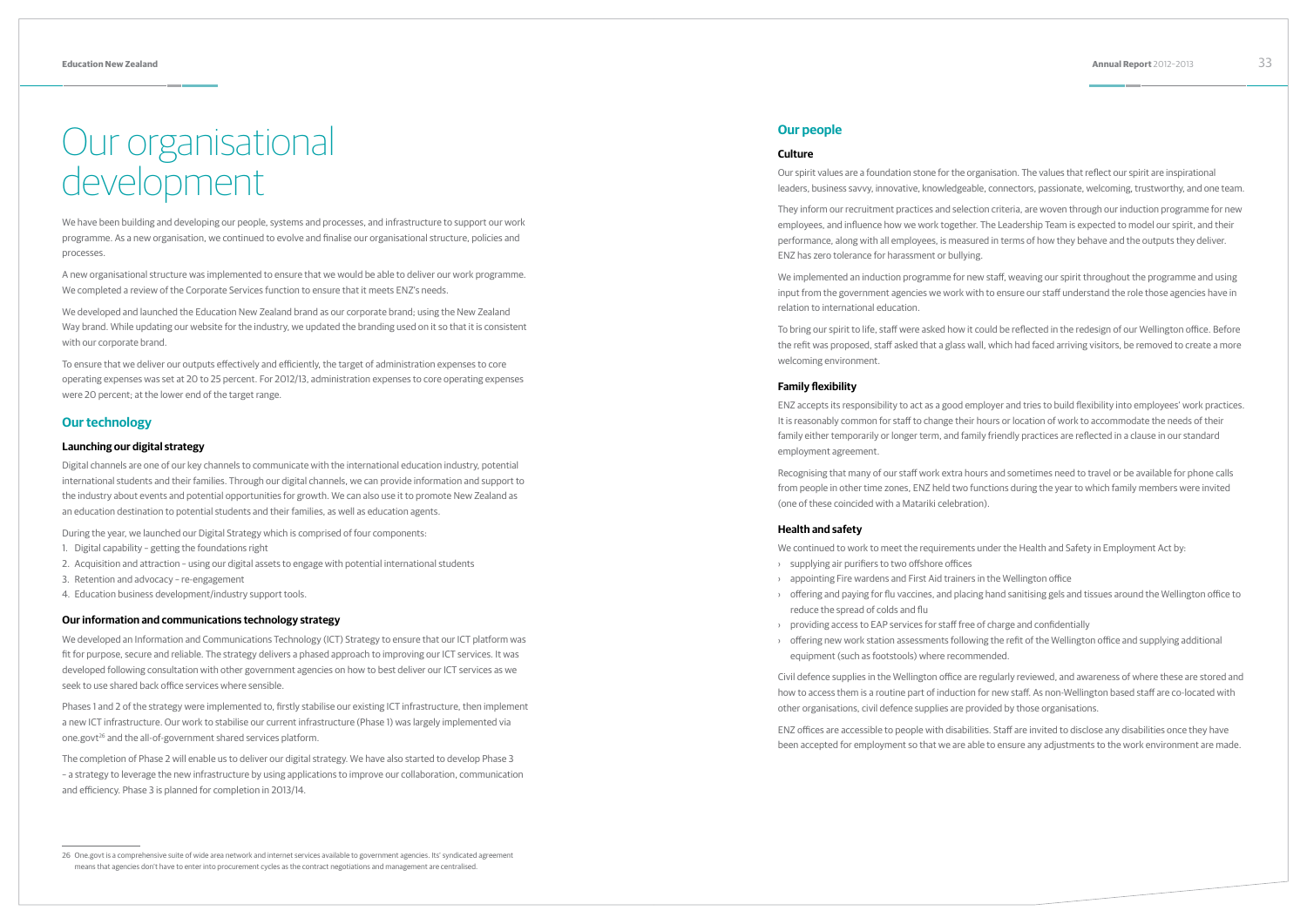# **Our work force profile**

### **Staff numbers**

| <b>Number of full-time equivalents</b> | 30 June 2013 |
|----------------------------------------|--------------|
| Permanent and fixed term staff         | 595          |
| Contractors for service                |              |
| Secondments to ENZ                     |              |
| Total                                  |              |

The use of contractors has steadily declined in 2012/13 with some contractors replaced by permanent staff and others no longer needed as the transition from the Education New Zealand Trust was completed. Contractors are likely to continue to be used where short term and/or specialist skills are required. We expect the number of contractors being used to reduce further by the end of 2013.

### **Resignations, turnover and length of service**

|                                                                             | 30 June 2012 | 30 June 2013 |
|-----------------------------------------------------------------------------|--------------|--------------|
| Annual turnover (excludes redundancies and fixed term contract completions) | 22%          | 13%          |

Exit interviews are offered to departing staff. These have not indicated any trends causing concern about the organisation's culture or the development opportunities available to staff. The reasons provided have included the employees' domestic situation, change related, career progression and performance issues. The average length of service of all staff is one year, reflecting ENZ's establishment on 1 September 2011 and the implementation of a new organisational structure in 2012/13.

# **Leave balances**

At 30 June 2013, New Zealand based and seconded staff have an average of 11.7 days annual leave owing to them. Of these, four staff have over 25 days owing to them and we are looking at ways for these staff to take more time off. Sick leave balances are also being monitored and are not causing concern.

# **Employment relations**

All staff are employed on individual employment agreements. The standard terms and conditions are regularly reviewed to ensure they are legally compliant. While ENZ does not have collective employment arrangements, two staff are Public Service Association (PSA) members.

Permanent employees are offered regular performance reviews. They participate in the reviews actively with selfassessments, performance planning and the identification of development opportunities integral to the process. Remuneration is reviewed annually, taking into account market conditions, performance and affordability.

## **Redundancies**

Since 30 June 2012, 10 staff received compensation and other benefit payments in relation to redundancy due to ENZ's establishment and the refining of our capability needs. The total cost of these was \$232,414. Seven of these redundancies occurred in July and August 2012.

# **Secondments**

Because of ENZ's small size, secondments are a good way of bringing in expertise on a fixed term basis and building linkages with other organisations, including other New Zealand Inc agencies. We currently have one secondee in our Christchurch office from the Canterbury Development Corporation.

In early 2013/14, we will second a manager from the Ministry of Foreign Affairs and Trade to our Wellington office for three months and second one of our staff to work in Oman for two months. We will also second an Immigration New Zealand employee to work in our office in Saudi Arabia, and second a Ministry of Foreign Affairs and Trade employee to enhance our capability in Colombia until the end of December 2013.

# **Gender distribution**

Seventy one percent of ENZ's staff are female. Of the group who are managers of staff, 60 percent are female. Flexible work arrangements have been offered to male and female staff in equal proportion where they have needed to alter their work hours or location to meet family responsibilities.

### **Age distribution**



*Graph 6: Age distribution at 30 June 2013*

The age distribution of staff does not cause any concern. There are similarities between the average age of New Zealand based staff (42.9 years) compared with offshore based staff (39.2 years). Organisations which have a higher proportion of staff nearing retirement would be placing a higher focus on succession planning. With the average length of service being one year and the age distribution outlined above, it suggests that we are at a lower risk in terms of losing key staff in the short term.



# **Ethnic diversity**

One of ENZ's strengths is its ethnically diverse work force – and this is amongst the New Zealand based staff as well as internationally. In the Wellington office, 40 percent of staff have a non-New Zealand European ethnic background. This provides us with access to a rich mixture of cultural knowledge, languages and networks alongside our offshore based staff.

A recent addition to staff induction packs is Te Kete Tikanga Māori, which will enhance our ability to welcome international visitors and our engagement with Māori. Short weekly waiata practices were instituted during the last quarter of 2013.

*Graph 7: Ethnic diversity at 30 June 2013*

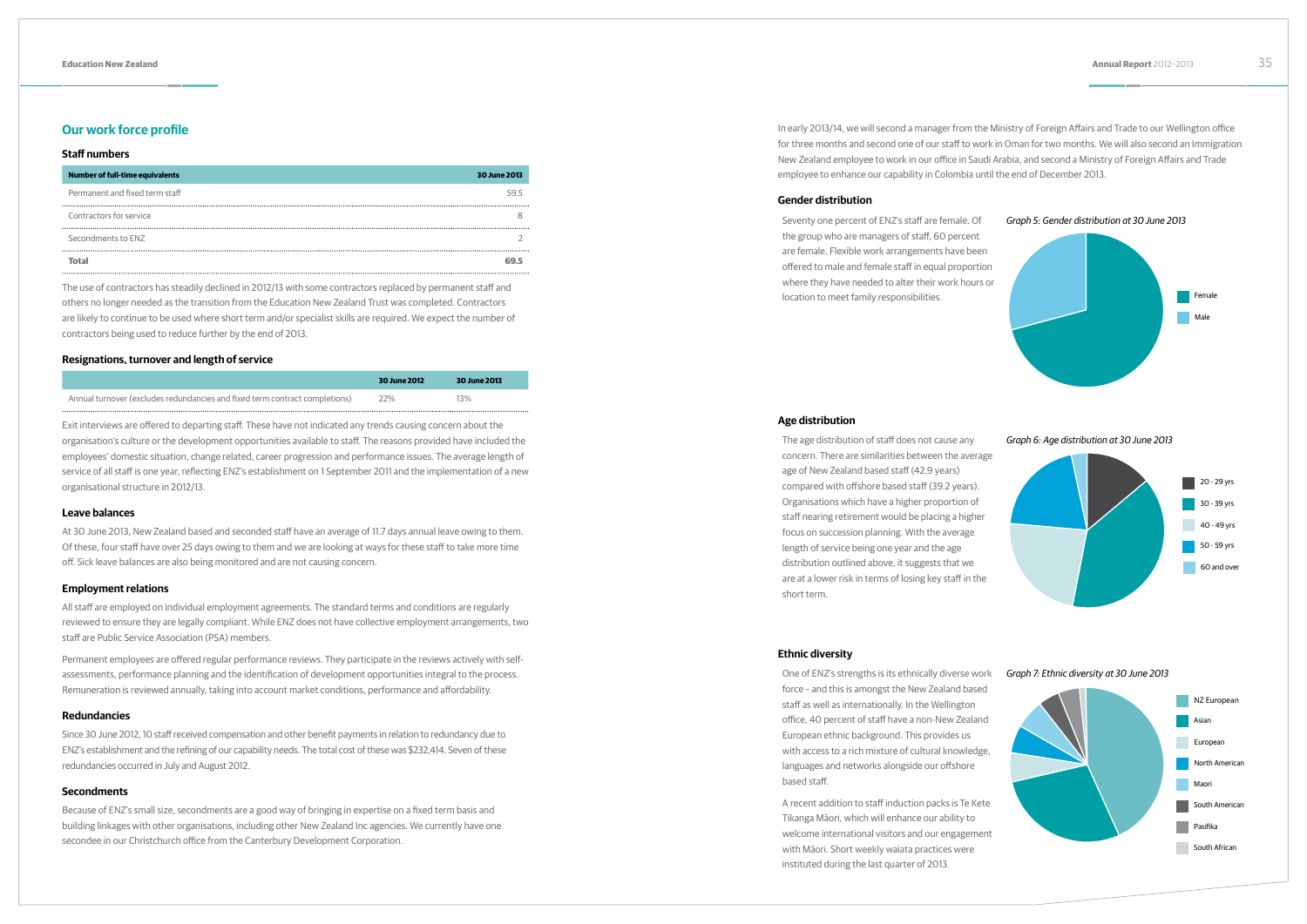# Statement of Responsibility

In terms of the Crown Entities Act 2004, the Board is responsible for the preparation of Education New Zealand's financial statements and statement of service performance, and for the judgements made in them.

The Board of Education New Zealand has the responsibility for establishing and maintaining a system of internal control designed to provide reasonable assurance as to the integrity and reliability of financial reporting.

In the Board's opinion, the annual financial statements and statement of service performance for the year ended 30 June 2013 fairly reflect the financial position and operations of Education New Zealand.

Signed on behalf of the Board of Education New Zealand.

**Charles Finny** | Board Chair 31 October 2013

**Philip Broughton** | Board Member 31 October 2013

# Part Three: Statement of Service Performance

This Statement of Service Performance reports against the performance measures in ENZ's *Statement of Intent 2012-15*. It covers the period from 1 July 2012 to 30 June 2013.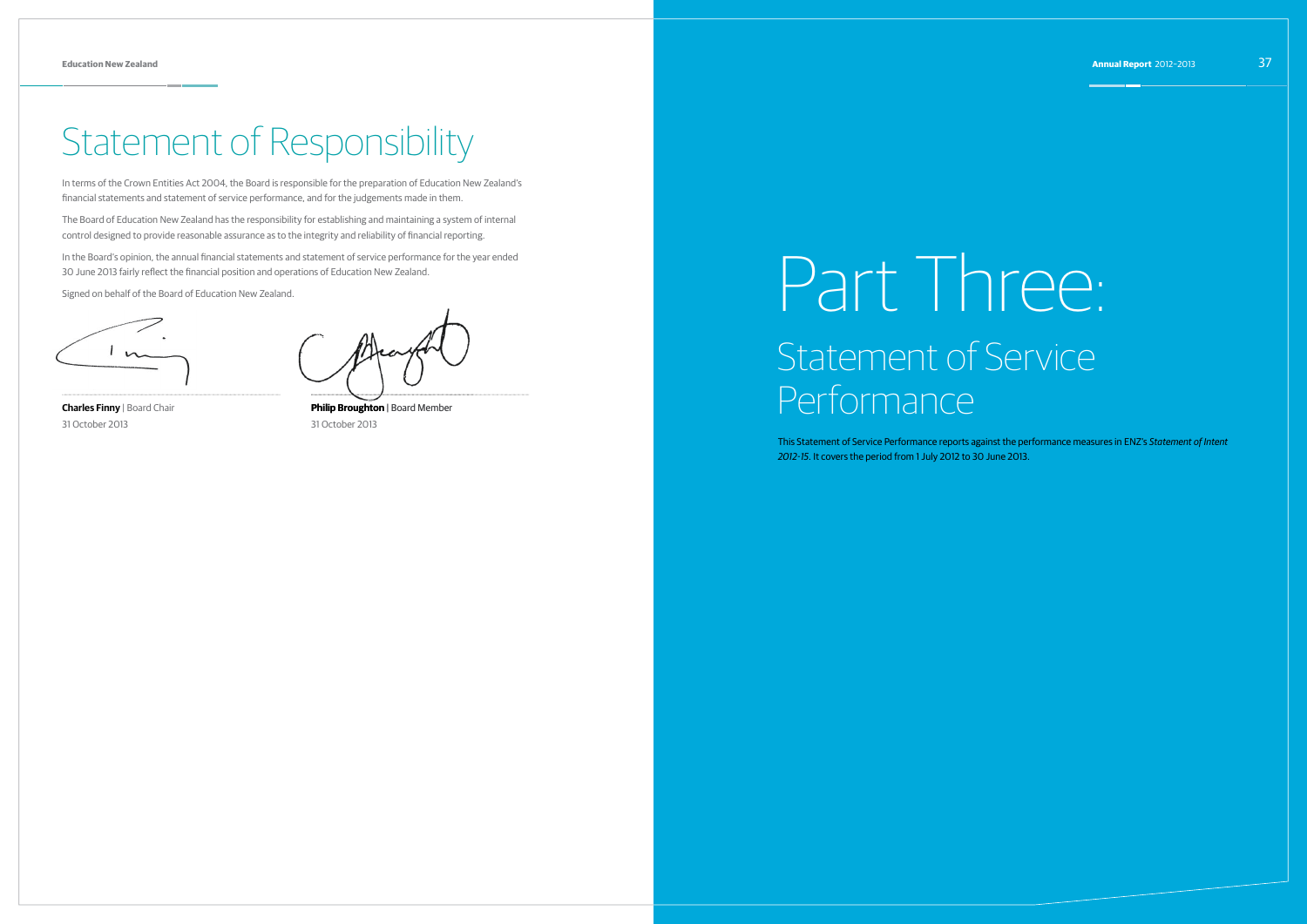# **International education programmes**

| \$000                | <b>2012/13 Actual</b> | 2012/13 Budget | <b>Variance</b> |
|----------------------|-----------------------|----------------|-----------------|
| Revenue              |                       |                |                 |
| Revenue - Crown*     | 25.622                | 21.622         | 4.000           |
| Revenue - Other      | 1.977                 | 970            | 1.007           |
| <b>Total Revenue</b> | 27.599                | 22.592         | 5.007           |
| <b>Expenditure</b>   | 27.506                | 25.592         | (1.914)         |
| Surplus/(Deficit)    | 93                    | (3,000)        | 3.093           |

Explanations of major variances against budget are provided in note 25.

\* A \$4 million in-principle expense transfer from 2011/12 to 2012/13 to develop and implement initiatives to build awareness of New Zealand education opportunities was approved after the Statement of Intent 2012-15 was prepared.

# **International student postgraduate research scholarships**

| \$000                      | <b>2012/13 Actual</b>    | 2012/13 Budget | <b>Variance</b> |
|----------------------------|--------------------------|----------------|-----------------|
| <b>Revenue</b>             | 800                      | 800            |                 |
| Revenue - Other            | $\overline{\phantom{a}}$ |                |                 |
| <b>Total Revenue</b>       | 800                      | 800            |                 |
| <br><b>Expenditure</b><br> | 865                      | 800            | (65)            |
| Surplus/(Deficit)          | (65)                     |                | (65)            |

Explanations of major variances against budget are provided in note 25.

27 Satisfaction survey ratings = Excellent, Mostly Happy, Satisfied, Some Concerns.

Our focus is on delivering a high level of activity in support of the international education industry to achieve our outcomes and the government's goals for international education.

# **International education programmes**

This appropriation is limited to the delivery of services in respect of international education, including promotion, information, research and professional development, both in New Zealand and overseas, for the purpose of managing and increasing the flow of international students and promoting international education linkages.

| <b>Performance measure</b>                                                                                                                                                  | <b>Target</b>                                              | <b>Actual performance</b> |                                                                                                                                                                                                                                                                                                                                                              |
|-----------------------------------------------------------------------------------------------------------------------------------------------------------------------------|------------------------------------------------------------|---------------------------|--------------------------------------------------------------------------------------------------------------------------------------------------------------------------------------------------------------------------------------------------------------------------------------------------------------------------------------------------------------|
| Promotion                                                                                                                                                                   |                                                            |                           |                                                                                                                                                                                                                                                                                                                                                              |
| Growth in the rate of<br>awareness in target countries<br>and subsequent conversions<br>(from awareness) in student<br>enrolments at New Zealand<br>education institutions. | Develop and<br>implement<br>decision-<br>making<br>matrix. | Achieved                  | An awareness and conversion matrix was developed<br>and implemented for use in our monthly awareness and<br>preference research.                                                                                                                                                                                                                             |
| Awareness                                                                                                                                                                   |                                                            |                           |                                                                                                                                                                                                                                                                                                                                                              |
| Increase online presence and<br>engagement in target markets.                                                                                                               | 39.000                                                     | Achieved                  | 51,263 people have opted into our Lead Management<br>system since it was established by the ENZ Trust. When<br>ENZ was established on 1 September 2011, 36,000<br>people had opted into the Lead Management system.                                                                                                                                          |
| Conversion                                                                                                                                                                  |                                                            |                           |                                                                                                                                                                                                                                                                                                                                                              |
| Increase in the number of<br>referrals by agents in 5 target                                                                                                                | 3.900<br>referrals                                         | Not achieved              | 3,790 referrals were made by agents in 5 target<br>countries in 2012/13.                                                                                                                                                                                                                                                                                     |
| countries.                                                                                                                                                                  |                                                            |                           | In 2012/13, we undertook a review of the New Zealand<br>Specialist Agents programme to ensure that it was<br>fit for purpose. We also hosted familiarisation visits<br>by education agents to showcase New Zealand as an<br>education destination. We expect these activities to<br>be reflected in increased referrals from education agents<br>in 2013/14. |
| Quality                                                                                                                                                                     |                                                            |                           |                                                                                                                                                                                                                                                                                                                                                              |
| Participating institutions<br>express levels of satisfaction                                                                                                                | 85%                                                        | Achieved                  | 96% of participating institutions rated the events as<br>satisfied or above <sup>27</sup> .                                                                                                                                                                                                                                                                  |

| . . <i>.</i>                   |           |
|--------------------------------|-----------|
| ncrease in the number of       | 3.900     |
| eferrals by agents in 5 target | referrals |
| :ountries.                     |           |

with Education New Zealand's promotional activities.

# Statement of service performance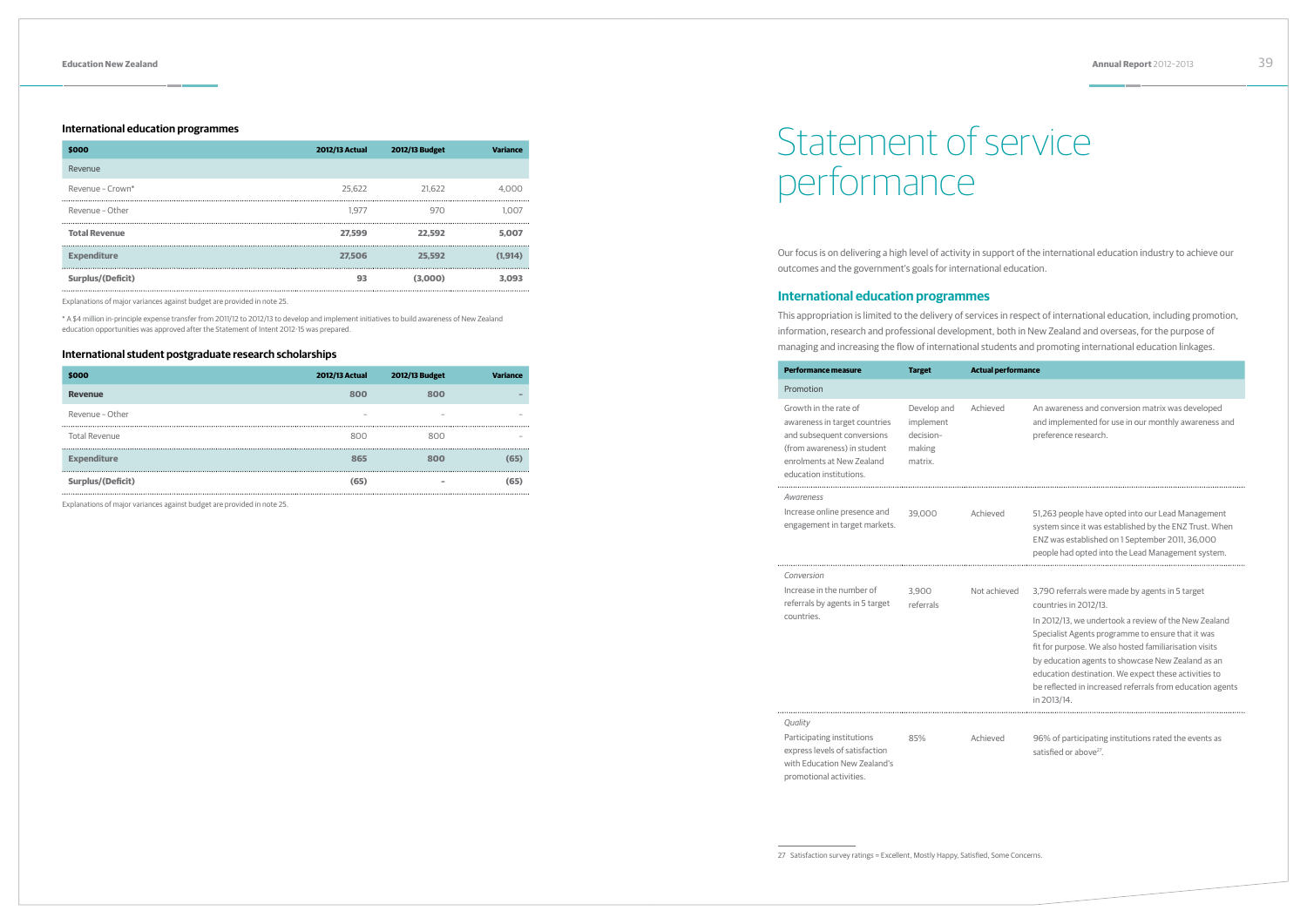| <b>Performance measure</b>                                                         | <b>Target</b>                 | <b>Actual performance</b> |                                                                                                                                                                                                                                                                                                                                                 |
|------------------------------------------------------------------------------------|-------------------------------|---------------------------|-------------------------------------------------------------------------------------------------------------------------------------------------------------------------------------------------------------------------------------------------------------------------------------------------------------------------------------------------|
| Christchurch recovery                                                              |                               |                           |                                                                                                                                                                                                                                                                                                                                                 |
| Increase the number of<br>international students                                   | Arrest<br>decline and         | Not achieved              | 7,135 international students studied in Canterbury in<br>2012, a decrease from 9,746 in 2011.                                                                                                                                                                                                                                                   |
| studying in Canterbury.                                                            | maintain 2011<br>levels.      |                           | 5,112 international students studied in Canterbury in the<br>first four months of 2013, a slight decrease from 5,138<br>for the same period in 2012.                                                                                                                                                                                            |
|                                                                                    |                               |                           | During the year we developed and implemented the<br>2012/13 Christchurch Industry Support Programme to<br>support the rebuilding of the international education<br>industry. We also agreed a three-pillar multi-year<br>programme of support to help recovery of student<br>numbers at a leading tertiary provider.                            |
| Collaboration                                                                      |                               |                           |                                                                                                                                                                                                                                                                                                                                                 |
| Strengthen industry<br>collaboration (by discipline,<br>sector and region) to help | 3 new<br>offshore<br>industry | Achieved                  | 9 new offshore industry projects were set up in 2012/13.<br>The first contestable round of the International<br>Education Growth Fund was held. ENZ approved                                                                                                                                                                                    |
| grow international education<br>in key markets in line with                        | projects set<br>up in target  |                           | 29 industry projects, including offshore projects,<br>for co-funding.                                                                                                                                                                                                                                                                           |
| New Zealand's economic<br>agenda.                                                  | markets.                      |                           |                                                                                                                                                                                                                                                                                                                                                 |
| International education,                                                           | 60%                           | Not achieved              | In 2012/13, 40% (2 of the 5) New Zealand Inc targets<br>that we monitor for China and India are on track to be                                                                                                                                                                                                                                  |
| country, or New Zealand Inc<br>region strategy objectives                          |                               |                           | achieved by 2015.                                                                                                                                                                                                                                                                                                                               |
| and targets achieved through<br><b>Education New Zealand</b>                       |                               |                           | <b>New Zealand Inc strategy: China</b>                                                                                                                                                                                                                                                                                                          |
| representative activities.                                                         |                               |                           | Of the 4 targets that we monitor for the China Strategy,<br>2 are on track. They are:<br>> increasing the number of onshore enrolments <sup>28</sup> to<br>25,000<br>$\rightarrow$ increasing the value of the industry by 20%.                                                                                                                 |
|                                                                                    |                               |                           | The baseline for the third target, growing the educational<br>consultancy services, was established through The<br>Economic Impact of International Education 2012/13 report.<br>The fourth target, doubling the number of enrolments in<br>China, is not on track as the number of enrolments in China<br>was unchanged between 2011 and 2012. |
|                                                                                    |                               |                           | In 2012/13, the New Zealand-China Technical and Vocational<br>Education and Training Model Programme was launched<br>which is expected to lead to more joint programmes and<br>increase the number of enrolments in China.                                                                                                                      |

The target that we monitor relates to increasing the number of onshore enrolments. This target is not on track as the number of full fee-paying Indian students studying in New Zealand decreased in 2012. In 2012/13, we undertook a number of marketing programmes to increase the number of onshore enrolments, including Facebook, direct marketing activity and events. The most successful of these programmes will be run in conjunction with our education fairs in 2013/14. We also started partnering with Stephen Fleming who will work as a brand ambassador in India. Achieved 140 verified commercial interactions have been

# **Performance measure Target Actual performance**

|  | <b>New Zealand Inc strategy: India</b> |  |  |  |
|--|----------------------------------------|--|--|--|
|--|----------------------------------------|--|--|--|

recorded in the system.

| Achieved | 14 seminars were held.                                                                                                  |
|----------|-------------------------------------------------------------------------------------------------------------------------|
|          |                                                                                                                         |
| Achieved | The New Zealand International Education Conference                                                                      |
|          | (NZIEC) 2012 was held in November 2012. 97% of<br>attendees rated NZIEC 2012 from 'fair' to 'fantastic' <sup>29</sup> . |
|          |                                                                                                                         |
|          | The 2012 Industry Survey asked the industry to rank                                                                     |
|          | which professional development/capability building<br>activities that they would most like:                             |
|          | > 58% selected marketing, promotion and student<br>recruitment                                                          |
|          | > 22% selected how to work with agents and build<br>networks                                                            |
|          | > 11% selected how to use the internet and social media                                                                 |
|          | > 9% selected codes of compliance and country<br>regulations.                                                           |
| Achieved | 7 opportunities were held for the industry to network<br>and identify business opportunities.                           |
|          |                                                                                                                         |

for industry to network and identify business opportunities, related to a specific country or sector e.g.

Provide informal opportunities 2 country

India or agriculture.

or sector specific per year.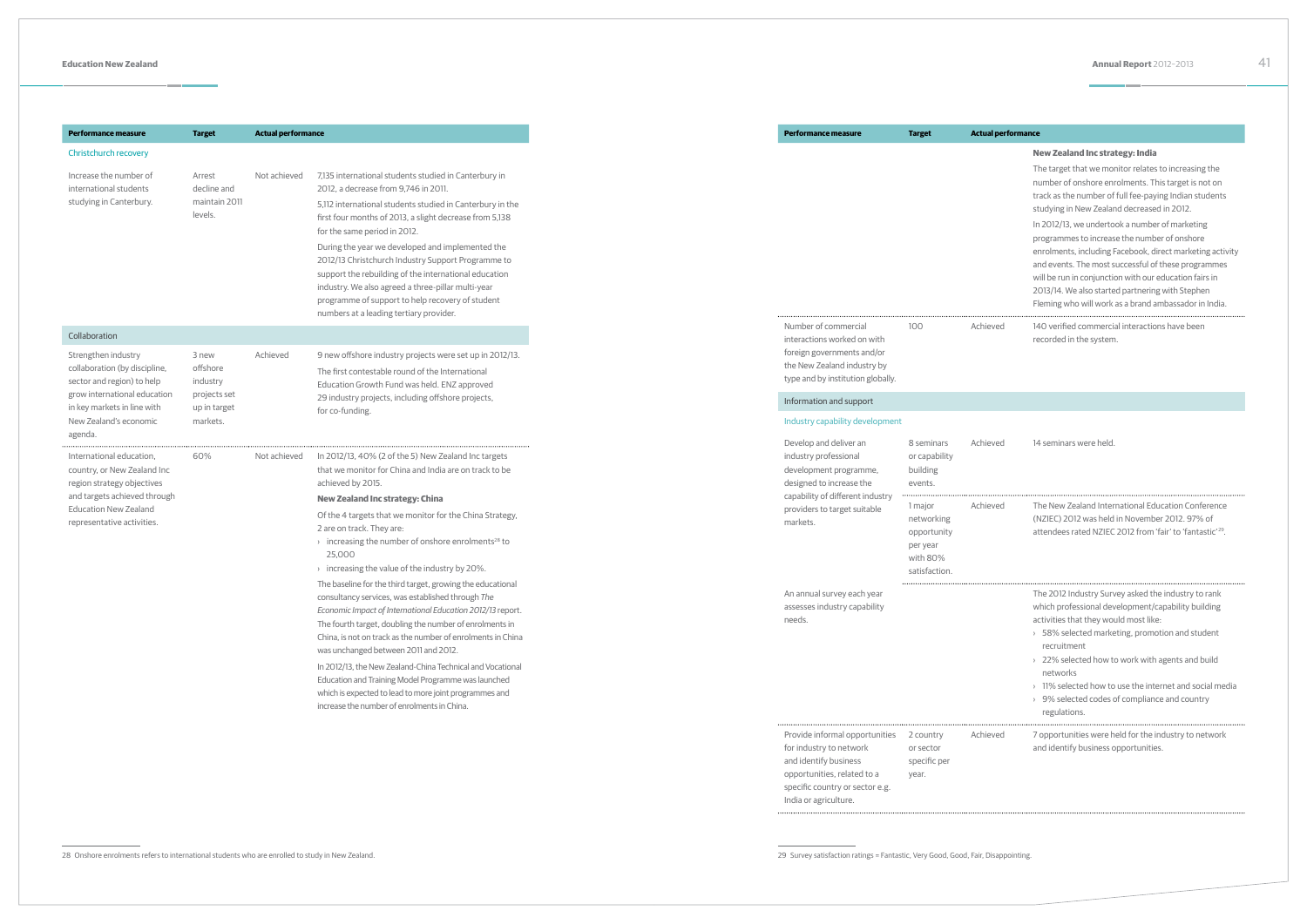**Performance measure Target Actual performance**

*Quality* Survey of participants regarding quality of capability development programmes/ seminars delivered. 80% satisfied or above. Achieved 91% were satisfied in 2012/13<sup>30</sup>.

### Evidence base and information provision

| Develop student information    | Develop       | Not achieved | A formal student information and support strategy was   |
|--------------------------------|---------------|--------------|---------------------------------------------------------|
| and support strategy, working  | strategy in   |              | not developed. Instead we worked with other agencies,   |
| with other agencies, to ensure | conjunction   |              | the interagency steering group and the industry to      |
| students are well satisfied    | with other    |              | address issues raised by the results of the 2011/12     |
| with their study experience    | agencies by   |              | International Student Barometer surveys.                |
| (includes holding a student    | 30 June 2013. |              | We hosted our first international student forum.        |
| conference/workshop).          |               |              | Student Voice, in September 2012 to learn about current |
|                                |               |              | students' experiences.                                  |

# **International student postgraduate research scholarships**

This appropriation is limited to scholarships available to international students wishing to study in New Zealand. We want to make sure we use them as a strategic marketing tool and to attract the right students, but the volume is unlikely to change due to specific budget constraints.

Our role for this appropriation is largely administrative. We receive the scholarship applications, provide the applications to a selection panel made up of university representatives for their decision, notify successful and unsuccessful applicants, and provide funding to the institutions attended by the scholarship recipients.

| Performance measure                                                           | <b>Target</b> | <b>Actual performance</b> |                                                                             |
|-------------------------------------------------------------------------------|---------------|---------------------------|-----------------------------------------------------------------------------|
| <b>Information and support</b>                                                |               |                           |                                                                             |
| <b>Scholarships</b>                                                           |               |                           |                                                                             |
| Number of new scholarships<br>awarded and/or existing<br>scholarships funded. | $35 - 45$     | Achieved                  | 39 New Zealand International Doctoral Research<br>Scholarships were funded. |

30 Ratings are based on an average of all the scores from the following questions/statements: seminars were interesting; seminars were relevant/ useful; whether attendees would implement ideas learned from the seminar; and whether they would recommend the seminar to a colleague.

# Part Four: Annual Financial Statements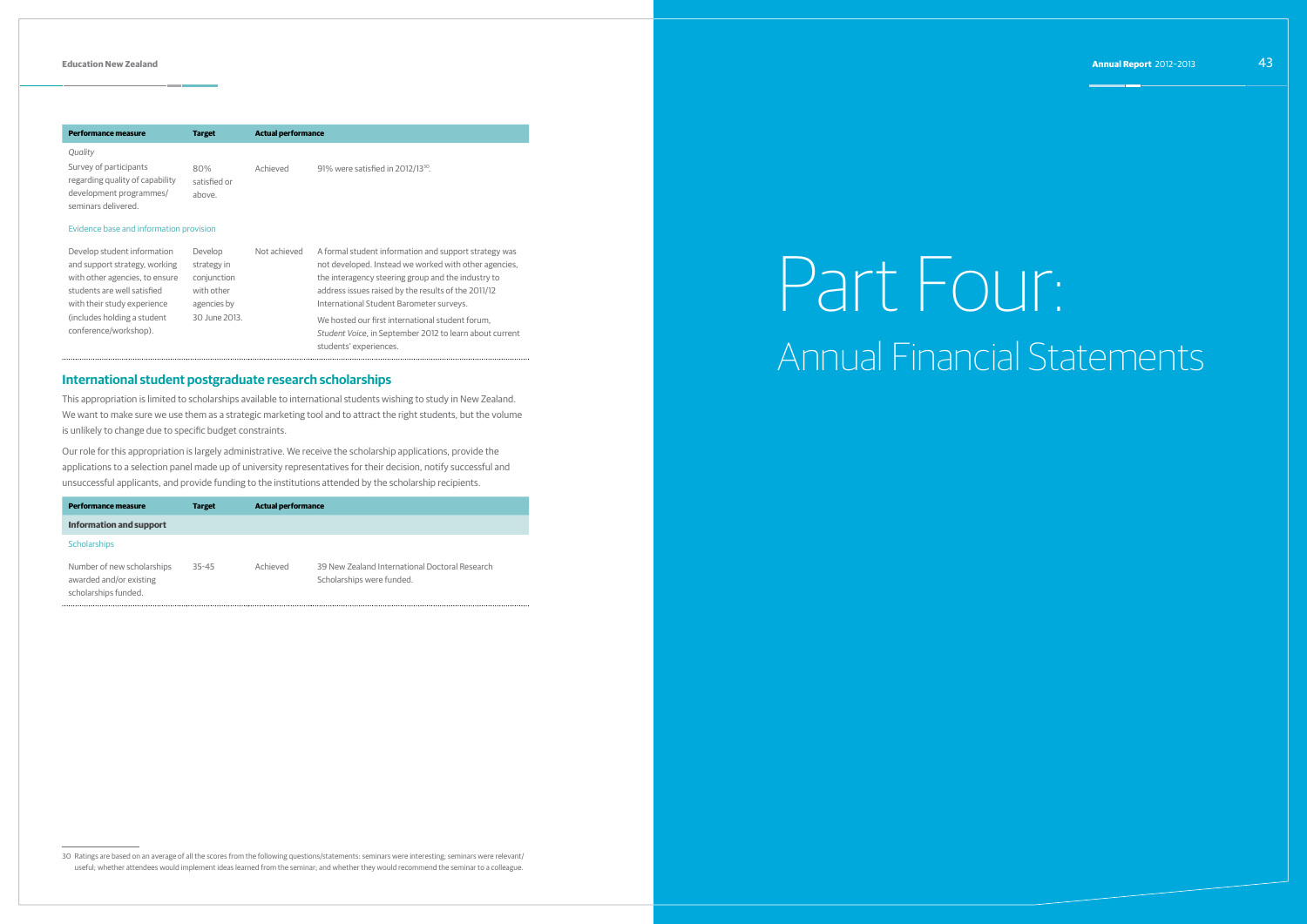# Independent auditor's report **Basis of opinion**

# **AUDIT NEW ZEALAND**

Mana Arotake Aotearoa

# **To the readers of Education New Zealand's financial statements and non-financial performance information for the year ended 30 June 2013.**

The Auditor-General is the auditor of Education New Zealand (ENZ). The Auditor-General has appointed me, Karen Young, using the staff and resources of Audit New Zealand, to carry out the audit of the financial statements and non-financial performance information of ENZ on her behalf.

# We have audited:

- the financial statements of ENZ on pages 47 to 71, that comprise the statement of financial position as at 30 June 2013, the statement of comprehensive income, statement of changes in equity and statement of cash flows for the year ended on that date and notes to the financial statements that include accounting policies and other explanatory information; and
- the non-financial performance information of ENZ that comprises the statement of service performance on pages 39 to 42 and the impact measures on pages 24, 28 and 31.

- the financial statements of ENZ on pages 47 to 71:
	- comply with generally accepted accounting practice in New Zealand; and
	- fairly reflect ENZ's:
	- financial position as at 30 June 2013; and
	- financial performance and cash flows for the year ended on that date.
- the non-financial performance information of ENZ on pages 39 to 42 and, 24, 28 and 31:
	- complies with generally accepted accounting practice in New Zealand; and
	- fairly reflects ENZ's service performance and outcomes for the year ended 30 June 2013, including for each class of outputs:
	- its service performance compared with forecasts in the statement of forecast service performance at the start of the financial year; and
	- its actual revenue and output expenses compared with the forecasts in the statement of forecast service performance at the start of the financial year.

# **Opinion**

In our opinion:

Our audit was completed on 31 October 2013. This is the date at which our opinion is expressed.

The basis of our opinion is explained below. In addition, we outline the responsibilities of the Board and our responsibilities, and we explain our independence.

We carried out our audit in accordance with the Auditor-General's Auditing Standards, which incorporate the International Standards on Auditing (New Zealand). Those standards require that we comply with ethical requirements and plan and carry out our audit to obtain reasonable assurance about whether the financial statements and non-financial performance information are free from material misstatement.

Material misstatements are differences or omissions of amounts and disclosures that, in our judgement, are likely to influence readers' overall understanding of the financial statements and non-financial performance information. If we had found material misstatements that were not corrected, we would have referred to them in our opinion.

An audit involves carrying out procedures to obtain audit evidence about the amounts and disclosures in the financial statements and non-financial performance information. The procedures selected depend on our judgement, including our assessment of risks of material misstatement of the financial statements and non-financial performance information, whether due to fraud or error. In making those risk assessments, we consider internal control relevant to the preparation of ENZ's financial statements and non-financial performance information that fairly reflect the matters to which they relate. We consider internal control in order to design audit procedures that are appropriate in the circumstances but not for the purpose of expressing an opinion on the effectiveness of ENZ's internal control.

An audit also involves evaluating:

- 
- 
- reporting performance;
- 
- 

We did not examine every transaction, nor do we guarantee complete accuracy of the financial statements and non-financial performance information. Also we did not evaluate the security and controls over the electronic publication of the financial statements and non-financial performance information.

We have obtained all the information and explanations we have required and we believe we have obtained sufficient and appropriate audit evidence to provide a basis for our audit opinion.

# **Responsibilities of the Board**

The Board is responsible for preparing financial statements and non-financial performance information that:

- comply with generally accepted accounting practice in New Zealand;
- fairly reflect ENZ's financial position, financial performance and cash flows; and
- fairly reflect its service performance and outcomes.

The Board is also responsible for such internal control as is determined necessary to enable the preparation of financial statements and non-financial performance information that are free from material misstatement, whether due to fraud or error. The Board is also responsible for the publication of the financial statements and non-financial performance information, whether in printed or electronic form.

The Board's responsibilities arise from the Crown Entities Act 2004.

■ the appropriateness of accounting policies used and whether they have been consistently applied; ■ the reasonableness of the significant accounting estimates and judgements made by the Board; ■ the appropriateness of the reported non-financial performance information within ENZ's framework for

■ the adequacy of all disclosures in the financial statements and non-financial performance information; and ■ the overall presentation of the financial statements and non-financial performance information.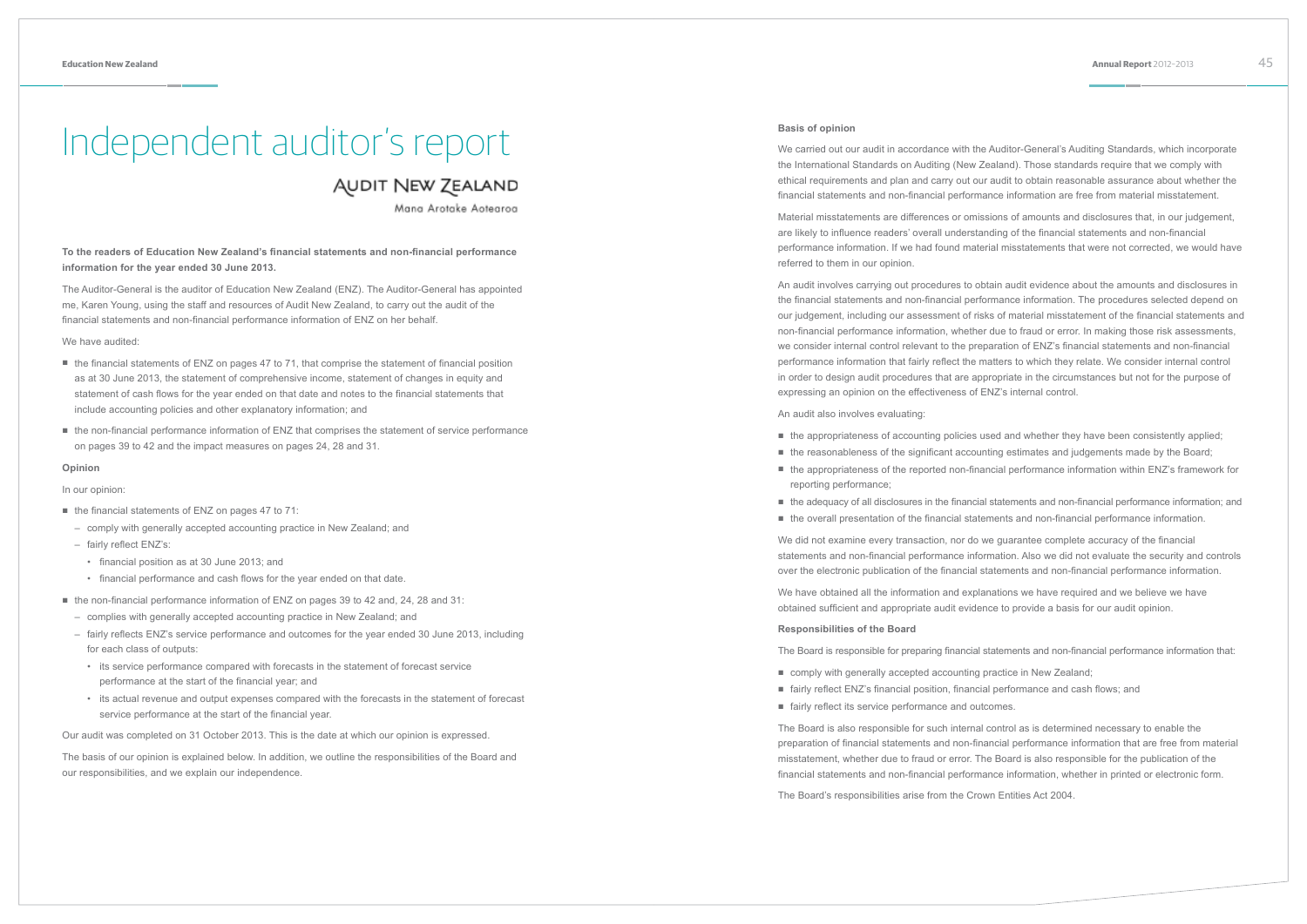# **Responsibilities of the Auditor**

We are responsible for expressing an independent opinion on the financial statements and non-financial performance information and reporting that opinion to you based on our audit. Our responsibility arises from section 15 of the Public Audit Act 2001 and the Crown Entities Act 2004.

# **Independence**

When carrying out the audit, we followed the independence requirements of the Auditor-General, which incorporate the independence requirements of the External Reporting Board.

In addition to the audit, we have conducted an assurance review over certain organisational policies, which is compatible with those independence requirements. Other than the audit and the assurance review, we have no relationship with or interests in ENZ.

Karen Young

**Karen Young** Audit New Zealand *On behalf of the Auditor-General Wellington, New Zealand*

*The accompanying notes form part of these financial statements.*

# **Statement of comprehensive income for the year ended 30 June 2013**

Education New Zealand was established on 1 September 2011, therefore the comparative 2012 data covers a period of 10 months.

| \$000                                 | <b>Note</b>     | 2013<br><b>Actual</b> | 2013<br><b>Budget</b> | 2012<br><b>Actual</b> |
|---------------------------------------|-----------------|-----------------------|-----------------------|-----------------------|
| Revenue                               |                 |                       |                       |                       |
| Revenue from the Crown - operating    | $\overline{2}$  | 25,622                | 21,622                | 10,223                |
| Revenue from the Crown - scholarships | 2               | 800                   | 800                   | 1.333                 |
| Other income                          | 3               | 1.685                 | 900                   | 4.958                 |
| Interest income                       |                 | 292                   | 70                    | 186                   |
| <b>Total revenue</b>                  |                 | 28,399                | 23,392                | 16.700                |
| Expenditure                           |                 |                       |                       |                       |
| Personnel costs                       | $\overline{4}$  | 9.031                 | 5.800                 | 4.334                 |
| Other expenses                        | 5               | 18,315                | 19.754                | 5,382                 |
| Scholarship expenses                  | 6               | 865                   | 800                   | 1.180                 |
| Depreciation expense                  | 10 <sup>1</sup> | 160                   | 38                    | 58                    |
| <b>Total expenditure</b>              |                 | 28.371                | 26.392                | 10.954                |
| Net surplus/(deficit)                 |                 | 28                    | (3,000)               | 5.746                 |
| Other comprehensive income            |                 |                       |                       |                       |
| Total comprehensive income            |                 | 28                    | (3.000)               | 5 746 -               |

| \$000                                                                   | <b>Note</b>    | 2013<br><b>Actual</b> | 2013<br><b>Budget</b> | 2012<br>Actual |
|-------------------------------------------------------------------------|----------------|-----------------------|-----------------------|----------------|
| Revenue                                                                 |                |                       |                       |                |
| Revenue from the Crown - operating                                      | $\overline{2}$ | 25.622                | 21.622                | 10.223         |
| Revenue from the Crown - scholarships                                   | $\mathcal{L}$  | 800                   | 800                   | 1.333          |
| Other income                                                            | $\mathcal{L}$  | 1.685                 |                       | 900 4.958      |
| Interest income                                                         |                | 292                   | 70                    | 186            |
| <b>Total revenue</b>                                                    |                | 28.399                | 23.392                | 16.700         |
| Expenditure                                                             |                |                       |                       |                |
| Personnel costs                                                         | $\Delta$       | 9.031                 | 5.800                 | 4.334          |
| Other expenses                                                          | 5              |                       | 18,315 19,754         | 5,382          |
| Scholarship expenses                                                    | 6              | 865                   | 800                   | 1.180          |
| Depreciation expense                                                    | 10             | 160                   | 38                    | - 58           |
| <b>Total expenditure</b>                                                |                |                       | 28.371 26.392 10.954  |                |
| Net surplus/(deficit)                                                   |                |                       | 28 (3.000)            | 5.746          |
| Other comprehensive income                                              |                |                       |                       |                |
| <b>Total comprehensive income</b>                                       |                |                       | 28 (3,000) 5,746      |                |
|                                                                         |                |                       |                       |                |
| Explanations of major variances against budget are provided in note 25. |                |                       |                       |                |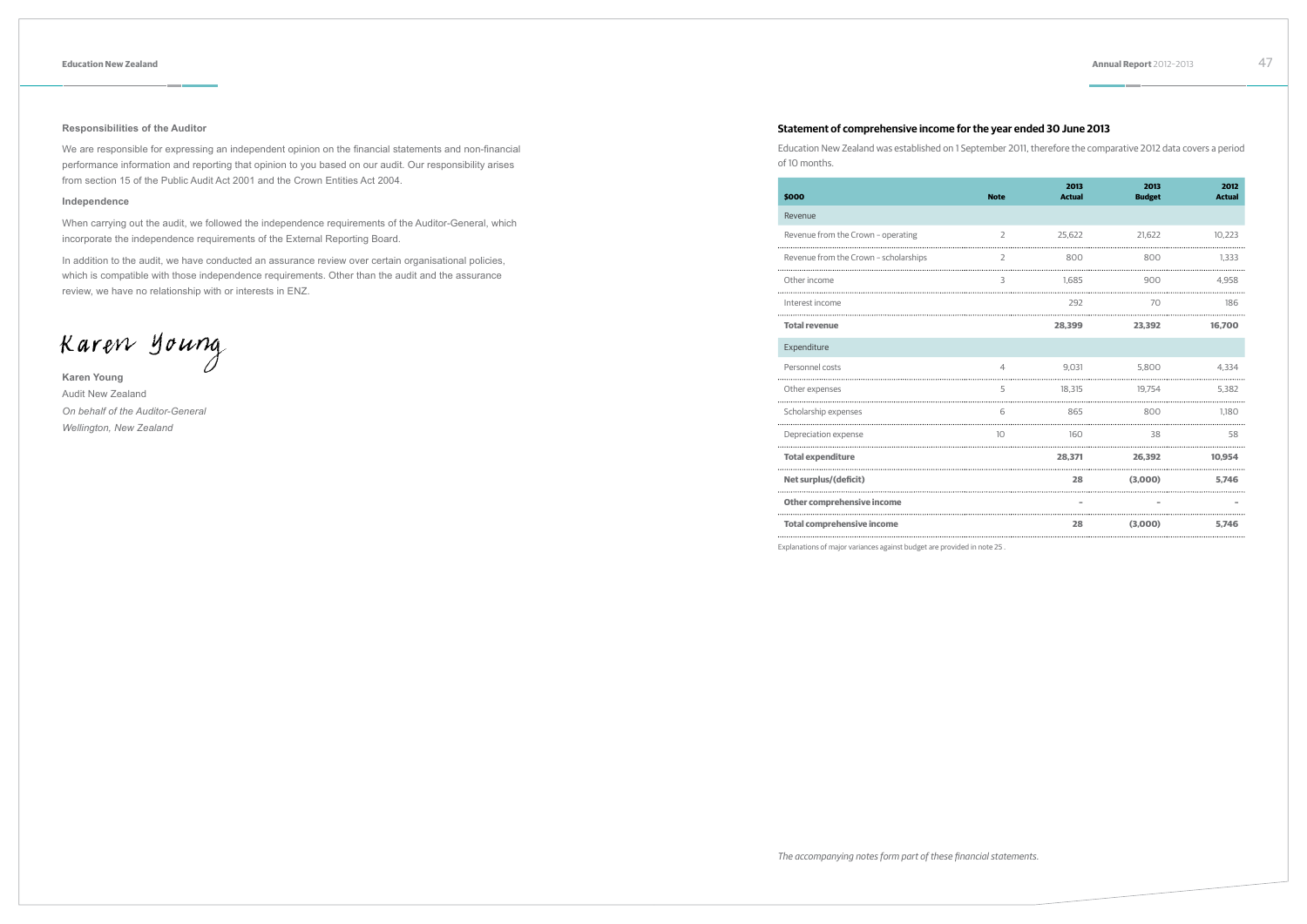# **Statement of financial position as at 30 June 2013**

| \$000                            | <b>Note</b>       | 2013<br><b>Actual</b> | 2013<br><b>Budget</b> | 2012<br><b>Actual</b> |
|----------------------------------|-------------------|-----------------------|-----------------------|-----------------------|
| Assets                           |                   |                       |                       |                       |
| Current assets                   |                   |                       |                       |                       |
| Cash and cash equivalents        | 7                 | 9.545                 | 2.500                 | 10,151                |
| Debtors and other receivables    | 8                 | 450                   | 880                   | 1.223                 |
| Investments                      | 9                 | 2,000                 |                       | 2,500                 |
| Prepayments                      |                   | 504                   |                       | 81                    |
| <b>Total current assets</b>      |                   | 12,499                | 3,380                 | 13,955                |
| Non-current assets               |                   |                       |                       |                       |
| Property, plant and equipment    | 10 <sup>°</sup>   | 426                   | 120                   | 178                   |
| Intangible assets                | 11                | 415                   |                       |                       |
| <b>Total non-current assets</b>  |                   | 841                   | 120                   | 178                   |
| <b>Total assets</b>              |                   | 13,340                | 3,500                 | 14,133                |
| Liabilities                      |                   |                       |                       |                       |
| <b>Current liabilities</b>       |                   |                       |                       |                       |
| Creditors and other payables     | $12 \overline{ }$ | 4.425                 | 500                   | 7,703                 |
| Employee entitlements            | 13                | 435                   | 500                   | 474                   |
| Provisions                       | 14                | 2.618                 |                       | 122                   |
| <b>Total current liabilities</b> |                   | 7.478                 | 1.000                 | 8.299                 |
| <b>Total liabilities</b>         |                   | 7.478                 | 1.000                 | 8.299                 |
| <b>Net assets</b>                |                   | 5,862                 | 2,500                 | 5,834                 |

# **\$000 Note** Balance at 1 July Comprehensive income Net surplus/deficit Other comprehensive income

Explanations of major variances against budget are provided in note 25.

# **Statement of changes in equity for the year ended 30 June 2013**

| <b>Note</b> | 2013<br><b>Actual</b> | 2013<br><b>Budget</b> | 2012<br><b>Actual</b> |
|-------------|-----------------------|-----------------------|-----------------------|
|             | 5,834                 | 5,500                 |                       |
|             |                       |                       |                       |
|             | 28                    | (3,000)               | 5,746                 |
|             |                       |                       |                       |
|             | 5,862                 | 2,500                 | 5,746                 |
|             |                       |                       |                       |
|             |                       |                       | 88                    |
| 15          | 5,862                 | 2,500                 | 5,834                 |
|             |                       |                       |                       |

**Total comprehensive income 5,862 2,500 5,746**

# Owner transactions

Transfer of assets from Ministry of Education

## **Balance at 30 June**

Explanations of major variances against budget are provided in note 25.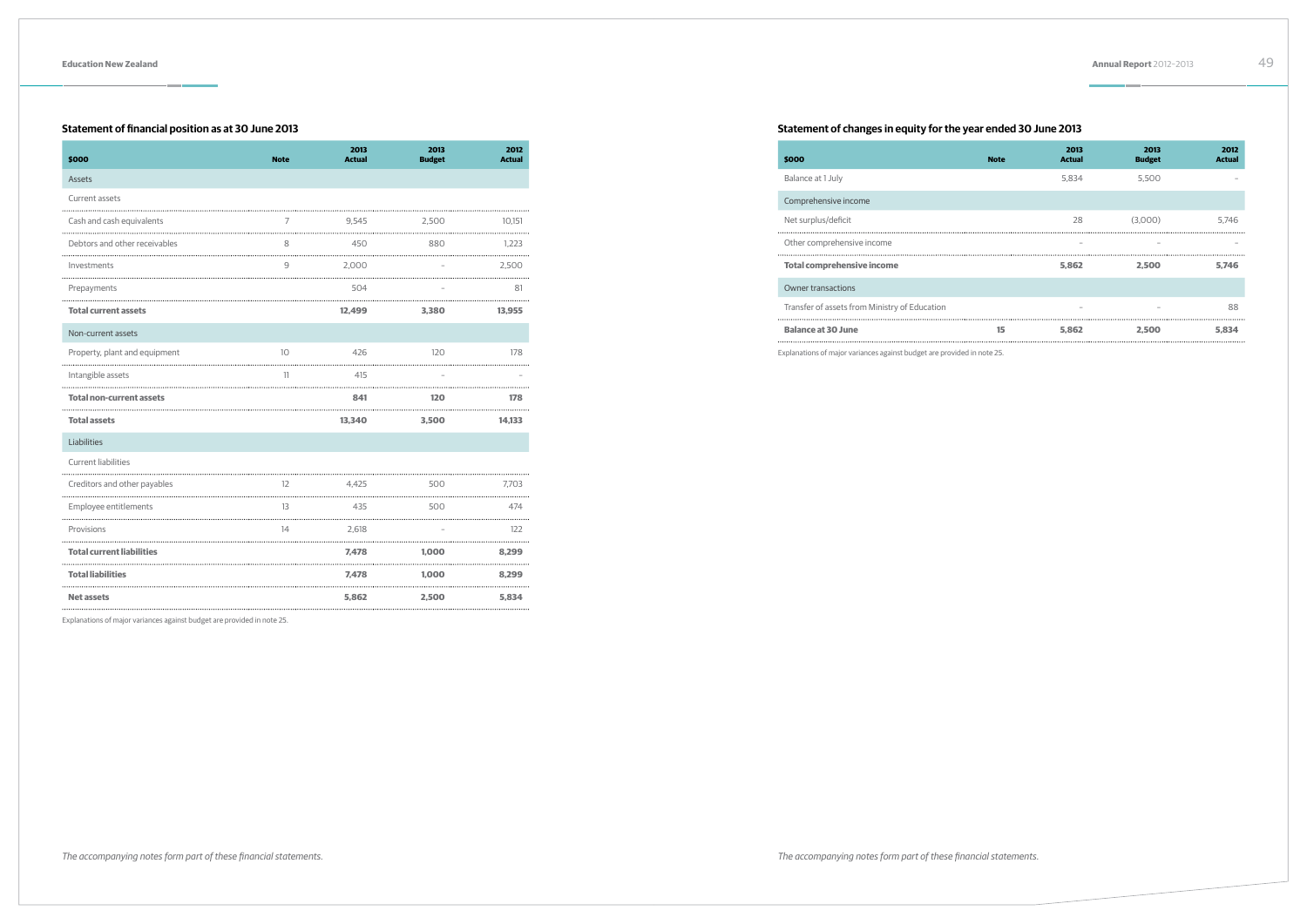# **Statement of cash flows for the year ended 30 June 2013**

| \$000                                                     | <b>Note</b> | 2013<br><b>Actual</b> | 2013<br><b>Budget</b> | 2012<br><b>Actual</b> |
|-----------------------------------------------------------|-------------|-----------------------|-----------------------|-----------------------|
| Cash flows from operating activities                      |             |                       |                       |                       |
| Receipts from the Crown - operating                       |             | 25,622                | 21,622                | 14,223                |
| Receipts from the Crown - scholarships                    |             | 800                   | 800                   | 1.333                 |
| Receipts from other revenue                               |             | 1.022                 | 900                   | 4,026                 |
| Interest received                                         |             | 298                   | 70                    | 123                   |
| Payments to suppliers                                     |             | (18.152)              | (20.554)              | (6.617)               |
| Payments to employees                                     |             | (5,460)               | (5,800)               | (4,022)               |
| Goods and services tax (net)                              |             | 454                   |                       | (651)                 |
| Net cash flow from operating activities                   | 16          | 4,584                 | (2,962)               | 8,415                 |
| Cash flows from investing activities                      |             |                       |                       |                       |
| Payments for new term deposits                            |             |                       | (10,000)              | (2,500)               |
| Purchase of property, plant and equipment                 |             | (410)                 | (400)                 | (121)                 |
| Purchase of intangible assets                             |             | (415)                 |                       |                       |
| Receipt from maturity of term deposits                    |             | 500                   | 10.362                | 4.357                 |
| <b>Net cash flow from investing activities</b>            |             | (325)                 | (38)                  | 1.736                 |
| Cash flows from financing activities                      |             |                       |                       |                       |
| Net cash flow from financing activities                   |             |                       |                       |                       |
| Return of unspent levy funding for<br>the ENZ Trust       |             | (4,865)               |                       |                       |
| Net increase/(decrease) in cash and cash<br>equivalents   |             | (606)                 | (3,000)               | 10,151                |
| Cash and cash equivalents at the beginning of<br>the year |             | 10,151                | 5,500                 | 10,151                |
| Cash and cash equivalents at the end<br>of the year       |             | 9,545                 | 2,500                 | 10,151                |

The GST (net) component of operating activities reflects the net GST paid to the Inland Revenue Department (IRD). The GST (net) component has been presented on a net basis, as the gross amounts do not provide meaningful information for financial statement purposes. The net GST paid to the IRD includes the GST relating to investing activities.

Explanations of major variances against budget are provided in note 25.

# **1. Statement of accounting policies**

# **Reporting entity**

Education New Zealand is a Crown entity as defined by the Crown Entities Act 2004. We were established on 1 September 2011 under the Education Act 1989 (the Education Amendment Act 2011). Our ultimate parent is the New Zealand Crown. We are funded primarily by government through Vote Tertiary Education.

Our primary objective is to provide public services to the New Zealand public, as opposed to that of making a financial return. Accordingly, we have designated itself as a public benefit entity for the purposes of New Zealand Equivalents to International Financial Reporting Standards (NZ IFRS).

These financial statements are for the year ended 30 June 2013, and were approved by the Board on 15 October 2013.

# **Basis of preparation**

# **Statement of compliance**

The financial statements have been prepared in accordance with the requirements of the Crown Entities Act 2004 and Education Act 1989 (the Education Amendment Act 2011), which includes the requirement to comply with generally accepted accounting practice in New Zealand (NZ GAAP).

The financial statements have been prepared in accordance with NZ GAAP as appropriate for public benefit entities and they comply with NZ IFRS.

# **Measurement base**

The financial statements have been prepared on a historical cost basis except for some non-financial assets and liabilities which are stated at fair value.

# **Functional and presentation currency**

The financial statements are presented in New Zealand dollars and all values are rounded to the nearest thousand dollars (\$000), unless otherwise stated. Our functional currency is New Zealand dollars.

# **Changes in accounting policies**

There have been no significant changes in accounting policies during the year ended 30 June 2013.

There have been no revisions to accounting standards during the financial year which have had an effect on ENZ's financial statements.

# Notes to the financial statements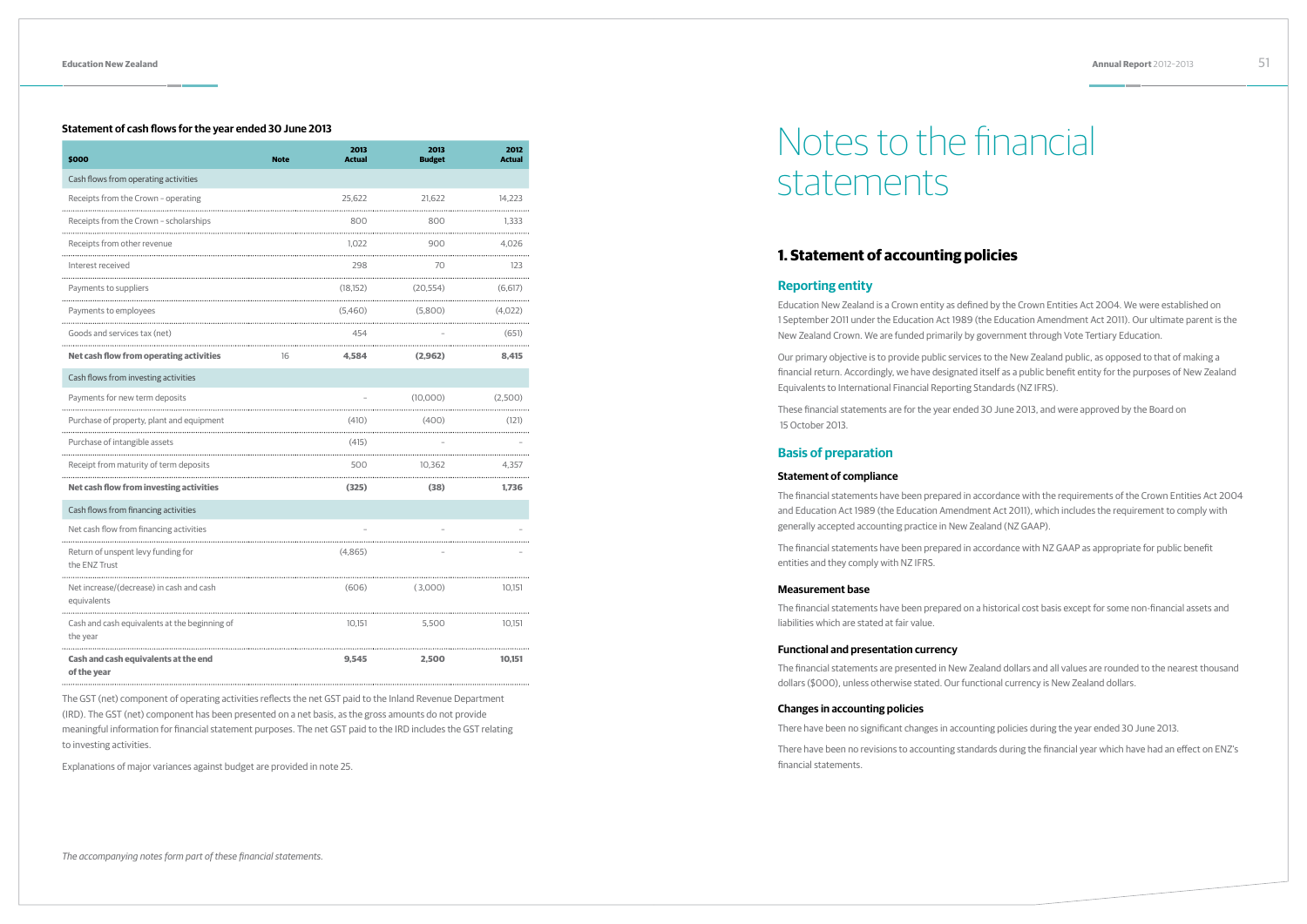# **Standards, amendments, and interpretations issued that are not yet effective and have not been early adopted**

There is one standard, amendment, or interpretation issued but not yet effective that has not been early adopted, and that is relevant to the Service. NZ IFRS 9 Financial Instruments will eventually replace NZ IAS 39 Financial Instruments: Recognition and Measurement. NZ IAS 39 is being replaced through the following three main phases: Phase 1 Classification and Measurement, Phase 2 Impairment Methodology, and Phase 3 Hedge Accounting. Phase 1 has been completed and has been published in the new financial instrument standard NZ IFRS 9. NZ IFRS 9 uses a single approach to determine whether a financial asset is measured at amortised cost or fair value, replacing the many different rules in NZ IAS 39. The approach in NZ IFRS 9 is based on how an entity manages its financial assets (its business model) and the contractual cash flow characteristics of the financial assets. The financial liability requirements are the same as those of NZ IAS 39, except for when an entity elects to designate a financial liability at fair value through the surplus/deficit. The new standard is required to be adopted for the year ended 30 June 2016. However, as a new Accounting Standards Framework will apply before this date, there is no certainty when an equivalent standard to NZ IFRS 9 will be applied by public benefit entities.

The Minister of Commerce has approved a new Accounting Standards Framework (incorporating a Tier Strategy) developed by the External Reporting Board (XRB). Under this Accounting Standards Framework, ENZ will be required to apply the Public Benefit Entity (Tier 1 reporting entity) of the public sector Public Benefit Entity Accounting Standards. The effective date for the new standards for public sector entities is for reporting periods beginning on or after 1 July 2014. Therefore, ENZ will transition to the new standards in preparing its 30 June 2015 financial statements. ENZ has not assessed the implications of the new Accounting Standards Framework at this time.

Due to the change in the Accounting Standards Framework for public benefit entities, it is expected that all new NZ IFRS and amendments to existing NZ IFRS will not be applicable to public benefit entities. Therefore, the XRB has effectively frozen the financial reporting requirements for public benefit entities up until the new Accounting Standards Framework is effective. Accordingly, no disclosure has been made about new or amended NZ IFRS that exclude public benefit entities from their scope.

The following significant accounting policies, which materially affect the measurement of financial results and financial position, have been applied consistently to all periods presented in these financial statements.

# **Significant accounting policies**

The following accounting policies which significantly affect the measurement of financial performance and financial position have been applied consistently.

# **Revenue**

Revenue is measured at the fair value of consideration received or receivable.

# **Revenue from the Crown**

We are primarily funded through revenue received from the Crown, which is restricted in its use for the purpose of ENZ meeting its objectives as specified in the Statement of Intent. Revenue from the Crown is recognised as revenue when earned and is reported in the financial period to which it relates.

# **Interest**

Interest income is recognised using the effective interest method.

# **Foreign currency transactions**

Foreign currency transactions are translated into New Zealand dollars using the exchange rates prevailing at the dates of the transactions.

# **Operating leases**

An operating lease is a lease that does not transfer substantially all the risks and rewards incidental to ownership of an asset. Lease payments under an operating lease are recognised as an expense on a straight-line basis over the term of the lease in the statement of comprehensive income.

# **Cash and cash equivalents**

Cash and cash equivalents include cash on hand, deposits held on call with banks and other short-term, highly liquid investments, with original maturities of three months or less.

# **Debtors and other receivables**

Debtors and other receivables are measured at fair value, less any provision for impairment.

# **Investments**

### *Bank deposits*

Investments in bank deposits are initially measured at fair value plus transaction costs. After initial recognition, investments in bank deposits are measured at amortised cost using the effective interest method, less any provision for impairment.

For bank deposits, impairment is established when there is objective evidence that we will not be able to collect amounts due according to the original terms of the deposit. Significant financial difficulties of the bank will enter into receivership or liquidation, and default in payments are considered indicators that the deposit is impaired.

# **Property, plant and equipment**

Property, plant, and equipment asset classes consist of building fit out, computers, furniture and fittings, office equipment and motor vehicles.

Property, plant, and equipment are shown at cost or at fair value, less accumulated depreciation and impairment losses.

# *Additions*

The cost of an item of property, plant, and equipment is recognised as an asset only when it is probable that future economic benefits or service potential associated with the item will flow to us and the cost of the item can be measured reliably.

Work in progress is recognised at cost less impairment and is not depreciated.

In most instances, an item of property, plant, and equipment is initially recognised at its cost. Where an asset is acquired at no cost, or for a nominal cost, it is recognised at its fair value as at the date of acquisition.

# *Disposals*

Gains and losses on disposals are determined by comparing the proceeds with the carrying amount of the asset. Gains and losses on disposals are included in the statement of comprehensive income.

### *Subsequent costs*

Costs incurred subsequent to initial acquisition are capitalised only when it is probable that future economic benefits or service potential associated with the item will flow to us and the cost of the item can be measured reliably.

The costs of day-to-day servicing of property, plant and equipment are recognised in the statement of comprehensive income as they are incurred.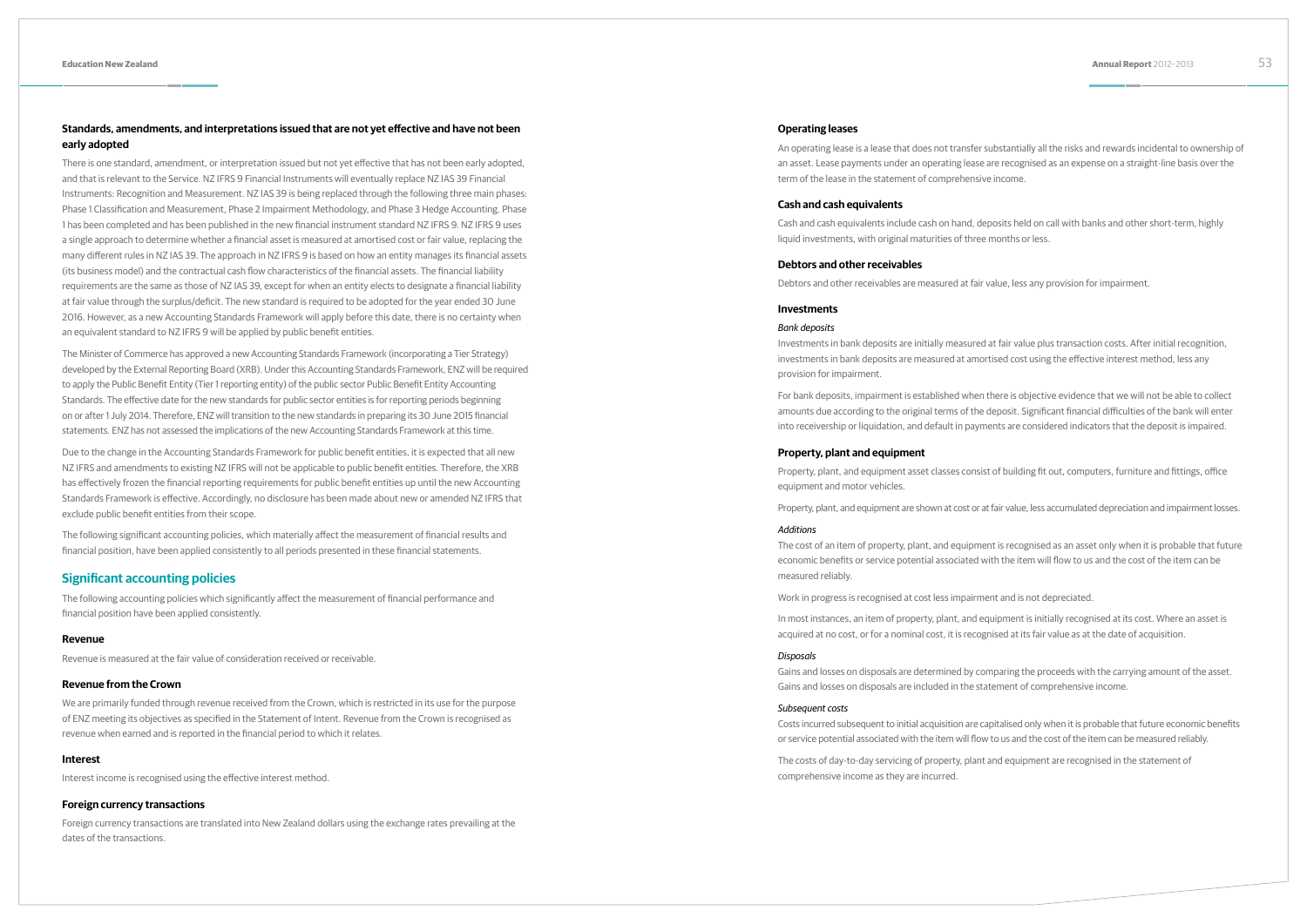### *Depreciation*

Depreciation is provided using the straight line basis at rates that will write off the cost (or valuation) of the assets to their estimated residual values over their useful lives. The useful lives and associated depreciation rates of major classes of assets have been estimated as follows:

| Building fit out       | The shorter of 10 years 10% straight line (SL) or the remaining term of the lease of the<br>building that has been fitted out |
|------------------------|-------------------------------------------------------------------------------------------------------------------------------|
| Computers              | 4 years 25% SL                                                                                                                |
| Office equipment       | 5 years 20% SL                                                                                                                |
| Furniture and fittings | 5 years 20% SL                                                                                                                |
| Motor vehicles         | 4 years 25% SL                                                                                                                |

The residual value and useful life of an asset is reviewed, and adjusted if applicable, at each financial year end.

### **Intangible assets:**

# *Software acquisition*

Acquired computer software licenses are capitalised on the basis of the costs incurred to acquire and bring to use the specific software. Costs associated with maintaining computer software are recognised as an expense when incurred.

Staff training costs are recognised as an expense when incurred.

Costs associated with maintaining computer software are recognised as an expense when incurred.

Costs associated with the development and maintenance of our websites are recognised as an expense when incurred.

### *Amortisation*

Amortisation begins when the asset is available for use and ceases at the date that the asset is de-recognised. The amortisation charge for each period is recognised in the statement of comprehensive income.

The useful lives and associated amortisation rates of major classes of intangible assets have been estimated as follows:

Acquired computer software 3 years 33% SL

### **Impairment of non-financial assets**

Property, plant and equipment and intangible assets that have a finite useful life are reviewed for impairment whenever events or changes in circumstances indicate that the carrying amount may not be recoverable. An impairment loss is recognised for the amount by which the asset's carrying amount exceeds its recoverable amount. The recoverable amount is the higher of an asset's fair value less costs to sell and value in use.

# **Creditors and other payables**

Creditors and other payables are initially measured at fair value and subsequently measured at amortised cost using the effective interest method.

# **Employee entitlements**

Employee entitlements that we expect to be settled within 12 months of balance date are measured at undiscounted nominal values based on accrued entitlements at current rates of pay.

These include salaries and wages accrued up to balance date, annual leave earned, but not yet taken at balance date, and sick leave. For some offshore employees this also includes accruals for severance payments as provided by local legislation.

We recognise a liability for sick leave to the extent that compensated absences in the coming year are expected to be greater than the sick leave entitlements earned in the coming year. The amount is calculated based on the unused sick leave entitlement that can be carried forward at balance date; to the extent we anticipate it will be used by employees to cover those future absences.

We recognise a liability and an expense for bonuses where it is contractually obliged to pay them, or where there is a past practice that has created a constructive obligation.

## **Superannuation schemes**

## *Defined contribution schemes*

We have obligations for contributions to KiwiSaver which is a defined contribution superannuation scheme. The contribution is recognised as an expense in the statement of comprehensive income as incurred.

### **Provisions**

A provision is recognised for future expenditure of uncertain amount or timing when there is a present obligation (either legal or constructive) as a result of a past event, it is probable that an outflow of future economic benefits will be required to settle the obligation, and a reliable estimate can be made of the amount of the obligation.

### *Restructuring*

A provision for restructuring is recognised when an approved detailed formal plan for the restructuring has either been announced publicly to those affected, or for which implementation has already commenced.

### *Grant expenditure*

We approve and administer grants for a variety of purposes and periods. We recognise a liability for grants when the following conditions have been met:

- a. the expenditure has been approved
- b. there are no substantive conditions for the funding recipient to fulfil
- crystallise.

c. it is probable (more likely than not) that the funded proposal will be completed and that our commitment will

### **Scholarships**

Scholarship costs are recognised as expenditure over the period of the scholarship.

# **Goods and Services Tax (GST)**

All items in the financial statements, including appropriation statements, are stated exclusive of goods and service tax (GST), except for receivables and payables, which are stated on a GST-inclusive basis. Where GST is not recoverable as input tax, then it is recognised as part of the related asset or expense.

The net amount of GST recoverable from, or payable to, the Inland Revenue Department (IRD) is included as part of receivables or payables in the statement of financial position.

The net GST paid to, or received from, the IRD (including the GST relating to investing and financing activities), is classified as an operating cash flow in the statement of cash flows.

Commitments and contingencies are disclosed exclusive of GST.

### **Income tax**

We are a public authority and consequently are exempt from income tax. Accordingly, no charge for income tax has been provided for.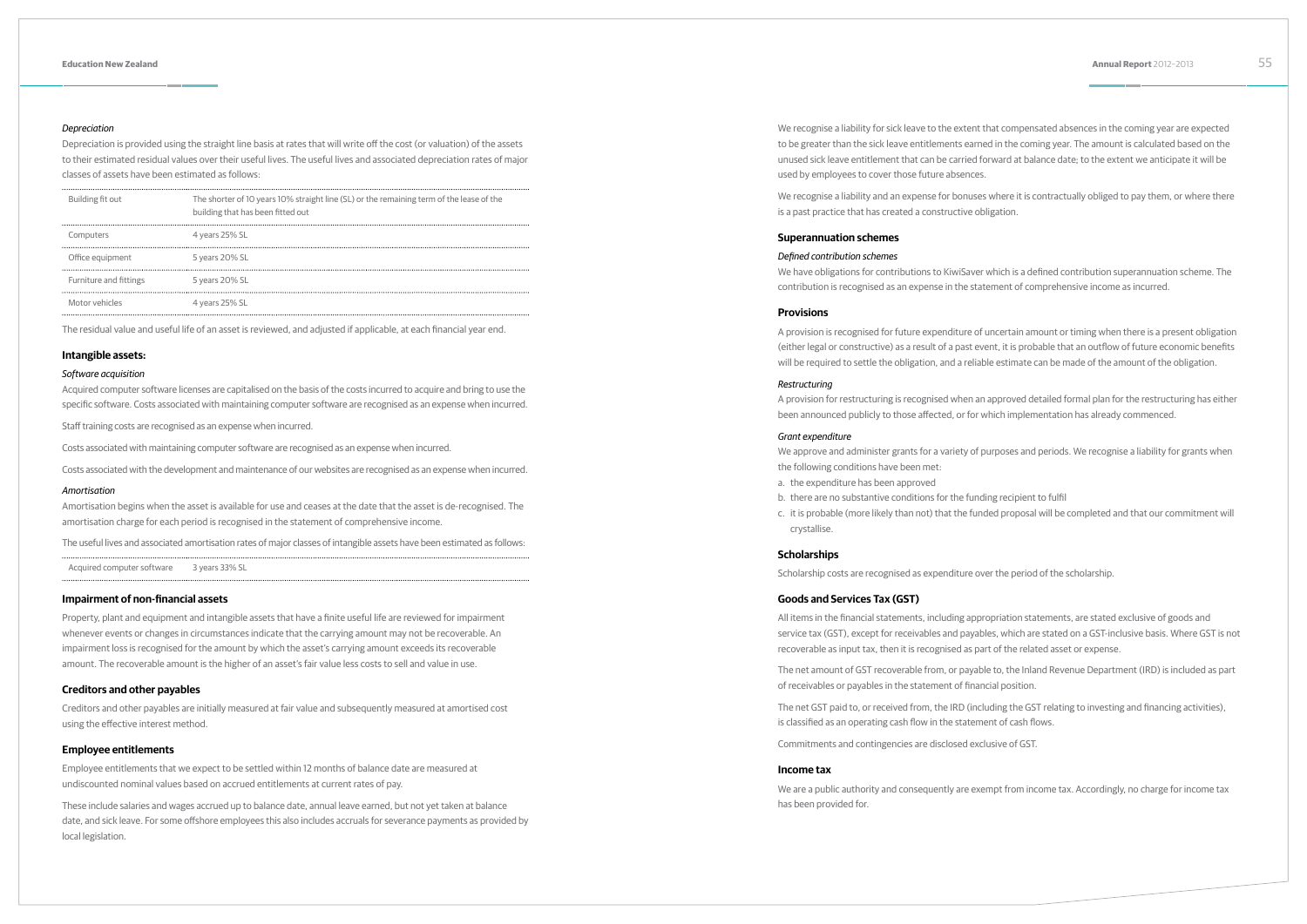# **Budget figures**

The budget figures are derived from the Statement of Intent as approved by the Board at the beginning of the financial year. The budget figures have been prepared in accordance with NZ GAAP, using accounting policies that are consistent with those adopted by the Board in preparing these financial statements.

# **Comparative data**

Education New Zealand was established on 1 September 2011, therefore the comparative 2012 data covers a period of 10 months.

# **Critical accounting estimates and assumptions**

In preparing these financial statements we have made estimates and assumptions concerning the future. These estimates and assumptions may differ from the subsequent actual results. Estimates and assumptions are continually evaluated and are based on historical experience and other factors, including expectations of future events that are believed reasonable under the circumstances.

The following critical judgments have been exercised in applying our accounting policies for the period ended 30 June 2013.

# *Provisions*

Within our provisions accounting policy, the following conditions must be met for grants to be recognised as a liability on signing. These conditions have required critical judgments.

- a. There are no substantive conditions for the funding recipient to fulfil.
- We have reviewed all relevant contracts and considered whether or not there are substantive conditions for the funding recipient to fulfil. Where there are not we have recorded the grant as a liability on approval of the grant.
- b. It is probable (more likely than not) that the funded proposal will be completed and that our commitment will crystallise.

Based on experience and an assessment of the individual contracts we judge that it is probable that all funded proposals without substantive conditions to fulfil will be completed.

# **2. Revenue from the Crown**

We have been provided with funding from the Crown for specific purposes as set out in the Education Amendment Act 2011 and the scope of the relevant Crown appropriations. Apart from these general restrictions, there are no unfulfilled conditions or contingencies attached to government funding.

We received funding from the Crown for scholarships as set out in the Statement of Intent, and the scope of the relevant Crown appropriation.

# **3. Other income**

| \$000                                                    | 2013<br><b>Actual</b> | 2012<br><b>Actual</b> |
|----------------------------------------------------------|-----------------------|-----------------------|
| Recovery for events and fairs, and agents, accreditation | 671                   | 1.053                 |
| Education New Zealand (ENZ) Trust Income                 | $996*$                | 903                   |
| Trust donation on transfer 1 September 2011              |                       | 2.980                 |
| Sundry income                                            | 18                    | 22                    |
| <b>Total other income</b>                                | 1.685                 | 4.958                 |

\*This reverses out income in advance that is no longer required.

# **4. Personnel costs**

| \$000                                            | 2013<br><b>Actual</b> | 2012<br><b>Actual</b> |
|--------------------------------------------------|-----------------------|-----------------------|
| Salaries and wages                               | 5.013                 | 2,581                 |
| Other personnel-related costs                    | 1.087                 | 514                   |
| Contractors                                      | 2.645                 | 1.016                 |
| Restructuring costs                              | 121                   | 122                   |
| Defined contribution plan employer contributions | 91                    | 39                    |
| Increase/(decrease) in employee entitlements     | 74                    | 62                    |
| <b>Total personnel costs</b>                     | 9.031                 | 4.334                 |
|                                                  |                       |                       |

Employer contributions to defined contribution plans are contributions to KiwiSaver.

# **5. Other expenses**

### **\$000**

| \$000                                                                                         | 2013<br><b>Actual</b> | 2012<br><b>Actual</b> |
|-----------------------------------------------------------------------------------------------|-----------------------|-----------------------|
| Fees to Audit New Zealand for audit of financial statements                                   | 63                    | 43                    |
| Fees to Audit New Zealand for other services*                                                 | 11                    |                       |
| Board members' fees                                                                           | 125                   | 91                    |
| Advertising, events and fairs                                                                 | 7.260                 | 2,098                 |
| Research, policy and other advice                                                             | 3.487                 | 1.083                 |
| Ministry of Foreign Affairs and Trade support services charges                                | 520                   | 468                   |
| Industry development                                                                          | 2.598                 |                       |
| <b>ENZ Trust operating expenses</b>                                                           | (66)                  | 307                   |
| Operating lease expenses                                                                      | 177                   | 127                   |
| Other operating expenses                                                                      | 2.986                 | 573                   |
| Staff travel                                                                                  | 1.154                 | 592                   |
| <b>Total other expenses</b>                                                                   | 18.315                | 5.382                 |
| The fees paid for services were for an assurance review over certain organisational policies. |                       |                       |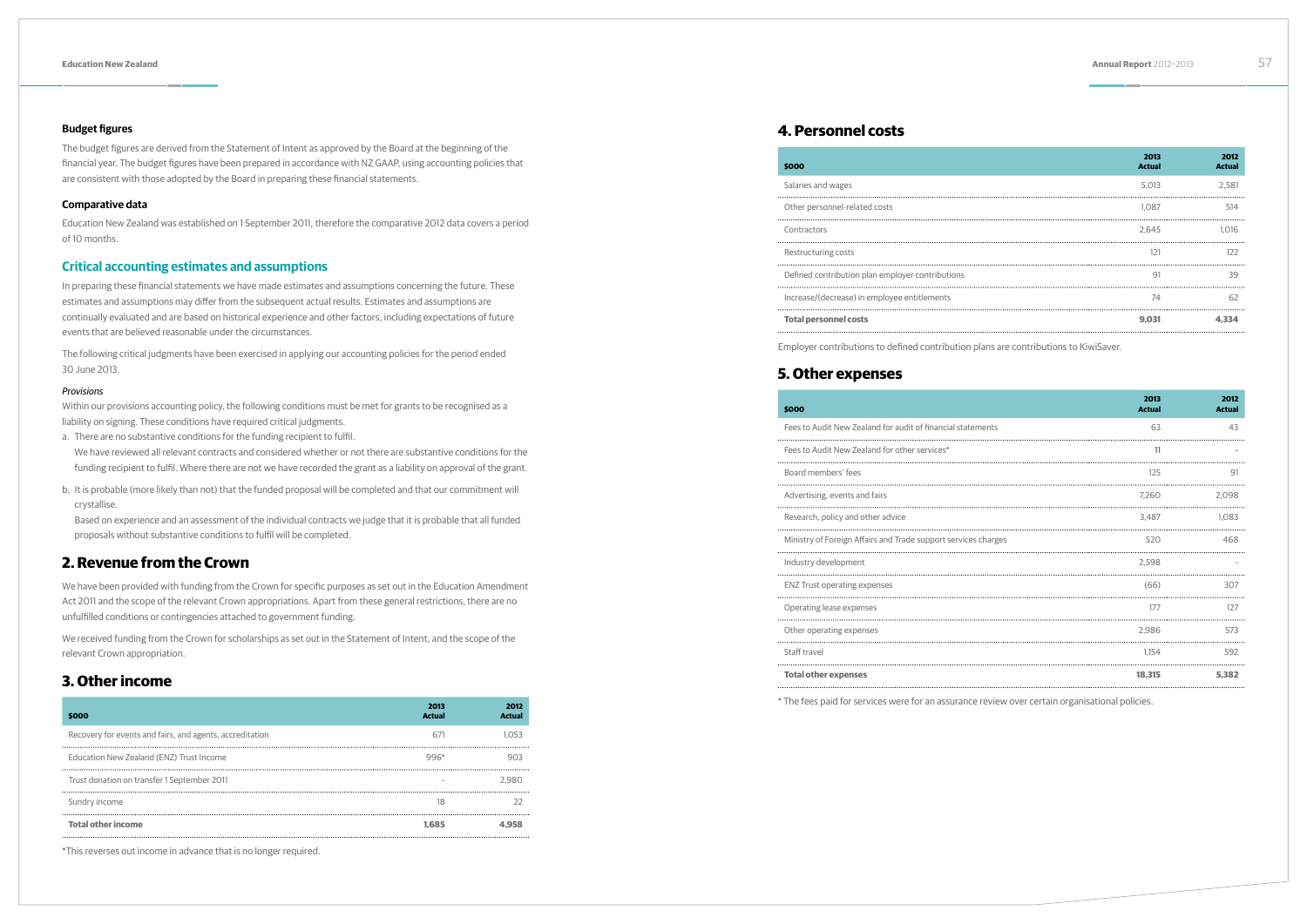# **6. Scholarship expenses**

| \$000                             | 2013<br><b>Actual</b>    | 2012<br><b>Actual</b> |
|-----------------------------------|--------------------------|-----------------------|
| Scholarship payments              | 865                      | 1.111                 |
| Administration costs              | $\overline{\phantom{a}}$ | 69                    |
| <b>Total scholarship expenses</b> | 865                      | 1.180                 |

During 2012/13 we received \$800,000 of revenue from the Crown to fund the costs of scholarships that were provided to some international students commencing and/or continuing their studies in New Zealand universities.

# **7. Cash and cash equivalents**

| \$000                                            | 2013<br><b>Actual</b> | 2012<br><b>Actual</b> |
|--------------------------------------------------|-----------------------|-----------------------|
| Cash at bank and on hand                         | 3.045                 | 5.138                 |
| Term deposits with maturities less than 3 months | 6.500                 | 5.013                 |
| Total cash and cash equivalents                  | 9.545                 | 10.151                |

Cash at bank is non-interest bearing. The on-call account and term deposits earn interest at rates set from time to time by the banks we bank and invest with.

The carrying value of cash at bank and short-term deposits with maturities less than three months approximates their fair value.

# **8. Debtors and other receivables**

| \$000                                | 2013<br><b>Actual</b> | 2012<br><b>Actual</b> |
|--------------------------------------|-----------------------|-----------------------|
| Debtors and other receivables        | 263                   | 614                   |
| GST receivable                       | 187                   | 641                   |
| Less: provision for impairment       |                       |                       |
| <b>Total debtors and receivables</b> | 450                   |                       |
|                                      |                       |                       |

The carrying value of receivables approximates their fair value.

*The ageing profile of receivables at year end is detailed below:*

|                       |              | 2013              |            |              | 2012              |            |
|-----------------------|--------------|-------------------|------------|--------------|-------------------|------------|
| \$000                 | <b>Gross</b> | <b>Impairment</b> | <b>Net</b> | <b>Gross</b> | <b>Impairment</b> | <b>Net</b> |
| Not past due          | 48           |                   | 48         | 1.100        |                   | 1.100      |
| Past due 1 - 30 days  | 9            |                   | 9          | 52           |                   | 52         |
| Past due 31 - 60 days | 35           |                   | 35         | 4            |                   |            |
| Past due 61 - 90 days |              |                   |            | 21           |                   |            |
| Past due over 90 days |              |                   |            | 78           | 32                | 46         |
| <b>Total</b>          | 93           |                   | 93         | 1.255        | 32                | 1.223      |
|                       |              |                   |            |              |                   |            |

All receivables greater than 30 days in age are considered to be past due.

*Movements in the provision for impairment of receivables are as follows:*

# **\$000**

Opening balance

Additional provisions made during the year

Receivables written off during the year

| 2013<br><b>Actual</b> | 2012<br><b>Actual</b> |
|-----------------------|-----------------------|
| 32                    | 32                    |
| 11                    |                       |
| (43)                  |                       |
|                       | 32                    |

**Total debtors and receivables – 32**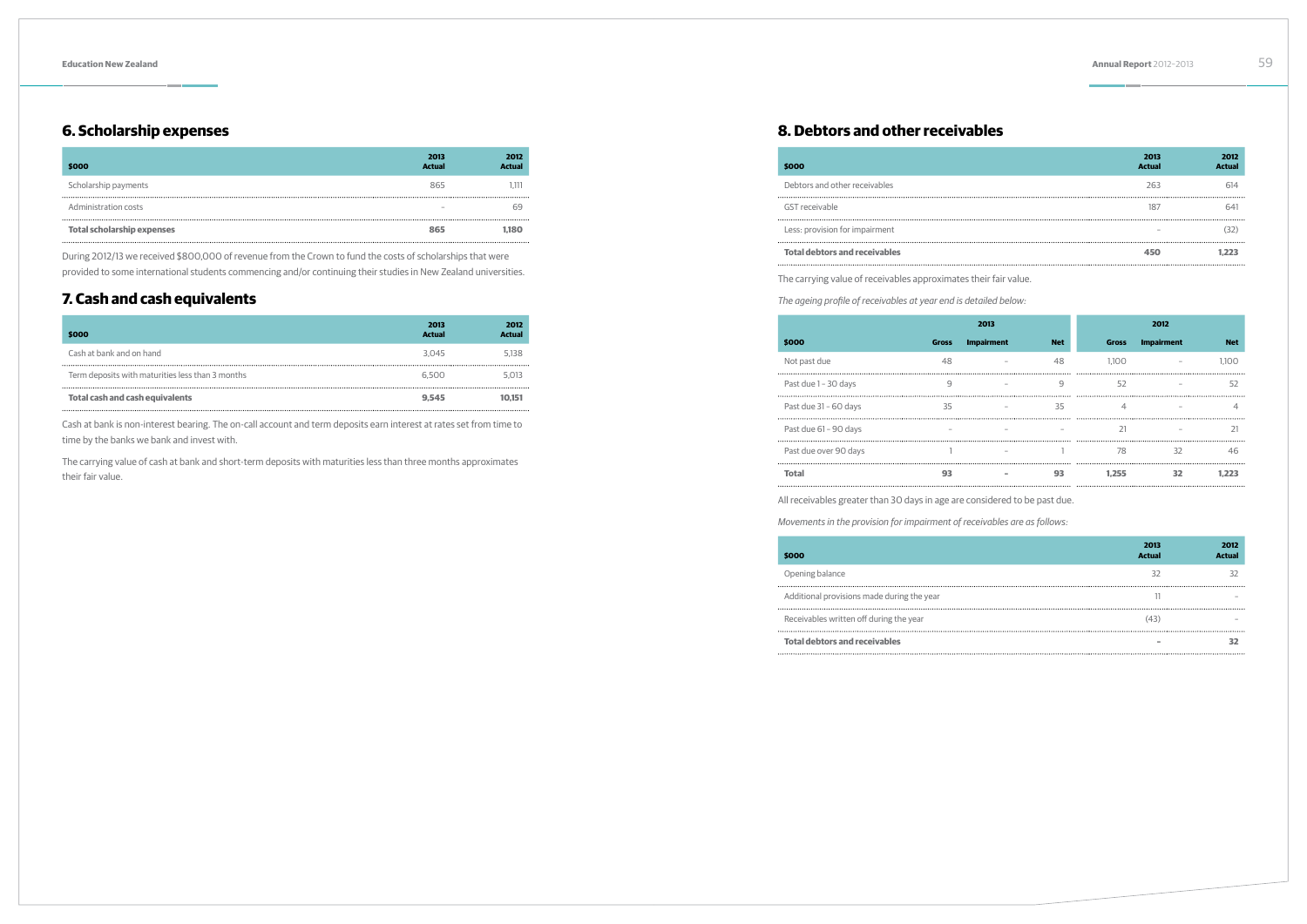# **9. Investments**

| \$000                        | 2013<br><b>Actual</b>    | 2012<br><b>Actual</b> |
|------------------------------|--------------------------|-----------------------|
| Current portion              |                          |                       |
| Term deposits                | 2.000                    | 2.500                 |
| <b>Total current portion</b> | 2.000                    | 2.500                 |
| Non-current portion          |                          |                       |
| Term deposits                | -                        |                       |
| Total non-current portion    | $\overline{\phantom{a}}$ |                       |
| <b>Total investments</b>     | 2.000                    | 2.500                 |

There is no impairment provision for investments.

The carrying amounts of term deposits with maturities less than 12 months approximate their fair value.

# **10. Property, plant and equipment**

Movements for each class of property, plant and equipment are as follows:

| \$000                                          | <b>Furniture</b><br>& office<br>equipment | <b>Computer</b><br>hardware | <b>Motor</b><br>vehicles | <b>Leasehold</b><br>improve-<br>ments | <b>Assets under</b><br>construction<br>- hardware | <b>Total</b> |
|------------------------------------------------|-------------------------------------------|-----------------------------|--------------------------|---------------------------------------|---------------------------------------------------|--------------|
| Cost or valuation                              |                                           |                             |                          |                                       |                                                   |              |
| Balance at 1 September 2011                    |                                           |                             |                          |                                       |                                                   |              |
| Additions at cost                              | 83                                        | 38                          |                          |                                       |                                                   | 121          |
| Additions at fair value                        | 27                                        | 44                          | 44                       |                                       |                                                   | 115          |
| <b>Disposals</b>                               |                                           |                             |                          |                                       |                                                   |              |
| <b>Balance at 30 June 2012</b>                 | 110                                       | 82                          | 44                       |                                       |                                                   | 236          |
| Balance at 1 July 2012                         | 110                                       | 82                          | 44                       |                                       |                                                   | 236          |
| Additions at cost                              |                                           | 132                         |                          | 204                                   | 70                                                | 410          |
| Additions at fair value                        |                                           |                             |                          |                                       |                                                   |              |
| <b>Disposals</b>                               |                                           | (2)                         |                          |                                       |                                                   | (2)          |
| <b>Balance at 30 June 2013</b>                 | 114                                       | 212                         | 44                       | 204                                   | 70                                                | 644          |
| Accumulated depreciation and impairment losses |                                           |                             |                          |                                       |                                                   |              |
| Balance at 1 September 2011                    |                                           |                             |                          |                                       |                                                   |              |
| Depreciation expense                           | 30                                        | 14                          | 14                       |                                       |                                                   | 58           |
| <b>Balance at 30 June 2012</b>                 | 30                                        | 14                          | 14                       |                                       |                                                   | 58           |
| Balance at 1 July 2012                         | 30                                        | 14                          | 14                       |                                       |                                                   | 58           |
| Depreciation expense                           | 77                                        | 53                          | 17                       | 13                                    |                                                   | 160          |
| Elimination on disposal                        |                                           |                             |                          |                                       |                                                   |              |
| <b>Balance at 30 June 2013</b>                 | 107                                       | 67                          | 31                       | 13                                    |                                                   | 218          |
| Carrying amounts                               |                                           |                             |                          |                                       |                                                   |              |
| Balance at 1 September 2011                    |                                           |                             |                          |                                       |                                                   |              |
| Balance at 30 June 2012 and<br>1 July 2012     | 80                                        | 68                          | 30                       |                                       |                                                   | 178          |
| <b>Balance at 30 June 2013</b>                 | $\overline{ }$                            | 145                         | 13                       | 191                                   | 70                                                | 426          |
|                                                |                                           |                             |                          |                                       |                                                   |              |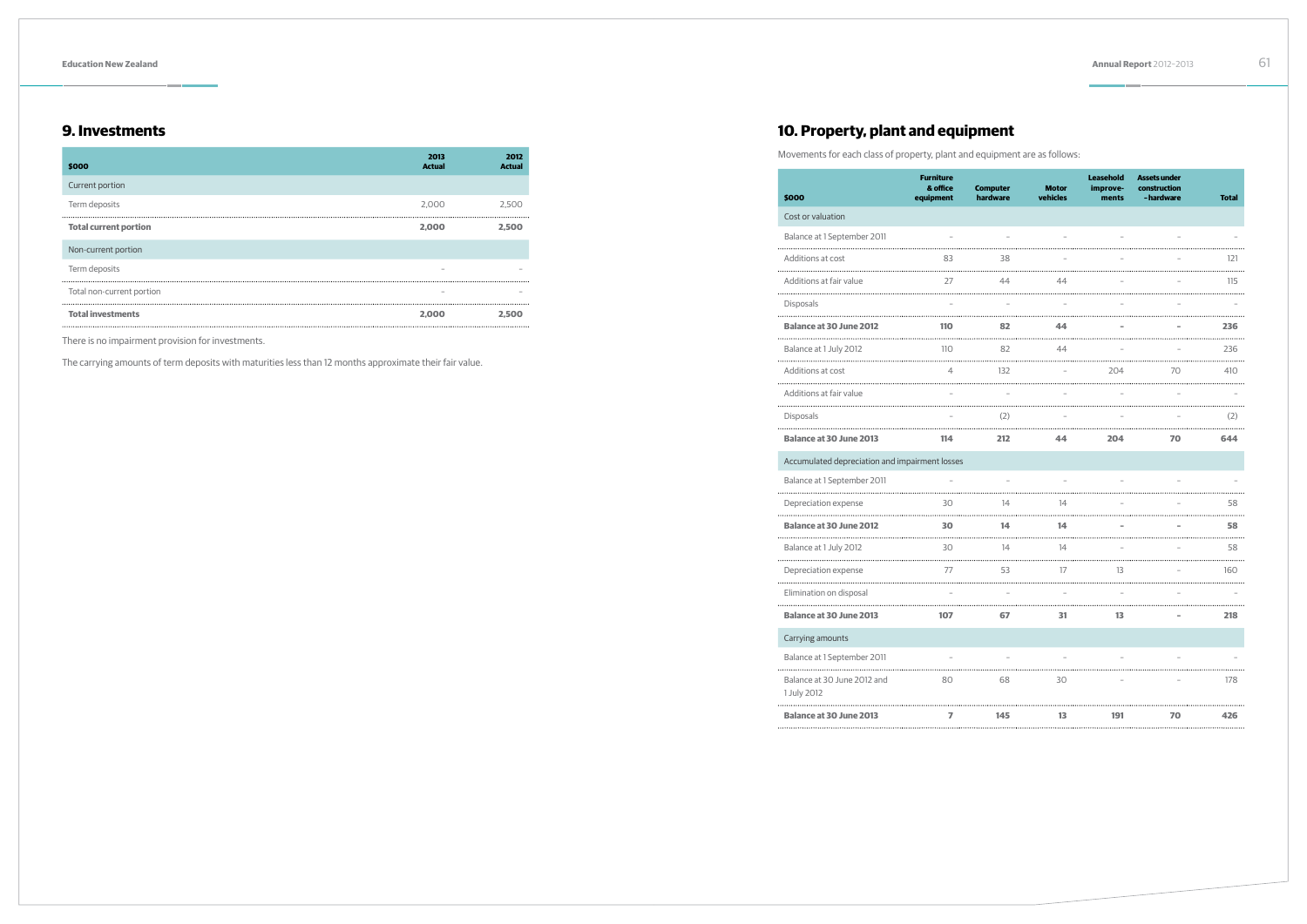# **11. Intangibles**

| \$000                          | <b>Acquired software</b> | <b>Internally</b><br>generated<br>software | <b>Assets under</b><br>construction -<br>software | <b>Total</b> |
|--------------------------------|--------------------------|--------------------------------------------|---------------------------------------------------|--------------|
| Cost                           |                          |                                            |                                                   |              |
| Balance at 1 September 2011    |                          |                                            |                                                   |              |
| Additions                      | $\overline{\phantom{a}}$ |                                            |                                                   |              |
| Disposals                      |                          |                                            |                                                   |              |
| <b>Balance at 30 June 2012</b> | $\overline{\phantom{a}}$ | $\overline{\phantom{a}}$                   |                                                   |              |
| Balance at 1 July 2012         |                          |                                            |                                                   |              |
| Additions                      |                          |                                            | 415                                               | 415          |
| <b>Disposals</b>               |                          |                                            |                                                   |              |
| <b>Balance at 30 June 2013</b> |                          |                                            | 415                                               | 415          |

The balance at 30 June 2013 is all work-in-progress.

# **12. Creditors and other payables**

| \$000                                                            | 2013<br><b>Actual</b> | 2012<br><b>Actual</b> |
|------------------------------------------------------------------|-----------------------|-----------------------|
| Creditors                                                        | 2.995                 | 1.139                 |
| Accrued expenses                                                 | 1.378                 | 678                   |
| Provision for return of unspent funding to Ministry of Education |                       | 4.865                 |
| Revenue-in-advance                                               |                       | 976                   |
| Other payables                                                   | 52                    | 45                    |
| <b>Total creditors and other payables</b>                        |                       | 7.703                 |

Creditors and other payables are non-interest bearing and are normally settled on less than 30 day-terms. Therefore, the carrying value of creditors and other payables approximates their fair value.

# **13. Employee entitlements**

| \$000                         | 2013<br><b>Actual</b>    | 2012<br><b>Actual</b> |
|-------------------------------|--------------------------|-----------------------|
| Salaries and wages            |                          |                       |
| Accrued salaries and wages    | 167                      | 127                   |
| Provision for resigning leave | $\overline{\phantom{a}}$ | 96                    |
| Annual leave                  | 268                      | 251                   |
| <b>Total personnel costs</b>  | 435                      | 474                   |

# **14. Provisions**

| \$000                        | 2013<br><b>Actual</b> | 2012<br><b>Actual</b> |
|------------------------------|-----------------------|-----------------------|
| Current portion              |                       |                       |
| Restructuring                |                       | 122                   |
| Provision funding contracts  | 2,618                 |                       |
| <b>Total current portion</b> | 2,618                 | 122                   |
| <b>Total provisions</b>      | 2.618                 | 122                   |
|                              |                       |                       |

| \$000                                                  |                      |
|--------------------------------------------------------|----------------------|
| Current portion                                        |                      |
| Restructuring                                          |                      |
| Provision funding contracts                            |                      |
| <b>Total current portion</b>                           |                      |
| <b>Total provisions</b>                                |                      |
| Movements for each class of provisions are as follows: |                      |
| \$000                                                  | <b>Restructuring</b> |
| Cost                                                   |                      |
| Balance at 1 September 2011                            |                      |
| Additional provisions made                             | 122                  |
| Amounts used                                           |                      |
| <b>Balance at 30 June 2012</b>                         | 122                  |
| Balance at 1 July 2012                                 | 122                  |
| Additional provisions made                             |                      |
| Amounts used                                           | (122)                |
| <b>Balance at 30 June 2013</b>                         |                      |

| \$000                          | <b>Restructuring</b> | <b>Funding</b><br>contracts | <b>Total</b> |
|--------------------------------|----------------------|-----------------------------|--------------|
| Cost                           |                      |                             |              |
| Balance at 1 September 2011    |                      |                             |              |
| Additional provisions made     | 122                  |                             | 122          |
| Amounts used                   |                      |                             |              |
| <b>Balance at 30 June 2012</b> | 122                  |                             | 122          |
| Balance at 1 July 2012         | 122                  |                             | 122          |
| Additional provisions made     |                      | 2,618                       | 2,618        |
| Amounts used                   | (122)                |                             | (122)        |
| <b>Balance at 30 June 2013</b> |                      | 2.618                       | 2.618        |

# **15. Equity**

| \$000                                         |
|-----------------------------------------------|
| General funds                                 |
| Opening balance                               |
| Net surplus                                   |
| Transfer of assets from Ministry of Education |
|                                               |

# **Balance at 30 June**

| \$000                                         | 2013<br><b>Actual</b> | 2012<br><b>Actual</b> |
|-----------------------------------------------|-----------------------|-----------------------|
| General funds                                 |                       |                       |
| Opening balance                               | 5.834                 |                       |
| Net surplus                                   | 28                    | 5.746                 |
| Transfer of assets from Ministry of Education | -                     | 88                    |
| <b>Balance at 30 June</b>                     | 5.862                 | 5.834                 |
|                                               |                       |                       |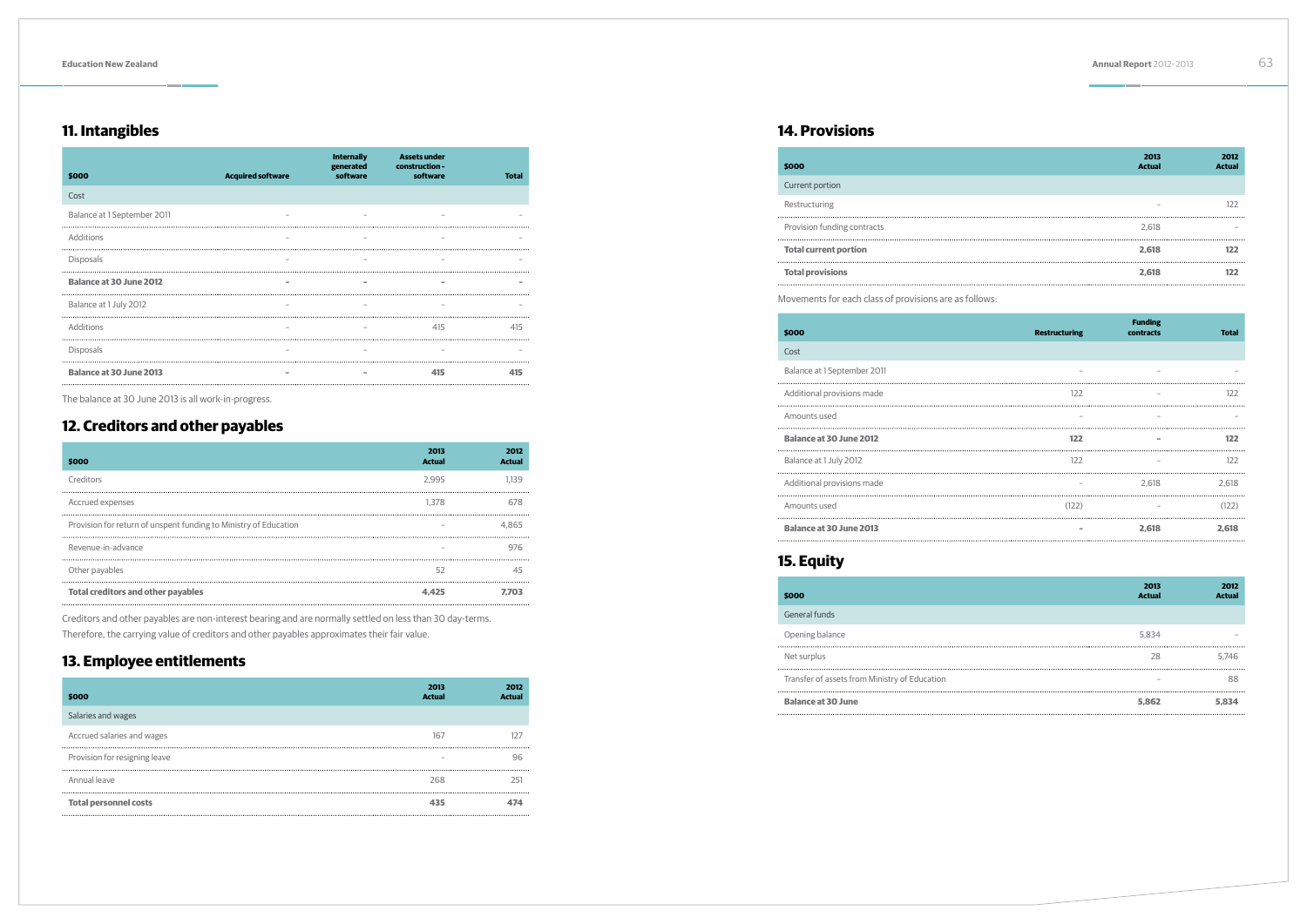# **16. Reconciliation of net surplus to net cash flow from operating activities**

| \$000                                               | 2013<br><b>Actual</b> | 2012<br><b>Actual</b> |
|-----------------------------------------------------|-----------------------|-----------------------|
| Net surplus                                         | 28                    | 5,746                 |
| Add/(Less) non-cash items                           |                       |                       |
| Income-in-advance to income                         | (976)                 | (657)                 |
| Depreciation expense                                | 160                   | 58                    |
| <b>Total non-cash items</b>                         | (816)                 | (599)                 |
| Add/(Less) movements in working capital items       |                       |                       |
| (Increase)/Decrease in debtors and receivables      | 319                   | (932)                 |
| (Increase)/Decrease in prepayments                  | (423)                 | (81)                  |
| Increase/(Decrease) in creditors and other payables |                       | 4,362<br>2,565        |
| Increase/(Decrease) in provisions                   | 2.496                 | 122                   |
| Increase/(Decrease) in employee entitlements        | (39)                  | 190                   |
| Return of unspent levy funding for the ENZ Trust    |                       | 258                   |
| (Increase)/Decrease in GST                          | 454                   | (651)                 |
| Net movements in working capital items              | 5.372                 | 3,268                 |
| Net cash flow from operating activities             | 4.584                 | 8.415                 |

# **17. Capital commitments and operating leases**

# **Capital commitments**

ENZ did not have any capital commitments at balance date.

# **Operating leases as lessee**

Operating lease commitments are for office rent for the Wellington office.

The future aggregate minimum lease payments to be made under non-cancellable operating leases are as follows:

| \$000                                             | 2013<br><b>Actual</b> | 2012<br><b>Actual</b> |
|---------------------------------------------------|-----------------------|-----------------------|
| Not later than one year                           | 149                   | 149                   |
| Later than one year and not later than five years | 60                    | 209                   |
| Later than five years                             |                       |                       |
| <b>Total non-cancellable operating leases</b>     | 209                   | 358                   |

We lease our Wellington premises. The lease expires on 26 November 2014, with two rights of renewal of three years each.

We lease office premises in overseas locations from the Ministry of Foreign Affairs and Trade. The lease periods vary, with some leases expiring between 31 March 2015 and 30 March 2019. In other instances there is a three years default period. These leases are not reflected above because the arrangements are included in the memorandum of understanding for support services with the Ministry of Foreign Affairs and Trade.

# **18. Contingent assets and liabilities**

ENZ did not have contingent assets at 30 June 2013 (2012 Nil). ENZ did not have contingent liabilities at 30 June 2013 (2012 Nil).

# **19. Related party transactions**

All related party transactions have been entered into on an arm's length basis.

We are a wholly owned entity of the Crown. The government significantly influences our role in addition to being its major source of revenue.

# **Significant transactions with government-related entities**

We have received funding from the Crown of \$26.42 million (2012 \$11.56 million) during the year ended 30 June 2013 for specific purposes as set out in its founding legislation and the scope of the relevant government appropriations. The debtor-Crown at year end is \$Nil (2012 Nil).

# **Collectively, but not individually, significant, transactions with governmentrelated entities**

In conducting its activities we are required to pay various taxes and levies (such as GST, FBT, PAYE, and ACC levies) to the Crown and entities related to the Crown. The payment of these taxes and levies, other than income tax, is based on the standard terms and conditions that apply to all tax and levy payers. We are exempt from paying income tax.

We also purchase goods and services from entities controlled, significantly influenced, or jointly controlled by the Crown. Purchases from these government-related entities for year ended 30 June 2013 totalled \$5.70 million (2012 \$2.25 million). There is a balance outstanding of \$0.622 million at year end (2012 \$0.21 million). These purchases included the purchase of electricity from Genesis Energy, \$0.570 million air travel from Air New Zealand, \$1.99 million (2012 \$1.43 million) to tertiary education providers for scholarships and contributions to international events and fairs, and \$2.93 million (2012 \$0.54 million) in total to New Zealand Trade and Enterprise and the Ministry of Foreign Affairs and Trade for payment for services (including support services) delivered overseas.

We received reimbursement for expenses incurred on behalf of entities controlled, significantly influenced, or jointly controlled by the Crown. Receipts from these government-related entities for the year ended 30 June 2013 totalled \$0.463 million (2012 \$0.533 million). There is a balance of \$0.048 million (2012 \$0.148 million) outstanding at year end. These reimbursements included receipts from the tertiary education providers for costs incurred on their behalf in relation to events overseas.

# **Key management personnel compensation**

# **\$000**

- Board fees, salaries and other short-term employee bene
- Post-employment benefits
- Termination benefits
- 

|       | 2013<br><b>Actual</b> | 2012<br><b>Actual</b> |
|-------|-----------------------|-----------------------|
| efits | 1,116                 | 886                   |
|       | 22                    | 8                     |
|       | -<br>                 | 23                    |
|       | 1,138                 | 917                   |
|       |                       |                       |

**Total key management personnel compensation 1,138 917**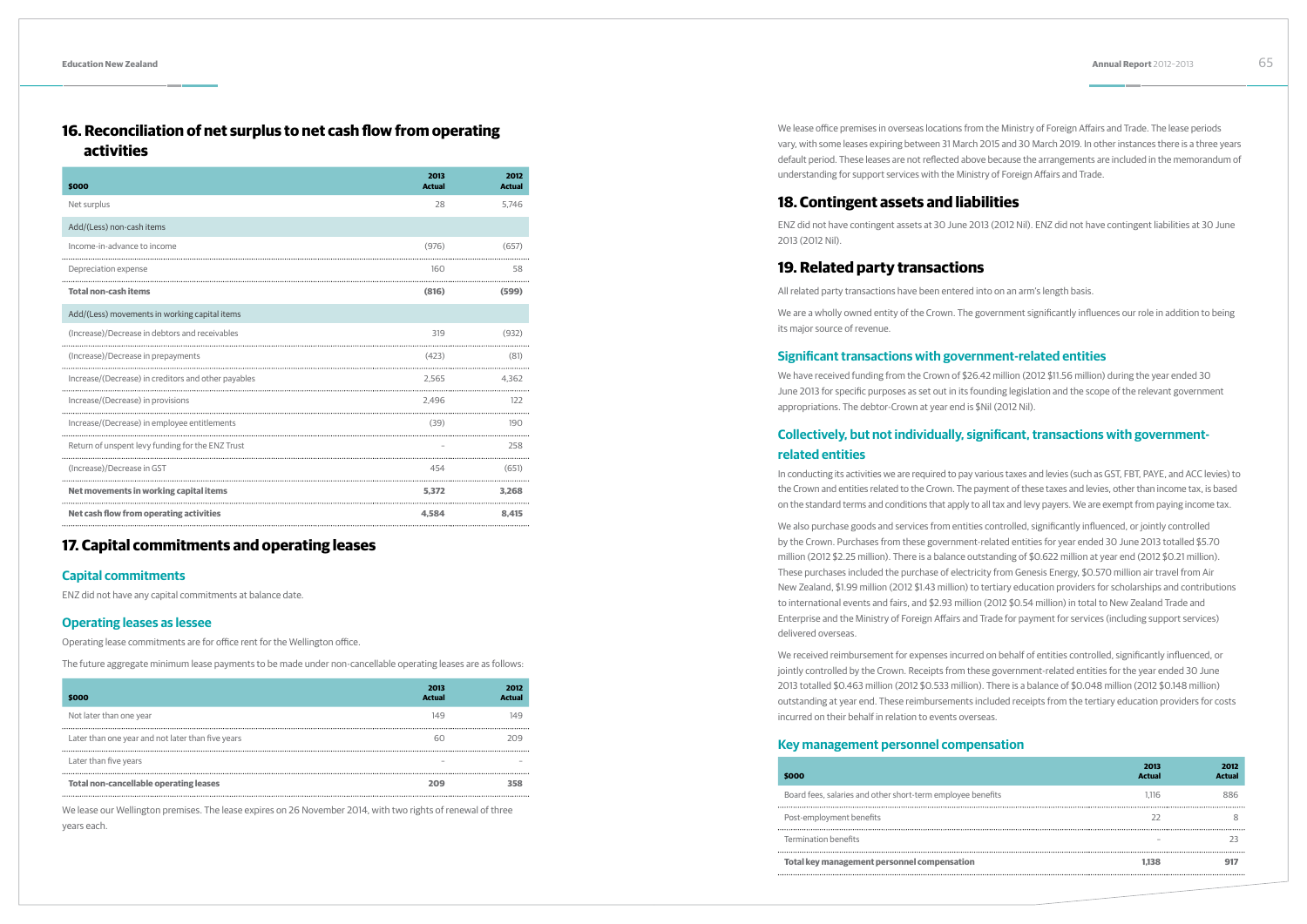Key management personnel include the Board, Chief Executive, and the five other members of the Leadership Team.

A number of companies in which ENZ Board members have an interest are members of industry groups. All transactions with these industry groups are on the same basis as all other industry groups and are not considered related party transactions.

The schedule below presents material related party transactions for the year ended 30 June 2013, which were at arms' length on normal commercial terms. No permissions to act despite being interested in a matter, in terms of section 68 of the Crown Entities Act 2004, were granted in the year ended 30 June 2013. All items are shown exclusive of GST.

| <b>Name of Board member</b><br>and entity           | <b>Relationship</b> | <b>Transaction</b>                                                                                                    | Amount (\$) | <b>Balance</b><br>outstanding as at<br>30 June 2013 (\$) |
|-----------------------------------------------------|---------------------|-----------------------------------------------------------------------------------------------------------------------|-------------|----------------------------------------------------------|
| Charles Finny (Chair)                               |                     |                                                                                                                       |             |                                                          |
| ENZ purchased the following:                        |                     |                                                                                                                       |             |                                                          |
| Victoria University of                              | Council Member      | Scholarships                                                                                                          | 50,000      |                                                          |
| Wellington                                          |                     | India Studies Research<br>Grant                                                                                       | 242,544     | 242.544                                                  |
|                                                     |                     | Sponsor Chair of Malay<br>Studies                                                                                     | 96.956      |                                                          |
|                                                     |                     | India Research<br>Conference                                                                                          | 10.495      |                                                          |
|                                                     |                     | Share of missions to<br>China/Brazil                                                                                  | 9.661       |                                                          |
| New Zealand Trade and<br>Enterprise                 | <b>Board Member</b> | Support services<br>delivered overseas                                                                                | 147,003     | 22,670                                                   |
| Latin America                                       | Director            | Annual membership fee                                                                                                 | 1.140       |                                                          |
| New Zealand Business<br>Council                     |                     | Attendance at Latin<br>American event                                                                                 | 25          |                                                          |
| ENZ received the following:                         |                     |                                                                                                                       |             |                                                          |
| Victoria University of Council Member<br>Wellington |                     | Recoveries for ASEAN<br>events and fairs                                                                              | 24.722      |                                                          |
|                                                     |                     | In 2012, ENZ paid \$160,010 to Victoria University of Wellington for scholarships and received \$38,322 from Victoria |             |                                                          |

# In 2012, ENZ received \$21,323 from the Bay of Plenty Po the polytechnic's behalf.

University of Wellington for the reimbursement of expenses incurred overseas on the university's behalf.

## Neil Barns

# ENZ purchased the following:

| Bay of Plenty<br>Polytechnic                     | Deputy Chair                              | Malaysian fashion event<br>funding                | 2.435 |  |
|--------------------------------------------------|-------------------------------------------|---------------------------------------------------|-------|--|
| Polytechnics<br>International<br>New Zealand Ltd | Contract for service<br>under negotiation | Indian skills delegation<br>travel reimbursements | 1.966 |  |

| <b>Relationship</b> | <b>Transaction</b>                                                                            | Amount (\$) |
|---------------------|-----------------------------------------------------------------------------------------------|-------------|
|                     |                                                                                               |             |
| Deputy Chair        | Reimbursements<br>for costs incurred<br>in promoting the<br>polytechnic at events<br>overseas | 2.621       |
| Deputy Chair        | Reimbursements<br>for attendance at<br>International Exhibition                               | 8.810       |
|                     | ENZ received the following:                                                                   |             |

| <b>Transaction</b>                                                                                                                               | Amount (\$) | <b>Balance</b><br>outstanding as at<br>30 June 2013 (\$) |
|--------------------------------------------------------------------------------------------------------------------------------------------------|-------------|----------------------------------------------------------|
| Reimbursements<br>for costs incurred<br>in promoting the<br>polytechnic at events                                                                | 2,621       |                                                          |
| overseas<br>Reimbursements<br>for attendance at<br>International Exhibition                                                                      | 8,810       |                                                          |
| and Conference on<br><b>Higher Education</b><br>(IECHE) seminar and<br>events and fairs in Chile<br>and Indonesia                                |             |                                                          |
| olytechnic for the reimbursement of expenses incurred overseas on                                                                                |             |                                                          |
|                                                                                                                                                  |             |                                                          |
|                                                                                                                                                  | 1,439       |                                                          |
| Office postage and<br>courier expenses<br>ENZ's share of producing<br>the 'New Zealand Story'                                                    | 22,097      |                                                          |
| Attendance at World<br>Youth Student and<br><b>Educational Travel</b><br>Confederation<br>conference (Sydney) and<br>travel fair costs (Astindo) | 4,769       |                                                          |
|                                                                                                                                                  |             |                                                          |

| ENZ purchased the following: |                                                     |
|------------------------------|-----------------------------------------------------|
| Director                     | Office postage and<br>courier expenses              |
| Director                     | ENZ's share of producing<br>the 'New Zealand Story' |
|                              |                                                     |

# Jenny Alford

| ENZ received the following: |                        |               |
|-----------------------------|------------------------|---------------|
|                             |                        |               |
| Auckland UniServices        | Former General Manager | Reimbursement |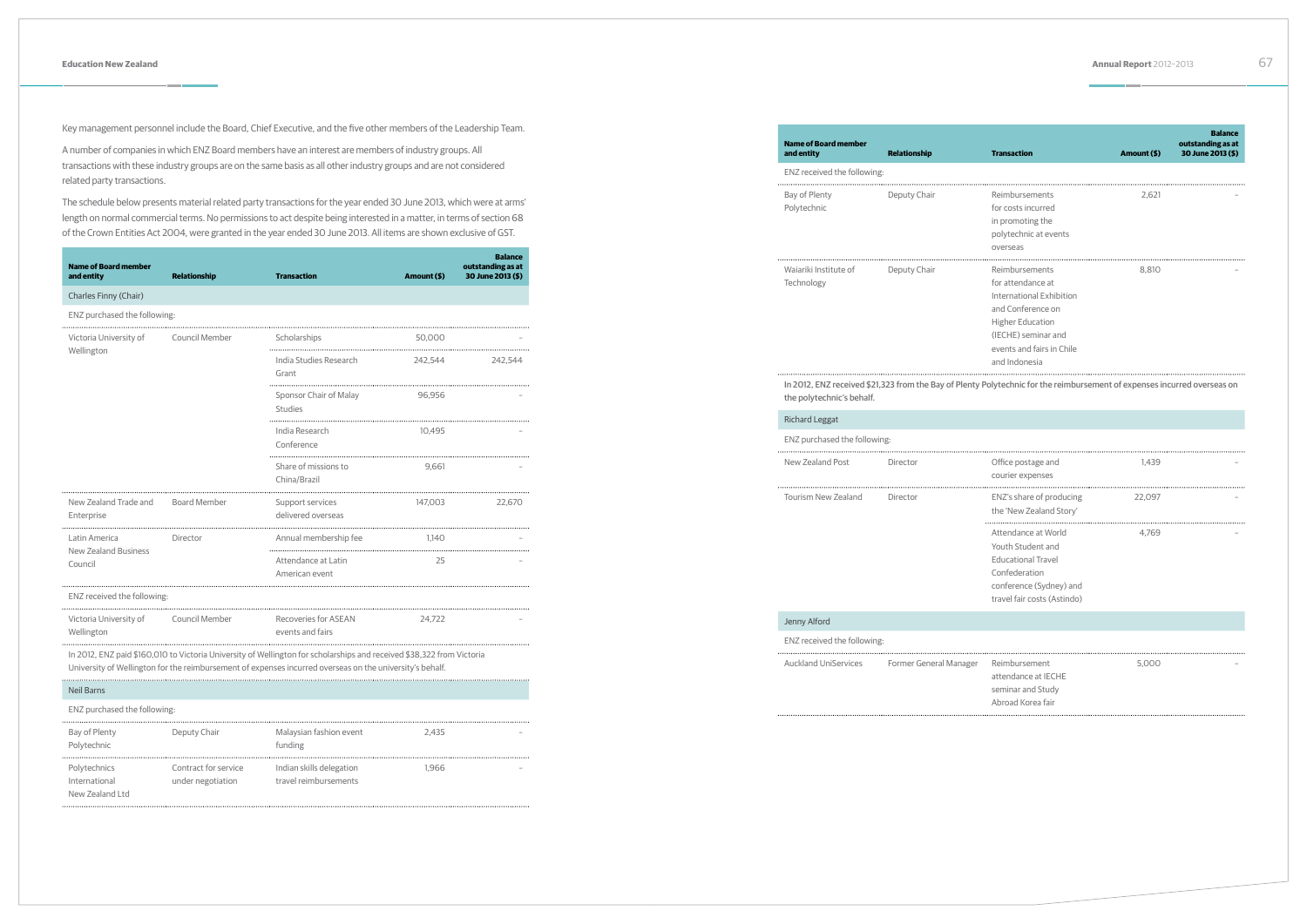# **20. Board member remuneration**

| \$000                                  | 2013<br><b>Actual</b> | 2012<br><b>Actual</b> |
|----------------------------------------|-----------------------|-----------------------|
| C Finny (Chair)                        | 32                    | 39                    |
| J Alford                               | 16                    | 13                    |
| N Barns                                | 16                    | 13                    |
| P Broughton                            | 16                    |                       |
| J Morris (from 1 September 2012)       | 13                    |                       |
| R Leggat                               | 16                    |                       |
| J Tattersall                           | 16                    | 13                    |
| E Valintine                            |                       | 13                    |
| <b>Total Board member remuneration</b> | 125                   | 91                    |

Stakeholder Advisory Committee members are appointed by the Minister for Tertiary Education, Skills and Employment as voluntary members with no remuneration. The members of the Board's sub-committees are not paid separately in addition to the board fees.

We have provided a deed of indemnity to Directors for certain activities undertaken in the performance of our functions.

We have Director's and Officer's Liability and Professional Indemnity insurance cover in respect of the liability or costs of Board members and employees.

No Board members received compensation or other benefits in relation to cessation.

# **21. Employee remuneration**

|                                    | 2013<br><b>Actual</b> | 2012<br><b>Actual</b> |
|------------------------------------|-----------------------|-----------------------|
| Total remuneration paid or payable |                       |                       |
| $$100,000 - 109,999$               | $\overline{2}$        |                       |
| \$110,000 - 119,999                |                       |                       |
| $$120,000 - 129,999$               |                       |                       |
| $$130,000 - 139,999$               | 3                     |                       |
| \$140,000 - 149.999                |                       |                       |
| $$150,000 - 159,999$               | 2                     |                       |
| \$160.000 - 169.999                | 2                     |                       |
| \$170,000 - 179,999                |                       |                       |
| \$200,000 - 209,999                |                       |                       |
| \$290,000 - 299,999                |                       |                       |
| <b>Total employees</b>             | 14                    |                       |

A number of employees are staff from New Zealand who have been seconded to offshore roles or are locally engaged offshore staff who are paid in local currency.

During the year ended 30 June 2013, 10 (2012 1) staff received compensation and other benefit payments in relation to cessation totalling \$232,414 (2012 \$23,000).

# **22. Events after balance date**

There were no significant events after balance date that required the financial statements to be adjusted.

# **23. Financial instruments**

# **23A. Financial instrument categories**

The carrying amounts of financial assets and liabilities in each of the NZ IAS 39 categories are as follows:

| \$000                                                  | 2013<br><b>Actual</b> | 2012<br><b>Actual</b> |
|--------------------------------------------------------|-----------------------|-----------------------|
| Loans and receivables                                  |                       |                       |
| Cash and cash equivalents                              | 9.545                 | 10.151                |
| Debtors and other receivables                          | 450                   | 1.223                 |
| Investments - term deposits                            | 2.000                 | 2.500                 |
| <b>Total loans and receivables</b>                     | 11.995                | 13.874                |
| Financial liabilities measured at amortised cost       |                       |                       |
| Creditors and other payables                           | 4.425                 | 7.703                 |
| Total financial liabilities measured at amortised cost | 4.425                 | 7.703                 |
|                                                        |                       |                       |

# **23B. Financial instrument risks**

Our activities expose it to a variety of financial instrument risks, including credit risk and liquidity risk. ENZ has a series of policies to manage the risks associated with financial instruments and seeks to minimise exposure from financial instruments. These policies do not allow any transactions that are speculative in nature to be entered into.

# **Credit risk**

Credit risk is the risk that a third party will default on its obligations to us causing it to incur loss.

Due to the timing of its cash inflows and outflows we invest surplus cash with a registered bank.

We have processes in place to review the credit quality of customers prior to the granting of credit.

In the normal course of business we are exposed to credit risk from cash and term deposits with banks, debtors and other receivables. For each of these, the maximum credit exposure is best represented by the carrying amount in the statement of financial position. We have experienced no defaults of interest or principal payments for term deposits. We hold no collateral or other credit enhancements for financial instruments that give rise to credit risk.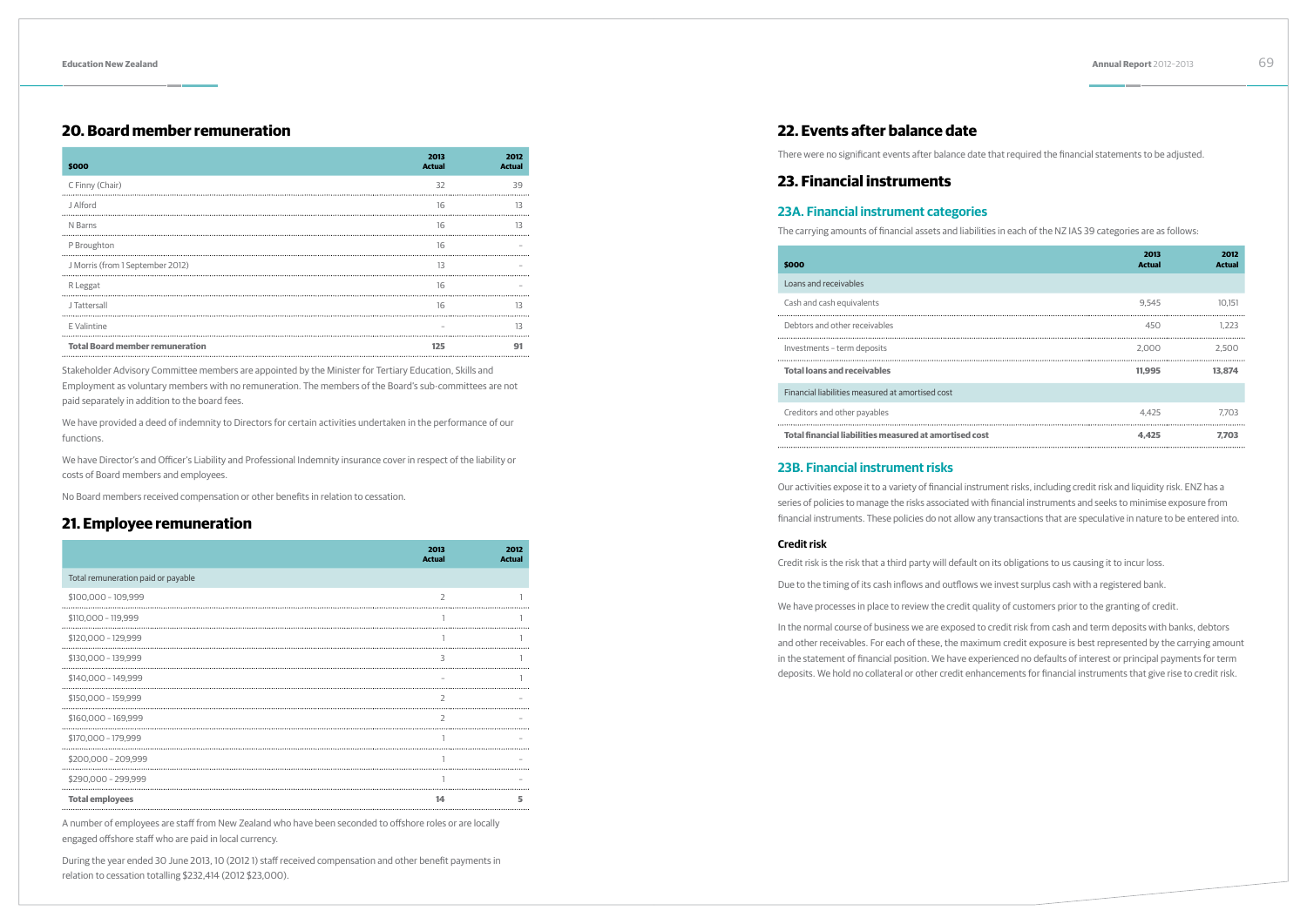## *Credit quality of financial assets*

The credit quality of financial assets that are neither past due nor impaired can be assessed by reference to Standard and Poor's credit ratings:

| \$000                                      | 2013<br><b>Actual</b> | 2012<br><b>Actual</b> |
|--------------------------------------------|-----------------------|-----------------------|
| Counterparties with credit ratings         |                       |                       |
| Cash at bank and term deposits             |                       |                       |
| AA-                                        | 11.545                | 12.651                |
| Total cash at bank and term deposits       | 11.545                | 12.651                |
| Counterparties without credit ratings      |                       |                       |
| Debtors and other receivables              | 450                   | 1.223                 |
| <b>Total debtors and other receivables</b> | 450                   | 1.223                 |

# **Liquidity risk**

# *Management of liquidity risk*

Liquidity risk is the risk that we will encounter difficulty raising liquid funds to meet commitments as they fall due. Prudent liquidity risk management implies maintaining sufficient cash and the ability to close out market positions. We primarily manage liquidity risk by continuously monitoring forecast and actual cash flow requirements.

# *Contractual maturity analysis of financial liabilities*

The table below analyses financial liabilities into relevant maturity groupings based on the remaining period at balance date to the contractual maturity date. The amounts disclosed are the contractual undiscounted cash flows.

| \$000                        | <b>Carrying</b><br>amount | <b>Contractual</b><br>cash flows | Less than 6<br>months | $6 - 12$ months          | <b>Later than</b><br>1 year |
|------------------------------|---------------------------|----------------------------------|-----------------------|--------------------------|-----------------------------|
| 2012                         |                           |                                  |                       |                          |                             |
| Creditors and other payables | 7.703                     | 7.703                            | 7.703                 | -                        |                             |
| <b>Total</b>                 | 7.703                     | 7.703                            | 7.703                 | $\overline{\phantom{a}}$ | $\sim$                      |
| 2013                         |                           |                                  |                       |                          |                             |
| Creditors and other payables | 4.425                     | 4.425                            | 4.425                 | -                        | $\overline{\phantom{a}}$    |
| <b>Total</b>                 | 4.425                     | 4.425                            | 4.425                 | $\overline{\phantom{a}}$ | $\overline{\phantom{a}}$    |

# **24. Capital management**

Our capital is equity which comprises accumulated funds. Equity is represented by net assets.

We manage our equity as a by-product of prudently managing revenues, expenses, assets, liabilities, investments and general financial dealings to ensure that ENZ effectively achieves its objectives and purpose, while remaining a going concern.

# **25. Explanation of major variances against budget**

Explanations for major variances from our budgeted figures in the Statement of Intent are as follows:

## **Statement of comprehensive income**

reflects an in-principle expense transfer of \$4 million from 2011/12 to 2012/13.

- Revenue from the Crown operating is \$4 million higher than the Statement of Intent budget. This difference
- Other income is \$0.785 million higher than the Statement of Intent budget. This is primarily attributable to the
- Personnel costs are significantly higher than the Statement of Intent budget. The Statement of Intent budget was prepared shortly after our establishment and did not reflect the final approved organisation structure.

reversal of a revenue-in-advance liability transferred from the ENZ Trust.

# **Statement of financial position**

The higher than forecast cash and cash equivalents balance reflects that creditors and liabilities were higher than forecast. The Statement of Intent budget was prepared shortly after our establishment, at that point there was no experience of expenditure patterns.

# **Statement of changes in cash flows**

The material differences in the statement of cash flows between actual cash flows and those in the Statement of Intent budget are attributable to the reasons detailed above on the differences in the statement of comprehensive income and the statement of financial position.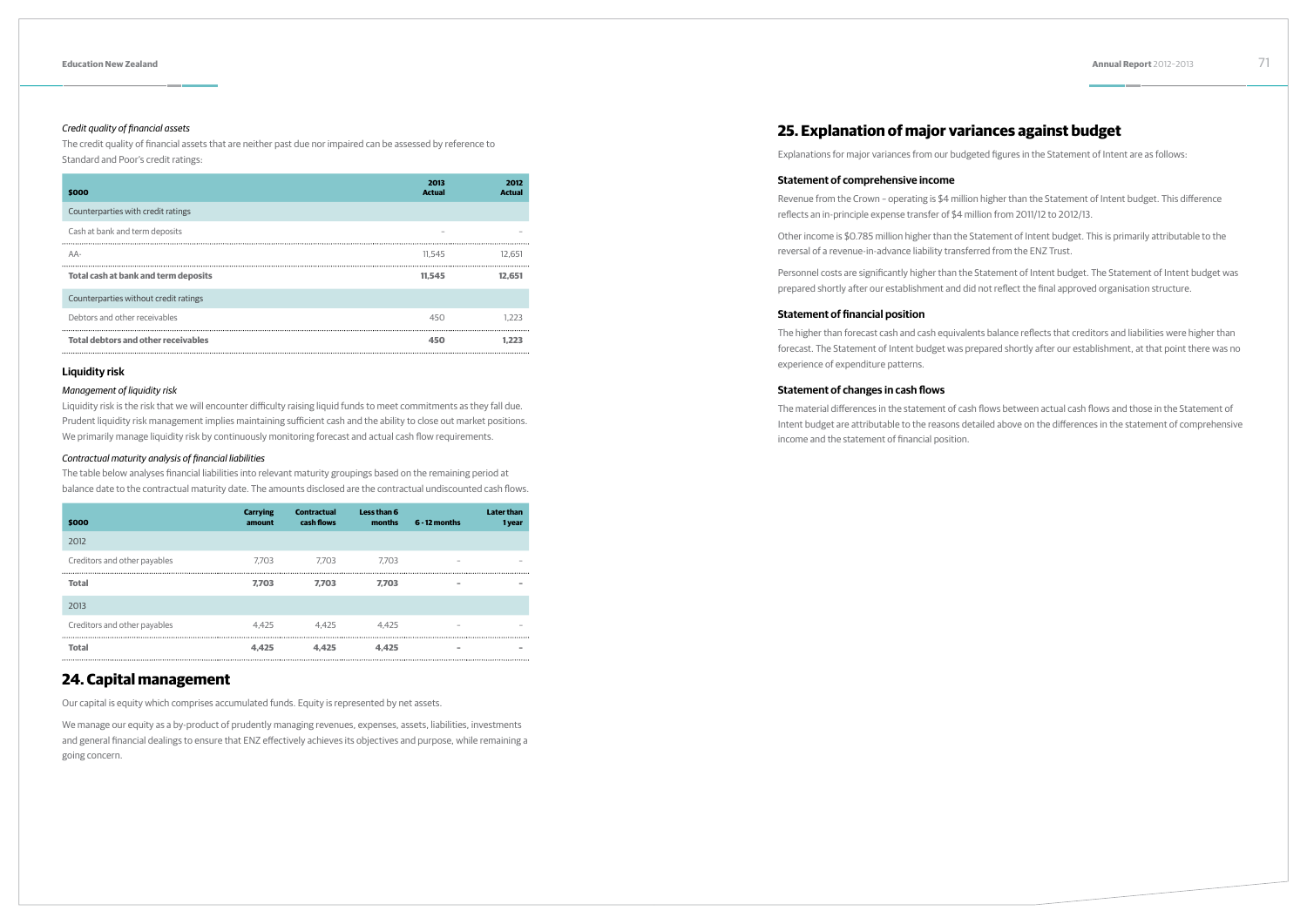# Appendix: Our statutory functions

The functions of Education New Zealand are specified in section 270 of the Education Amendment Act 2011.

Our statutory functions are to:

- › deliver strategies, programmes and activities for promoting, together with providers and other government agencies, New Zealand education overseas
- › promote New Zealand as an educational destination for international students
- › promote the provision of New Zealand education and training services overseas
- › manage, in collaboration with other government agencies, activities undertaken by representatives appointed to act on behalf of the New Zealand Government in relation to international education
- › carry out research on international education markets and marketing strategies
- › administer any international programmes or activities that are consistent with the Government's policy on international education
- › provide information, advice, and assistance to providers on strategies to promote industry co-ordination and professional development
- › provide information to international students about living and studying in New Zealand
- › work with other agencies to ensure that international students are adequately supported while living and studying in New Zealand
- › foster collaborative networks with former international students.